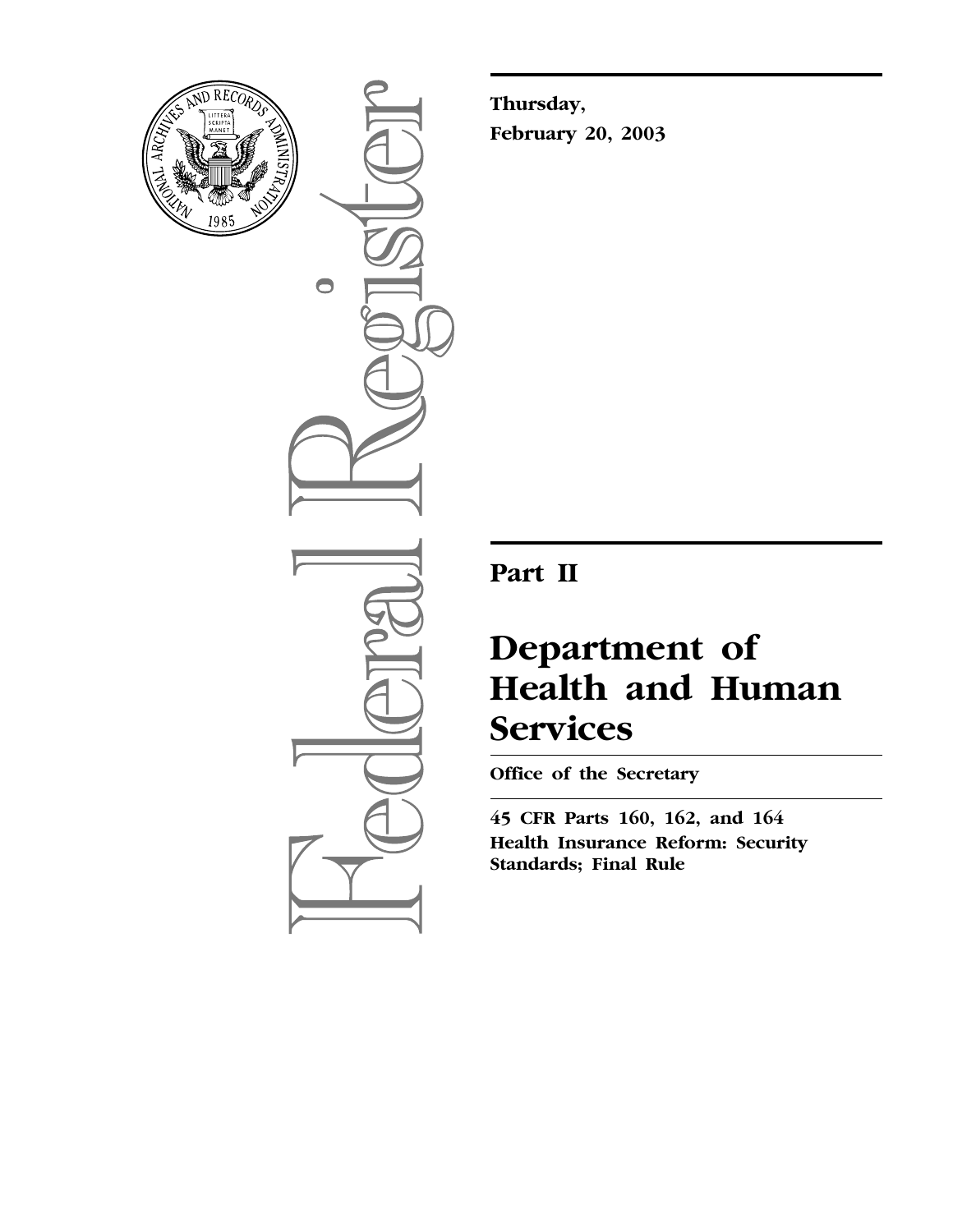## **DEPARTMENT OF HEALTH AND HUMAN SERVICES**

## **Office of the Secretary**

## **45 CFR Parts 160, 162, and 164**

**[CMS–0049–F]** 

## **RIN 0938–AI57**

## **Health Insurance Reform: Security Standards**

**AGENCY:** Centers for Medicare & Medicaid Services (CMS), HHS. **ACTION:** Final rule.

**SUMMARY:** This final rule adopts standards for the security of electronic protected health information to be implemented by health plans, health care clearinghouses, and certain health care providers. The use of the security standards will improve the Medicare and Medicaid programs, and otherFederal health programs and private health programs, and the effectiveness and efficiency of the health care industry in general by establishing a level of protection for certain electronic health information. This final rule implements some of the requirements of the Administrative Simplification subtitle of the Health Insurance Portability andAccountability Act of 1996 (HIPAA).

**DATES:** *Effective Date:* These regulations are effective on April 21, 2003.

*Compliance Date:* Covered entities, with the exception of small health plans, must comply with the requirements of this final rule by April 21, 2005. Small health plans must comply with the requirements of this final rule by April 21, 2006.

## **FOR FURTHER INFORMATION CONTACT:** William Schooler, (410) 786–0089. **SUPPLEMENTARY INFORMATION:**

## **Availability of Copies and Electronic Access**

To order copies of the **Federal Register** containing this document, send your request to: New Orders, Superintendent of Documents, P.O. Box 371954, Pittsburgh, PA 15250–7954. Specify the date of the issue requested and enclose a check or money order payable to the Superintendent of Documents, or enclose your Visa or Master Card number and expiration date. Credit card orders can also be placed by calling the order desk at (202) 512–1800 or by faxing to (202) 512– 2250. The cost for each copy is \$10. As an alternative, you can view and photocopy the **Federal Register** document at most libraries designated as Federal Depository Libraries and at

many other public and academic libraries throughout the country that receive the **Federal Register**.

This **Federal Register** document is also available from the **Federal Register** online database through GPO access, a service of the U.S. Government Printing Office. The Web site address is *http:// [www.access.gpo.gov/nara/index.html](http://www.access.gpo.gov/nara/index.html)*.

## **I. Background**

The Department of Health and Human Services (HHS) Medicare Program, other Federal agencies operating health plans or providing health care, State Medicaid agencies, private health plans, health care providers, and health care clearinghouses must assure their customers (for example, patients, insured individuals, providers, and health plans) that the integrity, confidentiality, and availability of electronic protected health information they collect, maintain, use, or transmit is protected. The confidentiality of health information is threatened not only by the risk of improper access to stored information, but also by the risk of interception during electronic transmission of the information. The purpose of this final rule is to adopt national standards for safeguards to protect the confidentiality, integrity, and availability of electronic protected health information. Currently, no standard measures exist in the health care industry that address all aspects of the security of electronic health information while it is being stored or during the exchange of that information between entities.

This final rule adopts standards as required under title II, subtitle F, sections 261 through 264 of the Health Insurance Portability and Accountability Act of 1996 (HIPAA), Pub. L. 104–191. These standards require measures to be taken to secure this information while in the custody of entities covered by HIPAA (covered entities) as well as in transit between covered entities and from covered entities to others.

The Congress included provisions to address the need for safeguarding electronic health information and other administrative simplification issues in HIPAA. In subtitle F of title II of that law, the Congress added to title XI of the Social Security Act a new part C, entitled ''Administrative Simplification'' (hereafter, we refer to the Social Security Act as ''the Act''; we refer to the other laws cited in this document by their names). The purpose of subtitle F is to improve the Medicare program under title XVIII of the Act, the Medicaid program under title XIX of the Act, and the efficiency and effectiveness

of the health care system, by encouraging the development of a health information system through the establishment of standards and requirements to enable the electronic exchange of certain health information.

Part C of title XI consists of sections 1171 through 1179 of the Act. These sections define various terms and impose requirements on HHS, health plans, health care clearinghouses, and certain health care providers. These statutory sections are discussed in the Transactions Rule, at 65 FR 50312, on pages 50312 through 50313, and in the final rules adopting Standards for Privacy of Individually Identifiable Health Information, published on December 28, 2000 at 65 FR 82462 (Privacy Rules), on pages 82470 through 82471, and on August 14, 2002 at 67 FR 53182. The reader is referred to those discussions.

Section 1173(d) of the Act requires the Secretary of HHS to adopt security standards that take into account the technical capabilities of record systems used to maintain health information, the costs of security measures, the need to train persons who have access to health information, the value of audit trails in computerized record systems, and the needs and capabilities of small health care providers and rural health care providers. Section 1173(d) of the Act also requires that the standards ensure that a health care clearinghouse, if part of a larger organization, has policies and security procedures that isolate the activities of the clearinghouse with respect to processing information so as to prevent unauthorized access to health information by the larger organization. Section 1173(d) of the Act provides that covered entities that maintain or transmit health information are required to maintain reasonable and appropriate administrative, physical, and technical safeguards to ensure the integrity and confidentiality of the information and to protect against any reasonably anticipated threats or hazards to the security or integrity of the information and unauthorized use or disclosure of the information. These safeguards must also otherwise ensure compliance with the statute by the officers and employees of the covered entities.

## **II. General Overview of the Provisions of the Proposed Rule**

On August 12, 1998, we published a proposed rule (63 FR 43242) to establish a minimum standard for security of electronic health information. We proposed that the standard would require the safeguarding of all electronic health information by covered entities. The proposed rule also proposed a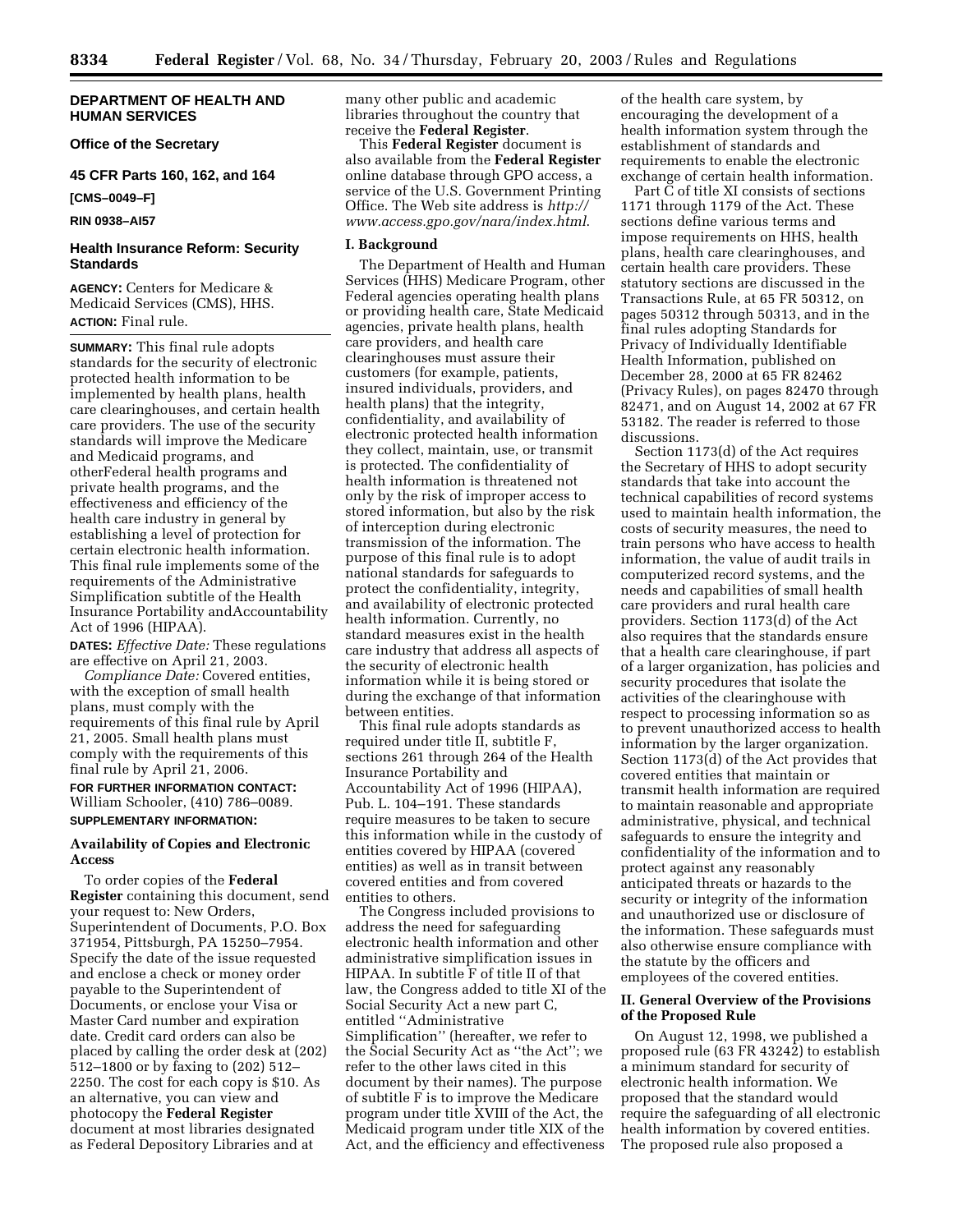standard for electronic signatures. This final rule adopts only security standards. All comments concerning the proposed electronic signature standard, responses to these comments, and a final rule for electronic signatures will be published at a later date. A detailed discussion of the provisions of the August 12, 1998 proposed rule can be found at 63 FR 43245 through 43259.

We originally proposed to add part 142, entitled ''Administrative Requirements,'' to title 45 of the Code of Federal Regulations (CFR). It has now been determined that this material will reside in subchapter C of title 45, consisting of parts 160, 162, and 164. Subpart A of part 160 contains the general provisions applicable to all the Administrative Simplification rules; other subparts of part 160 will contain other requirements applicable to all standards. Part 162 contains the standards for transactions and code sets and will contain the identifier standards. Part 164 contains the standards relating to privacy and security. Subpart A of part 164 contains general provisions applicable to part 164; subpart E contains the privacy standards. Subpart C of part 164, which is adopted in this final rule, adopts standards for the security of electronic protected health information.

## **III. Analysis of, and Responses to, Public Comments on the Proposed Rule**

We received approximately 2,350 timely public comments on the August 12, 1998 proposed rule. The comments came from professional associations and societies, health care workers, law firms, health insurers, hospitals, and private individuals. We reviewed each commenter's letter and grouped related comments. Some comments were identical. After associating like comments, we placed them in categories based on subject matter or based on the section(s) of the regulations affected and then reviewed the comments.

In this section of the preamble, we summarize the provisions of the proposed regulations, summarize the related provisions in this final rule, and respond to comments received concerning each area.

It should be noted that the proposed Security Rule contained multiple proposed ''requirements'' and ''implementation features.'' In this final rule, we replace the term ''requirement'' with ''standard.'' We also replace the phrase ''implementation feature'' with ''implementation specification.'' We do this to maintain consistency with the use of those terms as they appear in the statute, the Transactions Rule, and the Privacy Rule. Within the comment and

response portion of this final rule, for purposes of continuity, however, we use ''requirement'' and ''implementation feature'' when we are referring specifically to matters from the proposed rule. In all other instances, we use ''standard'' and ''implementation specification.''

The proposed rule would require that each covered entity (as now described in § 160.102) engaged in the electronic maintenance or transmission of health information pertaining to individuals assess potential risks and vulnerabilities to such information in its possession in electronic form, and develop, implement, and maintain appropriate security measures to protect that information. Importantly, these measures would be required to be documented and kept current.

The proposed security standard was based on three basic concepts that were derived from the Administrative Simplification provisions of HIPAA. First, the standard should be comprehensive and coordinated to address all aspects of security. Second, it should be scalable, so that it can be effectively implemented by covered entities of all types and sizes. Third, it should not be linked to specific technologies, allowing covered entities to make use of future technology advancements.

The proposed standard consisted of four categories of requirements that a covered entity would have to address in order to safeguard the integrity, confidentiality, and availability of its electronic health information pertaining to individuals: administrative procedures, physical safeguards, technical security services, and technical mechanisms. The implementation features described the requirements in greater detail when that detail was needed. Within the four categories, the requirements and implementation features were presented in alphabetical order to convey that no one item was considered to be more important than another.

The four proposed categories of requirements and implementation features were depicted in tabular form along with the electronic signature standard in a combined matrix located at Addendum 1. We also provided a glossary of terms, at Addendum 2, to facilitate a common understanding of the matrix entries, and at Addendum 3, we mapped available existing industry standards and guidelines to the proposed security requirements.

## *A. General Issues*

The comment process overwhelmingly validated our basic

assumptions that the entities affected by this regulation are so varied in terms of installed technology, size, resources, and relative risk, that it would be impossible to dictate a specific solution or set of solutions that would be useable by all covered entities. Many commenters also supported the concept of technological neutrality, which would afford them the flexibility to select appropriate technology solutions and to adopt new technology over time.

1. Security Rule and Privacy Rule Distinctions

As many commenters recognized, security and privacy are inextricably linked. The protection of the privacy of information depends in large part on the existence of security measures to protect that information. It is important that we note several distinct differences between the Privacy Rule and the Security Rule.

The security standards below define administrative, physical, and technical safeguards to protect the confidentiality, integrity, and availability of electronic protected health information. The standards require covered entities to implement basic safeguards to protect electronic protected health information from unauthorized access, alteration, deletion, and transmission. The Privacy Rule, by contrast, sets standards for how protected health information should be controlled by setting forth what uses and disclosures are authorized or required and what rights patients have with respect to their health information.

As is discussed more fully below, this rule narrows the scope of the information to which the safeguards must be applied from that proposed in the proposed rule, electronic health information pertaining to individuals, to protected health information in electronic form. Thus, the scope of information covered in this rule is consistent with the Privacy Rule, which addresses privacy protections for ''protected health information.'' However, the scope of the Security Rule is more limited than that of the Privacy Rule. The Privacy Rule applies to protected health information in any form, whereas this rule applies only to protected health information in electronic form. It is true that, under section 1173(d) of the Act, the Secretary has authority to cover ''health information,'' which, by statute, includes information in other than electronic form. However, because the proposed rule proposed to cover only health information in electronic form, we do not include security standards for health information in non-electronic form in this final rule.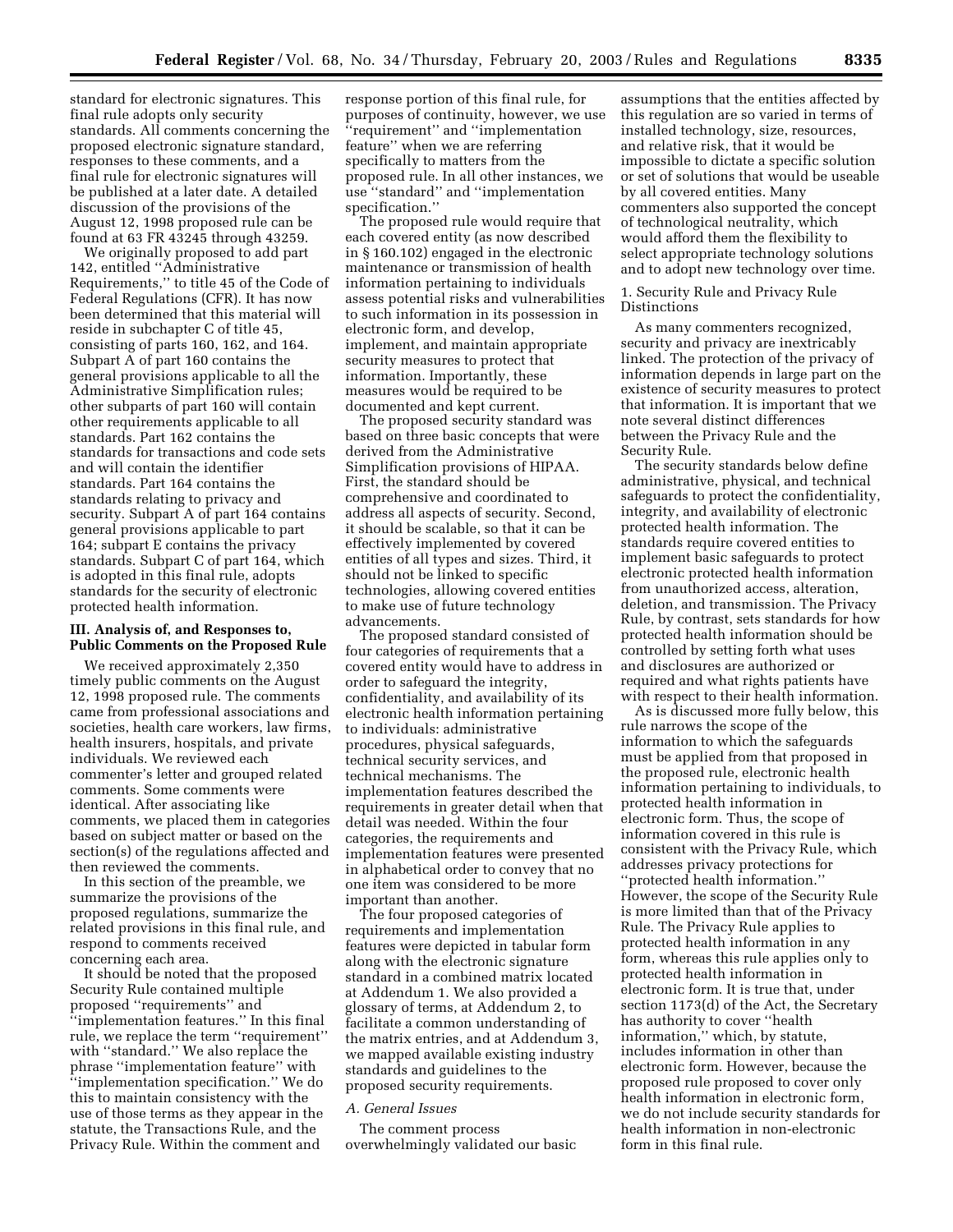We received a number of comments that pertained to privacy issues. These issues were considered in the development of the Privacy Rule and many of these comments were addressed in the preamble of the Privacy Rule. Therefore, we are referring the reader to that document for a discussion of those issues.

## 2. Level of Detail

We solicited comments as to the level of detail expressed in the required implementation features; that is, we specifically wanted to know whether commenters believe the level of detail of any proposed requirement went beyond what is necessary or appropriate. We received numerous comments expressing the view that the security standards should not be overly prescriptive because the speed with which technology is evolving could make specific requirements obsolete and might in fact deter technological progress. We have accordingly written the final rule to frame the standards in terms that are as generic as possible and which, generally speaking, may be met through various approaches or technologies.

#### 3. Implementation Specifications

In addition to adopting standards, this rule adopts implementation specifications that provide instructions for implementing those standards.

However, in some cases, the standard itself includes all the necessary instructions for implementation. In these instances, there may be no corresponding implementation specification for the standard specifically set forth in the regulations text. In those instances, the standards themselves also serve as the implementation specification. In other words, in those instances, we are adopting one set of instructions as both the standard and the implementation specification. The implementation specification would, accordingly, in those instances be required.

In this final rule, we adopt both ''required'' and ''addressable'' implementation specifications. We introduce the concept of ''addressable implementation specifications'' to provide covered entities additional flexibility with respect to compliance with the security standards.

In meeting standards that contain addressable implementation specifications, a covered entity will ultimately do one of the following: (a) Implement one or more of the addressable implementation specifications; (b) implement one or more alternative security measures; (c) implement a combination of both; or (d) not implement either an addressable implementation specification or an alternative security measure. In all cases, the covered entity must meet the standards, as explained below.

The entity must decide whether a given addressable implementation specification is a reasonable and appropriate security measure to apply within its particular security framework. This decision will depend on a variety of factors, such as, among others, the entity's risk analysis, risk mitigation strategy, what security measures are already in place, and the cost of implementation. Based upon this decision the following applies:

(a) If a given addressable implementation specification is determined to be reasonable and appropriate, the covered entity must implement it.

(b) If a given addressable implementation specification is determined to be an inappropriate and/ or unreasonable security measure for the covered entity, but the standard cannot be met without implementation of an additional security safeguard, the covered entity may implement an alternate measure that accomplishes the same end as the addressable implementation specification. An entity that meets a given standard through alternative measures must document the decision not to implement the addressable implementation specification, the rationale behind that decision, and the alternative safeguard implemented to meet the standard. For example, the addressable implementation specification for the integrity standard calls for electronic mechanisms to corroborate that data have not been altered or destroyed in an unauthorized manner (see 45 CFR  $164.312(c)(2)$ ). In a small provider's office environment, it might well be unreasonable and inappropriate to make electronic copies of the data in question. Rather, it might well be more practical and afford a sufficient safeguard to make paper copies of the data.

(c) A covered entity may also decide that a given implementation specification is simply not applicable (that is, neither reasonable nor appropriate) to its situation and that the standard can be met without implementation of an alternative measure in place of the addressable implementation specification. In this scenario, the covered entity must document the decision not to implement the addressable specification, the rationale behind that decision, and how the standard is being met. For example, under the

information access management standard, an access establishment and modification implementation specification reads: ''implement policies and procedures that, based upon the entity's access authorization policies, establish, document, review, and modify a user's right of access to a workstation, transaction, program, or process" (45 CFR 164.308(a)( $\bar{4}$ )(ii)(c)). It is possible that a small practice, with one or more individuals equally responsible for establishing and maintaining all automated patient records, will not need to establish policies and procedures for granting access to that electronic protected health information because the access rights are equal for all of the individuals.

a. *Comment:* A large number of commenters indicated that mandating 69 implementation features would result in a regulation that is too burdensome, intrusive, and difficult to implement. These commenters requested that the implementation features be made optional to meet the requirements. A number of other commenters requested that all implementation features be removed from the regulation.

*Response:* Deleting the implementation specifications would result in the standards being too general to understand, apply effectively, and enforce consistently. Moreover, a number of implementation specifications are so basic that no covered entity could effectively protect electronic protected health information without implementing them. We selected 13 of these mandatory implementation specifications based on (1) the expertise of Federal security experts and generally accepted industry practices and, (2) the recommendation for immediate implementation of certain technical and organizational practices and procedures described in Chapter 6 of *For The Record: Protecting Electronic Health Information,* a 1997 report by the National Research Council (NRC). These mandatory implementation specifications are referred to as required implementation specifications and are reflected in the NRC report's recommendations. Risk Analysis and Risk management are found in the NRC recommendation title System Assessment; Sanction Policy is required in the Sanctions recommendation; Information system Activity Review is discussed in Audit Trails; Response and Reporting circumstances.

In addition, a number of voluntary national and regional organizations have been formed to address HIPAA implementation issues and to facilitate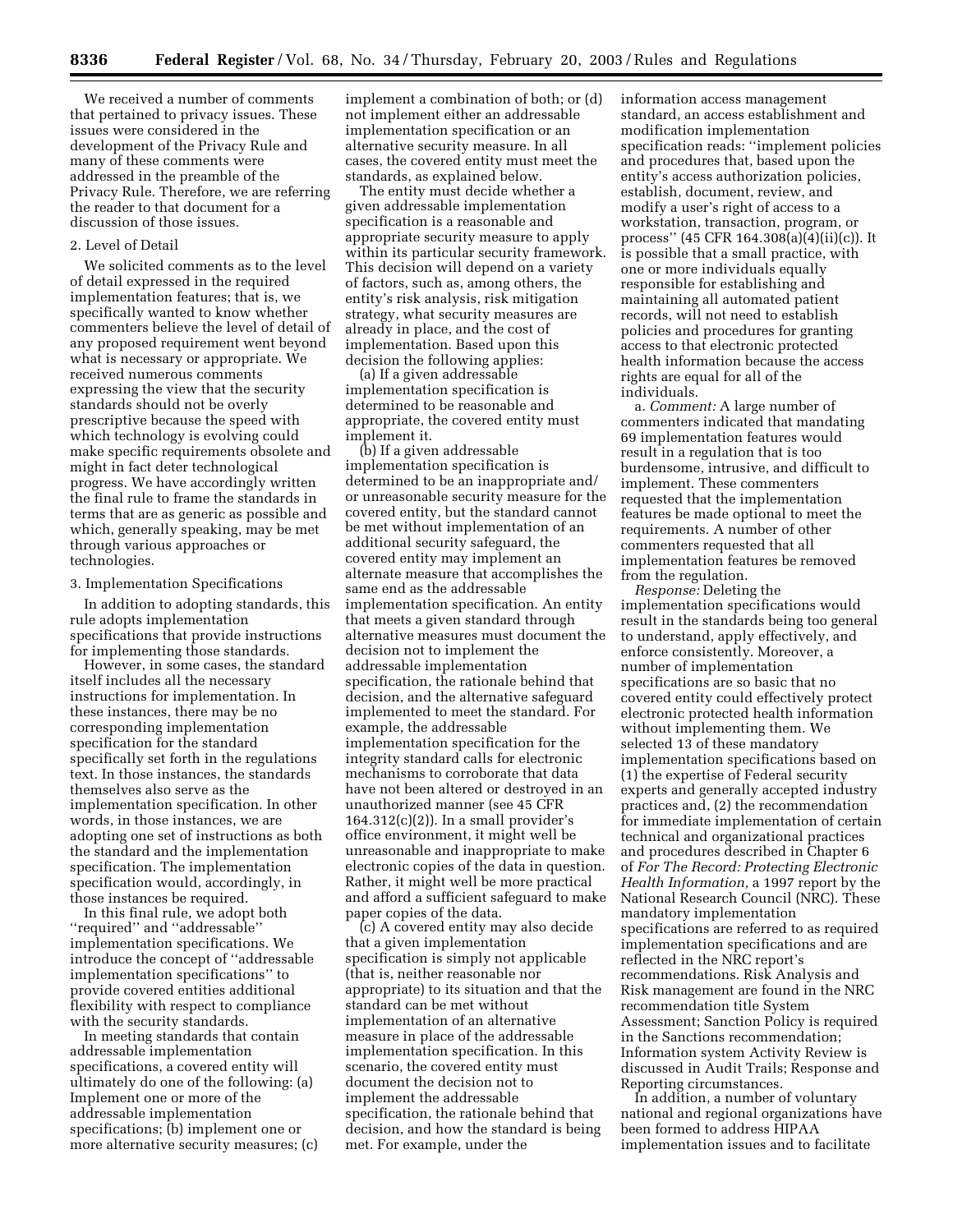communication among trading partners. These include the Strategic National Implementation Process (SNIP) developed under the auspices of the Workgroup for Electronic Data Interchange (WEDI), an organization named in the HIPAA statute to consult with the Secretary of HHS on HIPAA issues. Some of these organizations have developed white papers, tools, and recommended best practices addressing a number of HIPAA issues, including security. Covered entities may wish to examine these products to determine if they are relevant and useful in their own implementation efforts. A partial list of these organizations can be found at *[http://www.wedi/snip./org.](http://www.wedi/snip./org)* We believe that these and other future industry-developed guidelines and/or models may provide valuable assistance to covered entities implementing these standards but must caution that HHS does not rate or endorse any such guidelines and/or models and the value of its content must be determine by the user.

b. *Comment:* Many commenters asked us to develop guidelines and models to aid in complying with the Security Rule. Several commenters either offered to participate in the development of guidelines and models or suggested entities that should be invited to participate.

*Response:* We agree that creation of compliance tools and guidelines for different business environments could assist covered entities to implement the HIPAA Security Rule. We plan to issue guidance documents after the publication of this final rule. However, it is critical for each covered entity to establish policies and procedures that address its own unique risks and circumstances.

In addition, a number of voluntary national and regional organizations have been formed to address HIPAA implementation issues and to facilitate communication among trading partners. These include the Strategic National Implementation Process (SNIP) developed under the auspices of the Workgroup for Electronic Data Interchange (WEDI), an organization named in the HIPAA statute to consult with the Secretary of HHS on HIPAA issues. Some of these organizations have developed white papers, tools, and recommended best practices addressing a number of HIPAA issues, including security.

Covered entities may wish to examine these products to determine if they are relevant and useful in their own implementation efforts. A partial list of these organizations can be found at *[http://www.snip.wedi.org.](http://www.snip.wedi.org)* We believe

that these and other future industrydeveloped guidelines and/or models may provide valuable assistance to covered entities implementing these standards but must caution that HHS does not rate or endorse any such guidelines and/or models and the value of its content must be determined by the user.

## 4. Examples

*Comment:* We received a number of comments that demonstrated confusion regarding the purpose of the examples of security solutions that were included throughout the proposed rule. Commenters stated that they could not, or did not wish to, adopt various security measures suggested in examples. Other commenters asked that we include additional options within the examples. Some commenters referred specifically to the example provided in the proposed rule demonstrating how a small or rural provider might comply with the standards. One commenter asked for clarification that the examples are not mandatory measures that are required to demonstrate compliance, but are merely meant as a guide when implementing the security standards. Another commenter expressed support for the use of examples to clarify the intent of text descriptions.

*Response:* We wish to clarify that examples are used only as illustrations of possible approaches, and are included to serve as a springboard for ideas. The steps that a covered entity will actually need to take to comply with these regulations will be dependent upon its own particular environment and circumstances and risk assessment. The examples do not describe mandatory measures, nor do they represent the only, or even the best, way of achieving compliance. The most appropriate means of compliance for any covered entity can only be determined by that entity assessing its own risks and deciding upon the measures that would best mitigate those risks.

#### *B. Applicability (§ 164.302)*

We proposed that the security standards would apply to health plans, health care clearinghouses, and to health care providers that maintain or transmit health information electronically. The proposed security standards would apply to all electronic health information maintained or transmitted, regardless of format (standard transaction or a proprietary format). No distinction would be made between internal corporate entity communication or communication

external to the corporate entity. Electronic transmissions would include transactions using all media, even when the information is physically moved from one location to another using magnetic tape, disk, or other machine readable media. Transmissions over the Internet (wide-open), extranet (using Internet technology to link a business with information only accessible to collaborating parties), leased lines, dialup lines, and private networks would be included. We proposed that telephone voice response and ''faxback'' systems (a request for information made via voice using a fax machine and requested information returned via that same machine as a fax) would not be included but we solicited comments on this proposed exclusion.

This final rule simplifies the applicability statement greatly. Section 164.302 provides that the security standards apply to covered entities; the scope of the information covered is specified in § 164.306 (see the discussion under that section below regarding the changes and revisions to the scope of information covered).

1. *Comment:* A number of commenters requested clarification of who must comply with the standards. The preamble and proposed § 142.102 and § 142.302 stated: ''Each person described in section 1172(a) of the Act who maintains or transmits health information shall maintain reasonable and appropriate administrative, technical, and physical safeguards.'' Commenters suggested that this statement is in conflict with the law, which defines a covered entity as a health plan, a clearinghouse, or a health care provider that conducts certain transactions electronically. The commentors apparently did not realize that section 1172(a) of the Act contains the definition of covered entities.

*Response:* Section 164.302 below makes the security standards applicable to ''covered entities.'' The term ''covered entity'' is defined at § 160.103 as one of the following: (1) A health plan; (2) a health care clearinghouse; (3) a health care provider who transmits any health information in electronic form in connection with a transaction covered by part 162 of title 45 of the Code of Federal Regulations (CFR). The rationale for the use and the meaning of the term ''covered entity'' is discussed in the preamble to the Privacy Rule (65 FR 82476 through 82477).

As that discussion makes clear, the standards only apply to health care providers who engage electronically in the transactions for which standards have been adopted.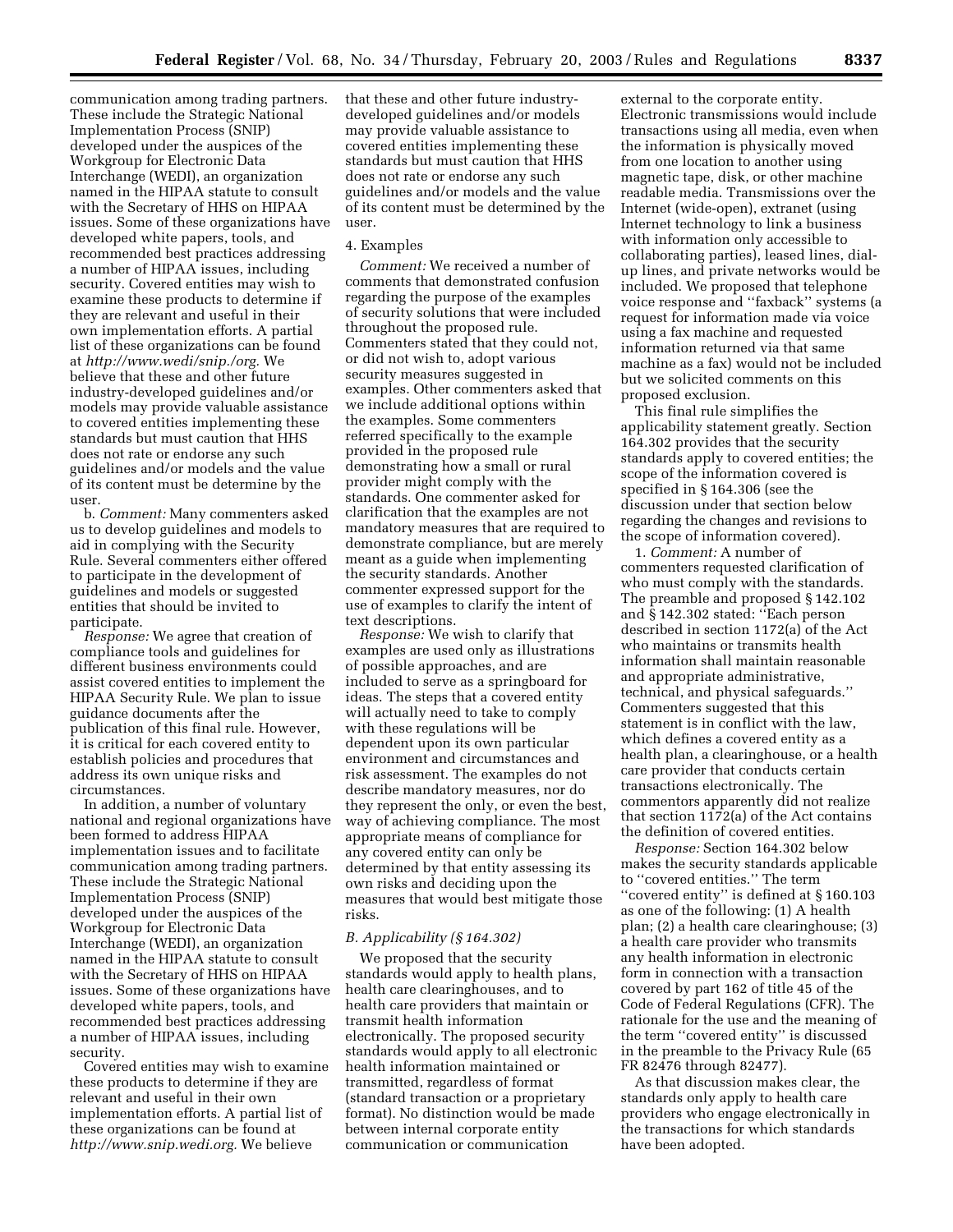2. *Comment:* Several commenters recommended expansion of applicability, either to other specific entities, or to all entities involved in health care. Others wanted to know whether the standards apply to entities such as employers, public health organizations, medical schools, universities, research organizations, plan brokers, or non-EDI providers. One commenter asked whether the standards apply to State data organizations operating in capacities other than as plans, clearinghouses, or providers. Still other commenters stated that it was inappropriate to include physicians and other health care professionals in the same category as plans and clearinghouses, arguing that providers should be subject to different, less burdensome requirements because they already protect health information.

*Response:* The statute does not cover all health care entities that transmit or maintain individually identifiable health information. Section 1172(a) of the Act provides that only health plans, health care clearinghouses, and certain health care providers (as discussed above) are covered. With respect to the comments regarding the difference between providers and plans/ clearinghouses, we have structured the Security Rule to be scalable and flexible enough to allow different entities to implement the standards in a manner that is appropriate for their circumstances. Regarding the coverage of entities not within the jurisdiction of HIPAA, *see* the Privacy Rule at 82567 through 82571.

3. *Comment:* One commenter asked whether the standards would apply to research organizations, both to those affiliated with health care providers and those that are not.

*Response:* Only health plans, health care clearinghouses, and certain health care providers are required to comply with the security standards. Researchers who are members of a covered entity's work force may be covered by the security standards as part of the covered entity. *See* the definition of ''workforce'' at 45 CFR 160.103. Note, however, that a covered entity could, under appropriate circumstances, exclude a researcher or research division from its health care component or components (*see* § 164.105(a)). Researchers who are not part of the covered entity's workforce and are not themselves covered entities are not subject to the standards.

4. *Comment:* Several commenters stated that internal networks and external networks should be treated differently. One commenter asked for further clarification of the difference

between what needs to be secured external to a corporation versus the security of data movement within an organization. Another stated that complying with the security standards for internal communications may prove difficult and costly to monitor and control. In contrast, one commenter stated that the existence of requirements should not depend on whether use of information is for internal or external purposes.

Another commenter argued that the regulation goes beyond the intent of the law, and while communication of electronic information between entities should be covered, the law was never intended to mandate changes to an entity's internal automated systems. One commenter requested that raw data that are only for the internal use of a facility be excluded, provided that reasonable safeguards are in place to keep the raw data under the control of the facility.

*Response:* Section 1173(d)(2) of the Act states: Each person described in section 1172(a) who maintains or transmits health information shall maintain reasonable and appropriate administrative, technical, and physical safeguards—(A) to ensure the integrity and confidentiality of the information; (B) to protect against any reasonably anticipated—(i) threats or hazards to the security or integrity of the information; and (ii) unauthorized uses or disclosures of the information; and (C) otherwise to ensure compliance with this part by the officers and employees of such person.

This language draws no distinction between internal and external data movement. Therefore, this final rule covers electronic protected health information at rest (that is, in storage) as well as during transmission. Appropriate protections must be applied, regardless of whether the data are at rest or being transmitted. However, because each entity's security needs are unique, the specific protections determined appropriate to adequately protect information will vary and will be determined by each entity in complying with the standards (*see* the discussion below).

5. *Comment:* Several commenters found the following statement in the proposed rule (63 FR 43245) at section II.A. confusing and asked for clarification: ''With the exception of the security standard, transmission within a corporate entity would not be required to comply with the standards.''

*Response:* In the final Transactions Rule, we revised our approach concerning the transaction and code set exemptions, replacing this concept with

other tests that determine whether a particular transaction is subject to those standards (*see* the discussion in the Transactions Rule at 65 FR 50316 through 50318). We also note that the Privacy Rule regulates a covered entity's use, as well as disclosure, of protected health information.

6. *Comment:* One commenter stated that research would be hampered if proposed § 142.306(a) applied. The commenter believes that research uses of health information should be excluded or the standard should be revised to allow appropriate flexibility for research depending on the risk to patients or subjects (for example, if the information is anonymous, there is no risk, and it would not be necessary to meet the security standards).

*Response:* If electronic protected health information is de-identified (as truly anonymous information would be), it is not covered by this rule because it is no longer electronic protected health information (see 45 CFR 164.502(d) and 164.514(a)). Electronic protected health information received, created, or maintained by a covered entity, or that is transmitted by covered entities, is covered by the security standards and must be protected. To the extent a researcher is a covered entity, the researcher must comply with these standards with respect to electronic protected health information. Otherwise, the conditions for release of such information to researchers is governed by the Privacy Rule. *See,* for example, 45 CFR 164.512(i), 164.514(e) and 164.502(d). These standards would not apply to the researchers as such in the latter circumstances.

7. *Comment:* One commenter asked to what extent individual patients are subject to the standards. For example, some telemedicine practices support the use of diagnostic systems in the patient's home, which can be used to conduct tests and send results to a remote physician. In other cases, patients may be responsible for the filing of insurance claims directly and will need the ability to verify facts, confirm receipt of claims, and so on. The commenter asked if it is the intent of the rule to include electronic transmission to or from the patient.

*Response:* Patients are not covered entities and, thus, are not subject to these standards. With respect to transmissions from covered entities, covered entities must protect electronic protected health information when they transmit that information. *See* also the discussion of encryption in section III.G.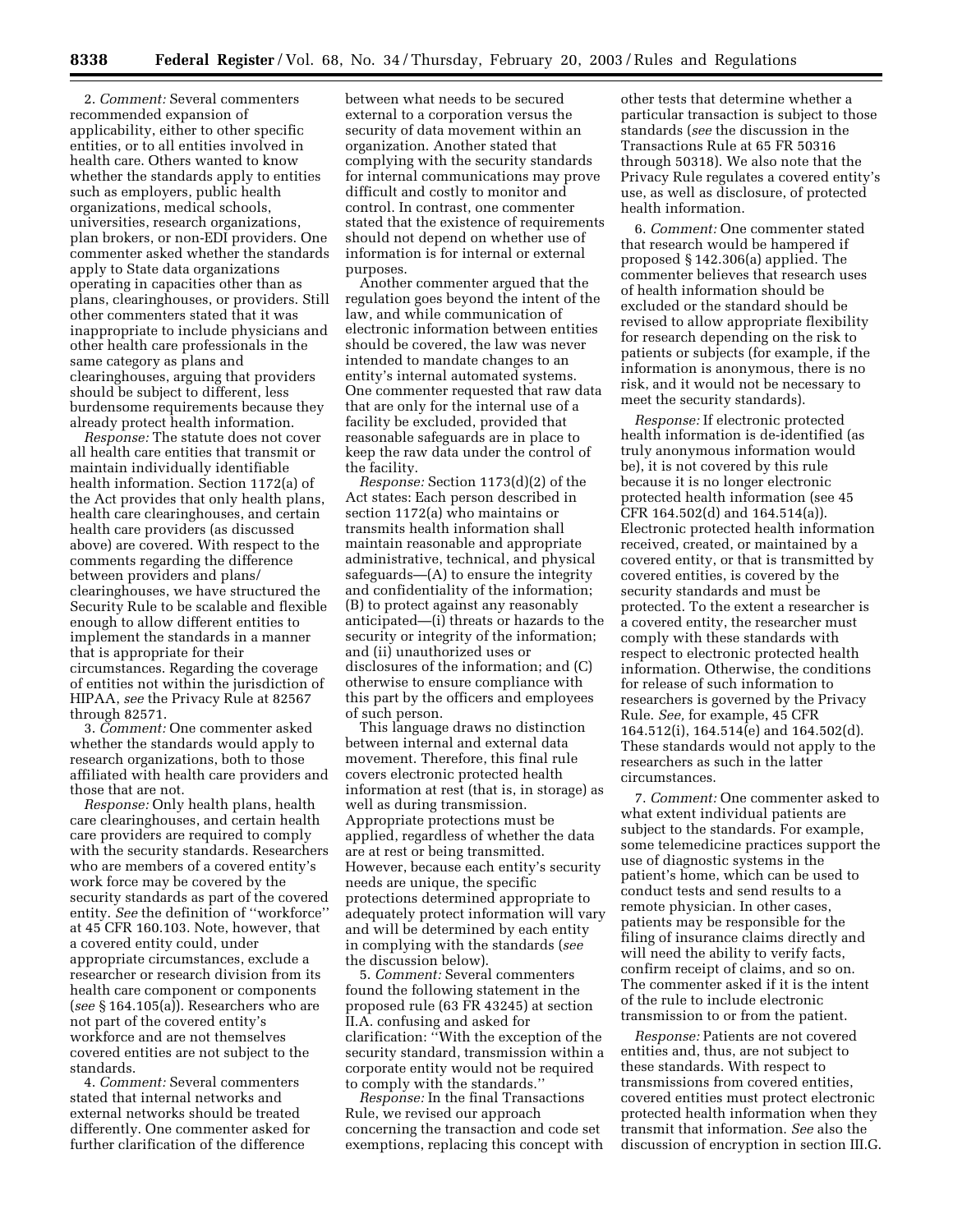## *C. Transition to the Final Rule*

The proposed rule included definitions for a number of terms that have now already been promulgated as part of the Transactions Rule or the Privacy Rule. Comments related to the definitions of ''code set,'' ''health care'' clearinghouse,'' ''health plan,'' ''health care provider,'' ''small health plan,'' "standard" and "transaction," are addressed in the Transactions Rule at 65 FR 50319 through 50320. Comments concerning the definition of ''individually identifiable health information'' are discussed below, but are also addressed in the Privacy Rule at 65 FR 82611 through 82613. In addition, a few terms were redefined in the final Standards for Privacy of Individually Identifiable Health Information (67 FR 53182), issued on August 14, 2002 (Privacy Modifications). Certain terms that were defined in the proposed rule are not used in the final rule because they are no longer necessary. Other terms defined in the proposed rule are defined within the explanation of the standards in the final rule and are discussed in the preamble discussions in § 164.308 through § 164.312.

Definitions of terms relevant to the security standards now appear in the regulations text provisions as indicated below:

*§ 160.103:* Definitions of the following terms relevant to this rule appear in § 160.103: ''business associate,'' "covered entity," "disclosure," ''electronic media,'' ''electronic protected health information,'' ''health care,'' ''health care clearinghouse,'' ''health care provider,'' ''health information,'' ''health plan,'' ''individual,'' ''individually identifiable health information,'' ''implementation specification,'' ''organized health care arrangement,'' ''protected health information,'' ''standard,'' ''use,'' and ''workforce.'' These terms were discussed in connection with the Transaction and Privacy Rules and with the exception of the terms ''covered entity'' ''disclosure'' ''electronic protected health information,'' ''health information,'' ''individual,'' ''organized health care arrangement,'' ''protected health information,'' and ''use,'' we will not discuss them in this document. We note that the definition of those terms are not changed in the final rule.

*§ 162.103:* We have moved the definition of ''electronic media'' at § 162.103 to § 160.103 and have modified it to clarify that the term includes storage of information. The term ''electronic media'' is used in the definition of ''protected health

information.'' Both the privacy and security standards apply to information ''at rest'' as well as to information being transmitted.

We note that we have deleted the reference to § 162.103 in paragraph (1)(ii) of the definition of ''protected health information,'' since both definitions, ''electronic media'' and ''protected health information,'' have been moved to this section. Also, it is unnecessary, because the definitions of § 160.103 apply to all of the rule in parts 160, 162, and 164.

We have also clarified that the physical movement of electronic media from place to place is not limited to magnetic tape, disk, or compact disk. This clarification removes a restriction as to what is considered to be physical electronic media, thereby allowing for future technological innovation. We further clarified that transmission of information not in electronic form before the transmission, for example, paper or voice, is not covered by this definition.

*§ 164.103:* The following term ''plan sponsor'' now appears in the new § 164.103, which consists of definitions of terms common to both subpart C and subpart E (the privacy standards). This definition was moved, without substantive change, from § 164.501 and has the meaning given to it in that section, and comments relating to this definition are discussed in connection with that section in the Privacy Rule at 65 FR 82607, 82611 through 82613, 82618 through 82622, and 82629.

*§ 164.304:* Definitions specifically applicable to the Security Rule appear in § 164.304, and these are discussed below. These definitions are from, or derived from, currently accepted definitions in industry publications, such as, the International Organization for Standards (ISO) 7498–2 and the American Society for Testing and Materials (ASTM) E1762–95.

The following terms in § 164.304 are taken from the proposed rule text or the glossary in Addendum 2 of the proposed rule (63 FR 43271), were not commented on, and/or are unchanged or have only minor technical changes for purposes of clarification and are not discussed below: ''access,'' ''authentication,'' ''availability,'' ''confidentiality,'' ''encryption,'' ''password,'' and ''security.''

*§ 164.314:* Four terms were defined in § 164.504(a) of the Privacy Rule (''common control,'' ''common ownership,'' ''health care component,'' and ''hybrid entity''). Because these terms apply to both security and privacy, their definitions have been moved to § 164.103 without change.

Those terms are discussed in the Privacy Rule at 65 FR 82502 through 82503 and at 67 FR 53203 through 53207.

## 1. Covered Entity (§ 160.103)

*Comment:* One commenter asked if transcription services were covered entities. The question arose because transcription is often the first electronic or printed source of clinical information. Concern was expressed about the application of physical safeguard standards to the transcribers working for transcription companies or health care providers, either as employees or as independent contractors.

Another commenter expressed concern that scalability was limited to only small providers. The commenter explained that Third Party Administrators (TPAs) allow claim processors to work at home. Some TPAs have noted that it would be impossible to comply with the security standards for home-based claims processors.

*Response:* A covered entity's responsibility to implement security standards extends to the members of its workforce, whether they work at home or on-site. Because a covered entity is responsible for ensuring the security of the information in its care, the covered entity must include ''at home'' functions in its security process. While an independent transcription company or a TPA may not be covered entities, they will be a business associate of the covered entity because their activities fall under paragraph (1)(i)(a) of the definition of that term. For business associate provisions see proposed preamble section III.E.8. and § 164.308(b)(1) and § 164.314(c) of this final rule.

## 2. Health Care and Medical Care (§ 160.103)

*Comment:* One commenter asked whether ''medical care,'' which is defined in the proposed rule, and ''health care,'' which is not, are synonymous.

*Response:* The term ''medical care,'' as used in the proposed rule (63 FR 43242), was intended to be synonymous with ''health care.'' The term ldquo;medical care'' is not included in this final rule. It is, however, included in the definition of ''health plan,'' where its meaning is not synonymous with ''health care.'' For a full discussion of this issue and its resolution, *see* the Privacy Rule (65 FR 82578).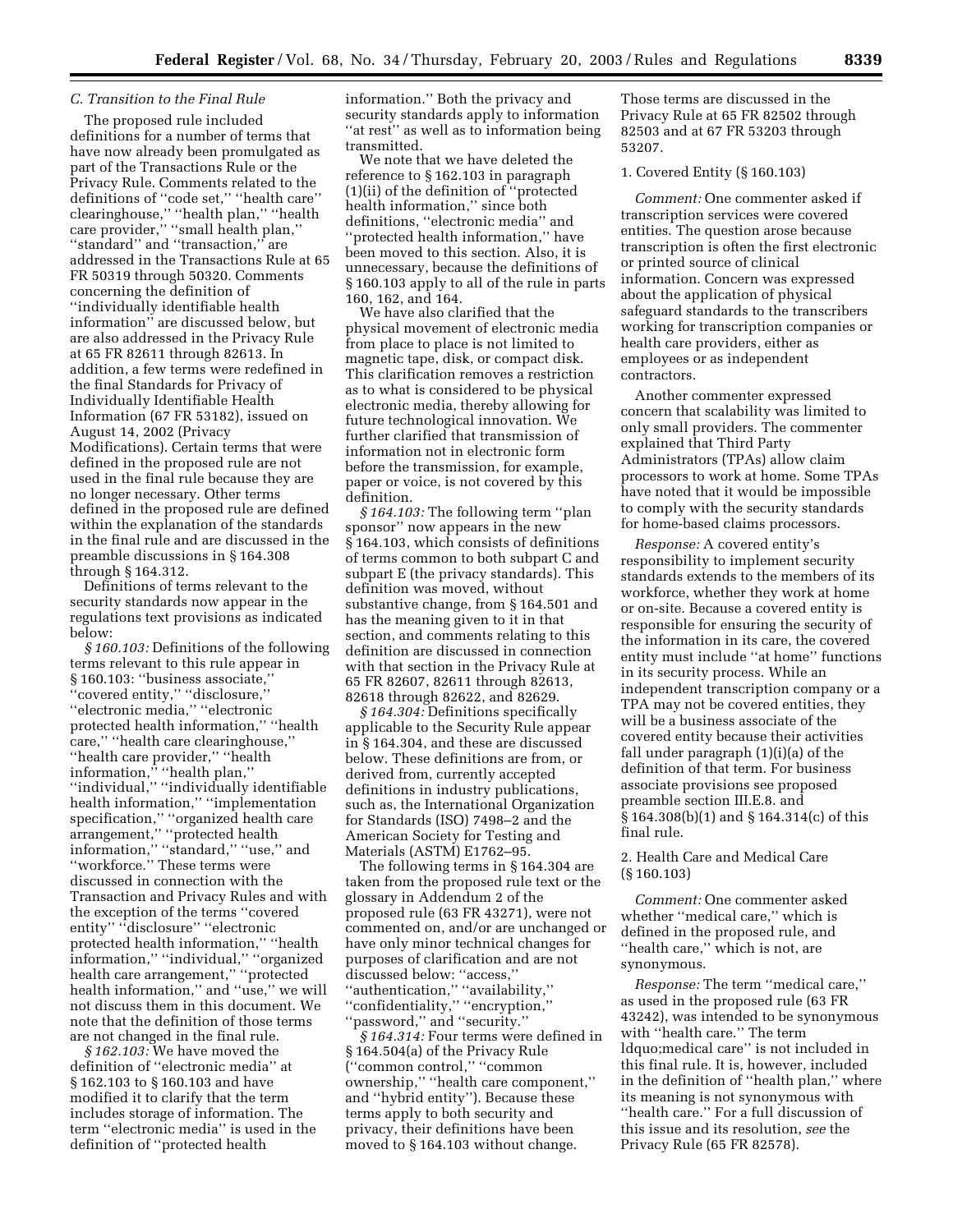3. Health Information and Individually Identifiable Health Information 160.103)

We note that the definitions of ''health information'' and ''individually identifiable health information'' remain unchanged from those published in the Transactions and Privacy Rules.

a. *Comment:* A number of commenters asked that the definition of ''health information'' be expanded to include information collected by additional entities. Several commenters wanted the definition to include health information collected, maintained, or transmitted by any entity, and one commenter suggested the inclusion of aggregated information not identifiable to an individual. Several commenters asked that eligibility information be excluded from the definition of information. Several commenters wanted the definition broadened to include demographics.

*Response:* Our definition of health information is taken from the definition in section 1171(4) of the Act, which provides that health information relates to the health or condition of an individual, the provision of health care to an individual, or payment for the provision of health care to an individual. The statutory definition also specifies the entities by which health information is created or received. We note that, because ''individually identifiable health information'' is a subset of ''health information'' and by statute includes demographic information, ''health information'' necessarily includes demographic information. We think this is clear as a matter of statutory construction and does not require further regulatory change.

b. *Comment:* Several commenters asked that we clarify the difference between ''health information'' and ''individually identifiable'' and ''health information pertaining to an individual'' as used in the August 12, 1998 proposed rule (63 FR 43242). Additionally, commenters asked that we be more consistent in the use of these terms and recommended use of the term ''individually identifiable health information.''

Two commenters stated that it is important to distinguish between ''health information pertaining to an individual'' and ''individually identifiable health information,'' as in reporting statistics at various levels there will always be a need to bring forth information pertaining to an individual.

One commenter recommended that the standards apply only to individually identifiable health information. Another stated that in § 142.306(b) of the proposed rule, ''health information pertaining to an individual'' should be changed to ''individually identifiable health information,'' as nonidentifiable information can be used for utilization review and other purposes. As written, the regulation text could limit the ability to use data, for example, from a clearinghouse for compliance monitoring.

*Response:* In general, we agree with these commenters, and note that these comments are largely mooted by the decision, reflected in § 164.306 below and discussed in section III.D.1. of this final rule, to cover only electronic protected health information in this final rule.

c. *Comment:* Several commenters stated that the definition of ''individually identifiable health information" is not in the regulations and should be added.

*Response:* We note that the definition of ''individually identifiable health information'' appears at § 160.103, which applies to this final rule.

4. Protected Health Information (§ 160.103)

This term is moved from § 164.501 to § 160.103 because it applies to both subparts C (security) and E (privacy). See 67 FR 53192 through 531936 regarding the definition of ''protected health information.''

Also, the term ''electronic media'' is included in paragraphs (1)(i) and (ii) of the definition of ''protected health information,'' as specified in this section.

In addition, we added the definitions of ''covered functions,'' ''plan sponsor,'' and ''Required by law'' to § 164.103.

#### 5. Breach (§ 164.304)

*Comment:* One commenter asked that "breach" be defined.

*Response:* The term ''breach'' has been deleted and therefore not defined. Instead, we define the term ''security incident,'' which better describes the types of situations we were referring to as breaches.

## 6. Facility (§ 164.304)

This new term has been added as a result of changing the name of the ''physical access control'' standard to ''facility access control.'' This change was made based on comments indicating that the original term was not descriptive. We have defined the term ''facility'' as the physical premises and interior and exterior of a building.

## 7. Security Incident (§ 164.304)

*Comment:* We received comments asking that this term be defined.

*Response:* This final rule defines ''Security incident'' in § 164.304 as ''the attempted or successful unauthorized access, use, disclosure, modification, or destruction of information or interference with system operations in an information system.''

## 8. System (§ 164.304)

*Comment:* One commenter asked that ''system'' be defined.

*Response:* This final rule defines "system," in the context of an information system, in § 164.304 as ''an interconnected set of information resources under the same direct management control that shares common functionality. A system normally includes hardware, software, information, data, applications, communications, and people.''

9. Workstation (§ 164.304)

*Comment:* One commenter expressed concern that the use of the term ''workstation'' implied limited applicability to fixed devices (such as terminals), excluding laptops and other portable devices.

*Response:* We have added a definition of the term ''workstation'' to clarify that portable devices are also included. This final rule defines workstation as ''an electronic computing device, for example, a laptop or desktop computer, or any other device that performs similar functions, and electronic media stored in its immediate environment.''

## 10. Definitions Not Adopted

Several definitions in the proposed regulations text and glossary are not adopted as definitions in the final rule: ''participant,'' ''contingency plan,'' "risk," "role-based access control," and ''user-based access control.'' The terms ''participant,'' ''role-based access control,'' and ''user-based access control'' are not used in this final rule and thus are not defined. ''Risk'' is not defined as its meaning is generally understood. While we do not define the term, we address ''contingency plan'' as a standard in § 164.308(a) $(7)$  below.

a. *Comment:* We received comments requesting that we define the following terms: ''token'' and ''documentation.''

*Response:* These terms were defined in Addendum 2 of the proposed rule. In this final rule, we do not adopt a definition for ''token'' because it is not used in the final rule. ''Documentation'' is discussed in § 164.316 below.

b. *Comment:* We received several comments that ''small'' and ''rural'' should be defined as those terms apply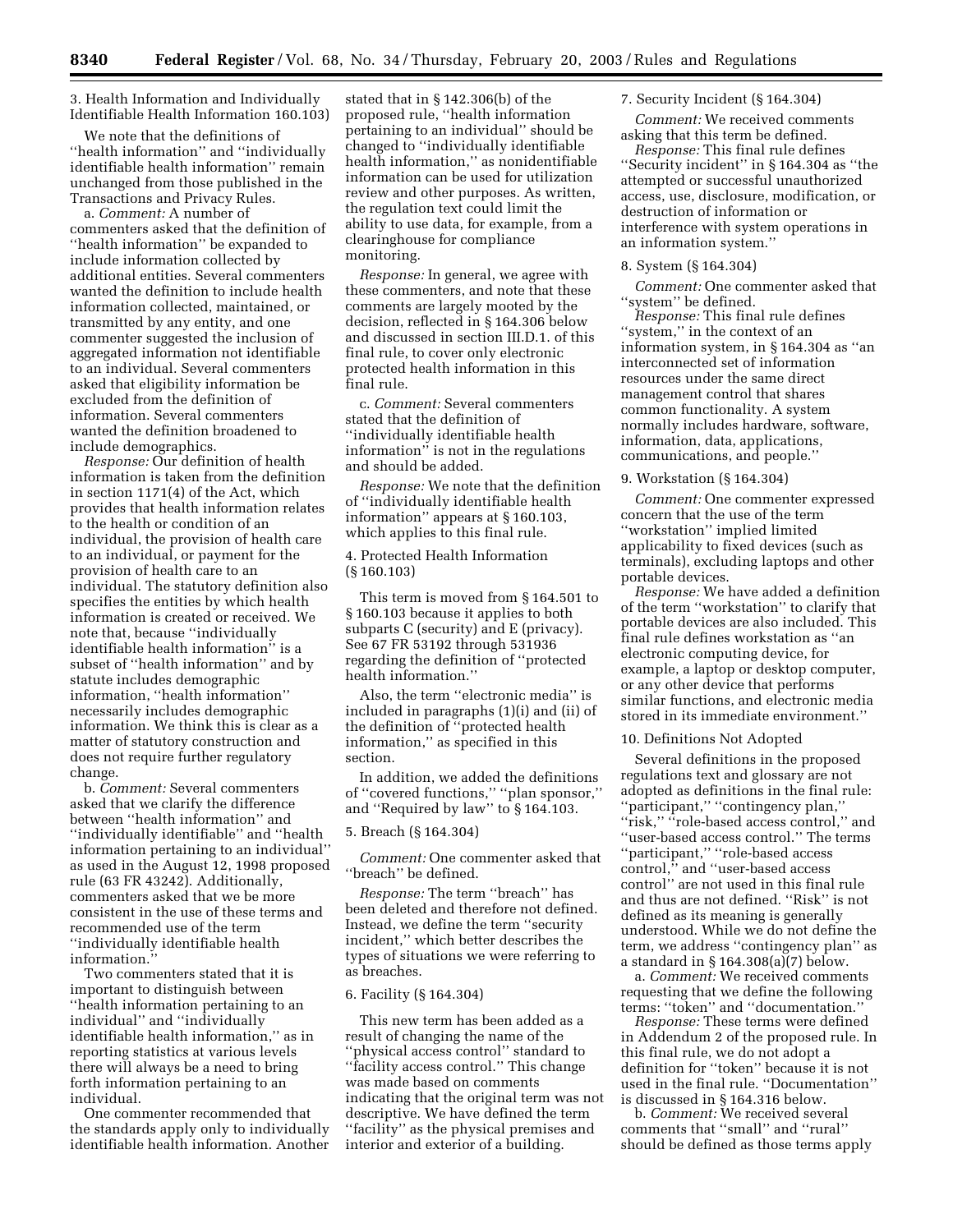to providers. We received an equal number of comments stating that there is no need to define these terms. One commenter stated that definitions for these terms would be necessary only if special exemptions existed for small and rural providers. Several commenters suggested initiation of a study to determine limitations and potential barriers small and rural providers will have in implementing these regulations.

*Response:* The statute requires that we address the needs of small and rural providers. We believe that we have done this through the provisions, which require the risk assessment and the response to be assessment based on the needs and capabilities of the entity. This scalability concept takes the needs of those providers into account and eliminates any need to define those terms.

c. *Comment:* In the proposed rule, we proposed the following definition for the term ''Access control'': ''A method of restricting access to resources, allowing only privileged entities access. Types of access control include, among others, mandatory access control, discretionary access control, time-ofday, classification, and subject-object separation.'' One commenter believed the proposed definition is too restrictive and requested revision of the definition to read: ''Access control refers to a method of restricting access to resources, allowing access to only those entities which have been specifically granted the desired access rights.'' Another commenter wanted the definition expanded to include partitioned rule-based access control (PRBAC).

*Response:* We agree with the commenter who suggested that the definition as proposed seemed too restrictive. In this case, as in many others, a number of commenters believed the examples given in the proposed rule provided the only acceptable compliance actions. As previously noted, in order to clarify that the examples listed were not to be considered all-inclusive, we have generalized the proposed requirements in this final rule. In this case, we have also generalized the requirements and placed the substantive provisions governing access control at § 164.308(a)(4), § 164.310(a)(1), and § 164.312(a)(1). With respect to PRBAC, the access control standard does not exclude this control, and entities should adopt it if appropriate to their circumstances.

## *D. General Rules (§ 164.306)*

In the proposed rule, we proposed to cover all health information maintained or transmitted in electronic form by a covered entity. We proposed to adopt, in § 142.308, a nation-wide security standard that would require covered entities to implement security measures that would be technology-neutral and scalable, and yet integrate all the components of security (administrative procedures, physical safeguards, technical security services, and technical security mechanisms) that must be in place to preserve health information confidentiality, integrity, and availability (three basic elements of security). Since no comprehensive, scalable, and technology-neutral set of standards currently exists, we proposed to designate a new standard, which would define the security requirements to be fulfilled.

The proposed rule proposed to define the security standard as a set of scalable, technology-neutral requirements with implementation features that providers, plans, and clearinghouses would have to include in their operations to ensure that health information pertaining to an individual that is electronically maintained or electronically transmitted remains safeguarded. The proposed rule would have required that each affected entity assess its own security needs and risks and devise, implement, and maintain appropriate security to address its own unique security needs. How individual security requirements would be satisfied and which technology to use would be business decisions that each entity would have to make.

In the final rule we adopt this basic framework. In § 164.306, we set forth general rules pertaining to the security standards. In paragraph (a), we describe the general requirements. Paragraph (a) generally reflects section 1173(d)(2) of the Act, but makes explicit the connection between the security standards and the privacy standards (see § 164.306(a)(3)). In § 164.306(a)(1), we provide that the security standards apply to all electronic protected health information the covered entity creates, receives, maintains, or transmits. In paragraph (b)(1), we provide explicitly for the scalability of this rule by discussing the flexibility of the standards, and paragraph (b)(2) of § 164.306 discusses various factors covered entities must consider in complying with the standards.

The provisions of § 164.306(c) provide the framework for the security standards, and establish the requirement that covered entities must comply with the standards. The administrative,

physical, and technical safeguards a covered entity employs must be reasonable and appropriate to accomplish the tasks outlined in paragraphs (1) through (4) of § 164.306(a). Thus, an entity's risk analysis and risk management measures required by § 164.308(a)(1) must be designed to lead to the implementation of security measures that will comply with § 164.306(a).

It should be noted that the implementation of reasonable and appropriate security measures also supports compliance with the privacy standards, just as the lack of adequate security can increase the risk of violation of the privacy standards. If, for example, a particular safeguard is inadequate because it routinely permits reasonably anticipated uses or disclosures of electronic protected health information that are not permitted by the Privacy Rule, and that could have been prevented by implementation of one or more security measures appropriate to the scale of the covered entity, the covered entity would not only be violating the Privacy Rule, but would also not be in compliance with § 164.306(a)(3) of this rule.

Paragraph (d) of § 164.306 establishes two types of implementation specifications, required and addressable. It provides that required implementation specifications must be met. However, with respect to implementation specifications that are addressable, § 164.306(d)(3) specifies that covered entities must assess whether an implementation specification is a reasonable and appropriate safeguard in its environment, which may include consideration of factors such as the size and capability of the organization as well as the risk. If the organization determines it is a reasonable and appropriate safeguard, it must implement the specification. If an addressable implementation specification is determined not to be a reasonable and appropriate answer to a covered entity's security needs, the covered entity must do one of two things: implement another equivalent measure if reasonable and appropriate; or if the standard can otherwise be met, the covered entity may choose to not implement the implementation specification or any equivalent alternative measure at all. The covered entity must document the rationale behind not implementing the implementation specification. See the detailed discussion in section II.A.3.

Paragraph (e) of § 164.306 addresses the requirement for covered entities to maintain the security measures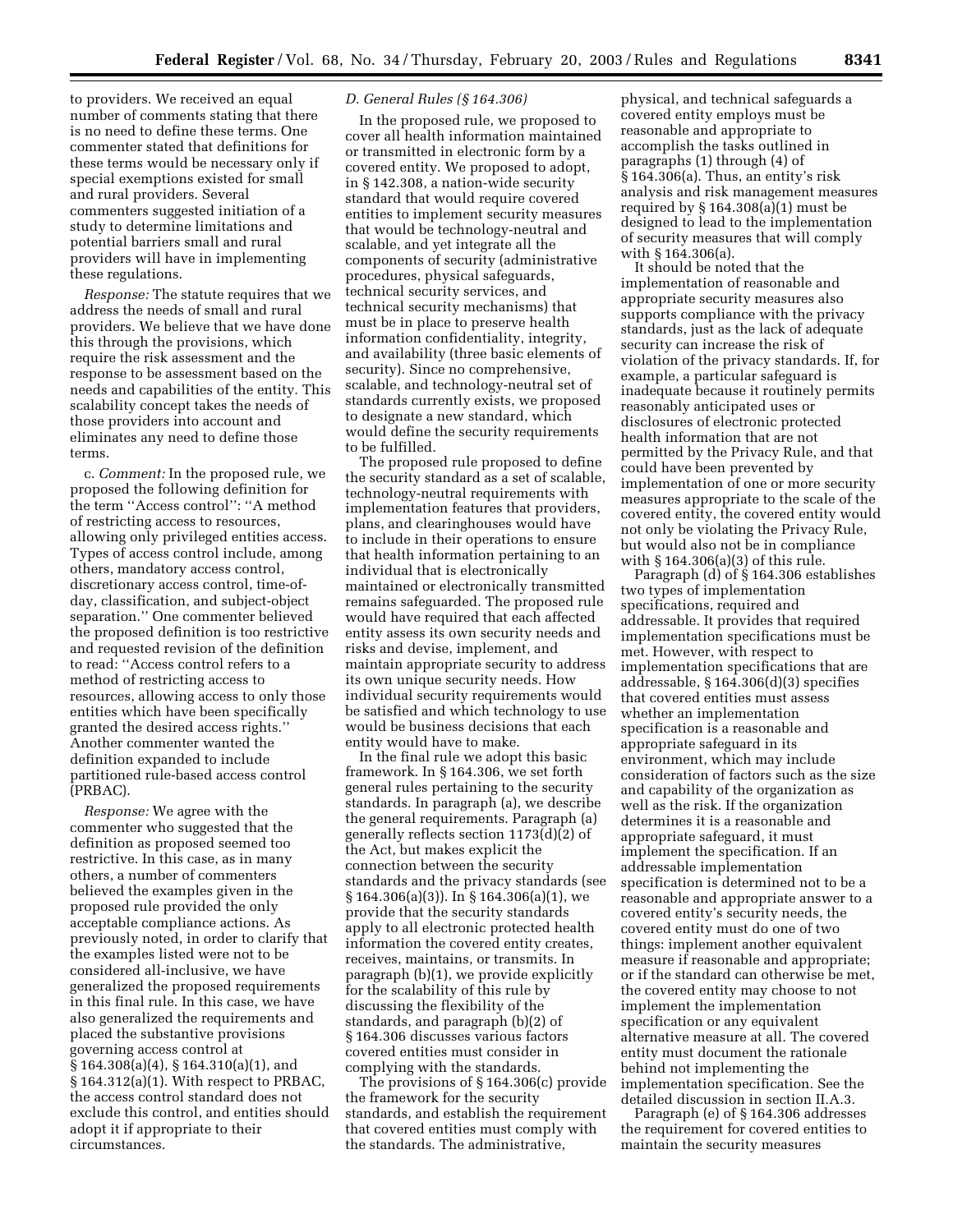implemented by reviewing and modifying the measures as needed to continue the provision of reasonable and appropriate protections, for example, as technology moves forward, and as new threats or vulnerabilities are discovered.

## 1. Scope of Health Information Covered by the Rule (§ 164.306(a))

We proposed to cover health information maintained or transmitted by a covered entity in electronic form. We have modified, by narrowing, the scope of health information to be safeguarded under this rule from that which was proposed. The statute requires the privacy standards to cover individually identifiable health information. The Privacy Rule covers all individually identifiable information except for: (1) Education records covered by the Family and Educational Rights and Privacy Act (FERPA); (2) records described in 20 U.S.C.  $1232g(a)(4)(B)(iv)$ ; and  $(3)$  employment records. (see the Privacy Rule at 65 FR 82496. See also 67 FR 53191 through 53193). The scope of information covered in the Privacy Rule is referred to as ''protected health information.'' Based upon the comments we received, we align the requirements of the Security and Privacy Rules with regard to the scope of information covered, in order to eliminate confusion and ease implementation. Thus, this final rule requires protection of the same scope of information as that covered by the Privacy Rule, except that it only covers that information if it is in electronic form.

We note that standards for the security of all health information or protected health information in nonelectronic form may be proposed at a later date.

a. *Comment:* One commenter stated that the rule should apply to aggregate information that is not identifiable to an individual. In contrast, another commenter asked that health information used for statistical analysis be exempted if the covered entity may reasonably expect that the removed information cannot be used to reidentify an individual.

*Response:* As a general proposition, any electronic protected health information received, created, maintained, or transmitted by a covered entity is covered by this final rule. We agree with the second commenter that certain information, from which identifiers have been stripped, does not come within the purview of this final rule. Information that is de-identified, as defined in the Privacy Rule at § 164.502(d) and § 164.514(a), is not

''individually identifiable'' within the meaning of these rules and, thus, does not come within the definition of ''protected health information.'' It accordingly is not covered by this final rule. For a full discussion of the issues of de-identification and re-identification of individually identifiable health information see 65 FR 82499 and 82708 through 82712 and 67 FR 53232 through 53234.

b. *Comment:* Several commenters asked whether systems that determine eligibility of clients for insurance coverage under broad categories such as medical coverage groups are considered health information. One commenter asked that we specifically exclude eligibility information from the standards.

*Response:* We cannot accept the latter suggestion. Eligibility information will typically be individually identifiable, and much eligibility information will also contain health information. If the information is ''individually identifiable'' and is ''health information,'' (with three very specific exceptions noted in the general discussion above) and it is in electronic form, it is covered by the security standards if maintained or transmitted by a covered entity.

c. *Comment:* Several commenters requested clarification as to whether the standards apply to identifiable health information in paper form. Some commenters believed the rule should be applicable to paper; others argued that it should apply to all confidential, identifiable health information.

*Response:* While we agree that protected health information in paper or other form also should have appropriate security protections, the proposed rule proposing the security standards proposed to apply those standards to health information in electronic form only. We are, accordingly, not extending the scope in this final rule.

We may establish standards to secure protected health information in other media in a future rule, in accordance with our statutory authority to do so. See discussion, supra, responding to a comment on the definition of ''health information'' and ''individually identifiable health information.''

d. *Comment:* The proposed rule would have excluded ''telephone voice response'' and ''faxback'' systems from the security standards, and we specifically solicited comments on that issue. A number of commenters agreed that telephone voice response and faxback should be excluded from the regulation, suggesting that the privacy standards rather than the security standards should apply. Others wanted

those systems included, on the grounds that inclusion is necessary for consistency and in keeping with the intent of the Act. Still others specifically wanted personal computer-fax transmissions included. One commenter asked for clarification of when we would cover faxes, and another commenter asked why we were excluding them. Several commenters suggested that the other security requirements provide for adequate security of these systems.

*Response:* In light of these comments, we have decided that telephone voice response and ''faxback'' (that is, a request for information from a computer made via voice or telephone keypad input with the requested information returned as a fax) systems fall under this rule because they are used as input and output devices for computers, not because they have computers in them. Excluding these features would provide a huge loophole in any system concerned with security of the information contained and/or processed therein. It should be noted that employment of telephone voice response and/or faxback systems will generally require security protection by only one of the parties involved, and not the other. Information being transmitted via a telephone (either by voice or a DTMP tone pad) is not in electronic form (as defined in the first paragraph of the definition of ''electronic media'') before transmission and therefore is not subject to the Security Rule. Information being returned via a telephone voice response system in response to a telephone request is data that is already in electronic form and stored in a computer. This latter transmission does require protection under the Security Rule.

Although most recently made electronic devices contain microprocessors (a form of computer) controlled by firmware (an unchangeable form of computer program), we intend the term ''computer'' to include only software programmable computers, for example, personal computers, minicomputers, and mainframes. Copy machines, fax machines, and telephones, even those that contain memory and can produce multiple copies for multiple people are not intended to be included in the term ''computer.'' Therefore, because ''paperto-paper'' faxes, person-to-person telephone calls, video teleconferencing, or messages left on voice-mail were not in electronic form before the transmission, those activities are not covered by this rule. See also the definition of ''electronic media'' at § 160.103.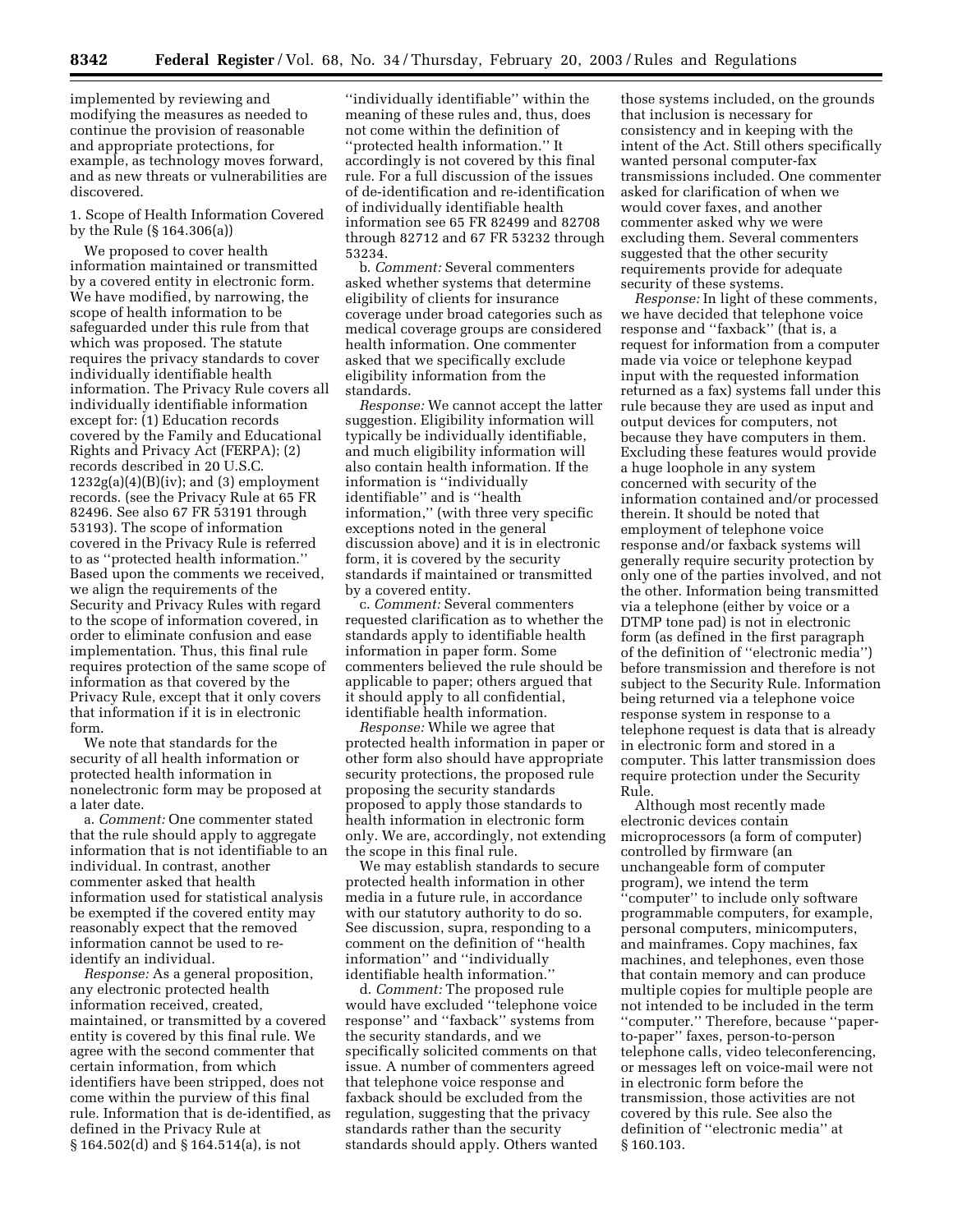We note that this guidance differs from the guidance regarding the applicability of the Transactions Rule to faxback and voice response systems. HHS has stated that faxback and voice response systems are not required to follow the standards mandated in the Transactions Rule. This new guidance refers only to this rule.

e. *Comment:* One commenter asked whether there is a need to implement special security practices to address the shipping and receiving of health information and asked that we more fully explain our expectations and solutions in the final rules.

*Response:* If the handling of electronic protected health information involves shipping and receiving, appropriate measures must be taken to protect the information. However, specific solutions are not provided within this rule, as discussed in section III.A.3 of this final rule. The device and media controls standard under § 164.310(d)(1) addresses this situation.

f. *Comment:* One commenter wanted the ''HTML'' statement reworded to eliminate a specific exemption for HTML from the regulation.

*Response:* The Transactions Rule did not adopt the proposed exemption for HTML. The use of HTML or any other electronic protocol is not exempt from the security standards. Generally, if protected health information is contained in any form of electronic transmission, it must be appropriately safeguarded.

g. *Comment:* One commenter asked to what degree "family history" is considered health information under this rule and what protections apply to family members included in a patient's family history.

*Response:* Any health-related ''family history'' contained in a patient's record that identifies a patient, including a person other than the patient, is individually identifiable health information and, to the extent it is also electronic protected health information, must be afforded the security protections.

h. *Comment:* Two commenters asked that the rule prohibit re-identification of de-identified data. In contrast, several commenters asked that we identify a minimum list or threshold of specific reidentification data elements (for example, name, city, and ZIP) that would fall under this final rule so that, for example, the rule would not affect numerous systems, for example, network adequacy and population-based clinical analysis databases. One commenter asked that we establish a means to use re-identified information if the entity already has access to the

information or is authorized to have access.

*Response:* The issue of reidentification is addressed in the Privacy Rule at § 164.502(d) and § 164.514(c). The reader is referred to those sections and the related discussion in the preamble to the Privacy Rule (65 FR 82712) and the preamble to the Privacy Modifications (67 FR 53232 through 53234) for a full discussion of the issues of reidentification. We note that once information in the possession (or constructive possession) of a covered entity is re-identified and meets the definition of electronic protected health information, the security standards apply.

2. Technology-Neutral Standards

*Comment:* Many commenters expressed support for our efforts to develop standards for the security of health information. A number of comments were made in support of the technology-neutral approach of the proposed rule. For example, one commenter stated, ''By avoiding prescription of the specific technologies health care entities should use to meet the law's requirements, you are opening the door for industry to apply innovation. Technologies that don't currently exist or are impractical today could, in the near future, enhance health information security while minimizing the overall cost.'' Several other commenters stated that the requirements should be general enough to withstand changes to technology without becoming obsolete. One commenter anticipates no problems with meeting the standards.

In contrast, one commenter suggested that whenever possible, specific technology recommendations should provide sufficient detail to promote systems interoperability and decrease the tendency toward adoption of multiple divergent standards. Several commenters stated that by letting each organization determine its own rules, the rules impose procedural burdens without any substantive benefit to security.

*Response:* The overwhelming majority of comments supported our position. We do not believe it is appropriate to make the standards technology-specific because technology is simply moving too fast, for example, the increased use and sophistication of internet-enabled hand held devices. We believe that the implementation of these rules will promote the security of electronic protected health information by (1) providing integrity and confidentiality; (2) allowing only authorized individuals access to that information; and (3) ensuring its availability to those authorized to access the information. The standards do not allow organizations to make their own rules, only their own technology choices.

#### 3. Miscellaneous Comments

a. *Comment:* Some commenters stated that the requirements and implementation features set out in the proposed rule were not specific enough to be considered standards, and that the actual standards are delegated to the discretion of the covered entities, at the expense of medical record privacy. Several commenters stated that it was inappropriate to balance the interests of those seeking to use identifiable medical information without patient consent against the interest of patients. Several other commenters believe that allowing covered entities to make their own decisions about the adequacy and balance of security measures undermined patient confidentiality interests, and stated that the proposed rule did not appear to adequately consider patient concerns and viewpoints.

*Response:* Again, the overwhelming majority of commenters supported our approach. This final rule sets forth requirements with which covered entities must comply and labels those requirements as standards and implementation specifications. Adequate implementation of this final rule by covered entities will ensure that the electronic protected health information in a covered entity's care will be as protected as is feasible for that entity.

We disagree that covered entities are given complete discretion to determine their security polices under this rule, resulting in effect, in no standards. While cost is one factor a covered identity may consider in determining whether to implement a particular implementation specification, there is nonetheless a clear requirement that adequate security measures be implemented, see 45 CFR 164.306(b). Cost is not meant to free covered entities from this responsibility.

b. *Comment:* Several commenters requested we withdraw the regulations, citing resource shortages due to Y2K preparation, upcoming privacy legislation, and/or the ''excessive micromanagement'' contained in the rules. One commenter stated that, to insurers, these rules were onerous, not necessary, and not justified as cost-effective, as they already have effective practices for computer security and are subject to rigorous State laws for the safeguarding of health information. Another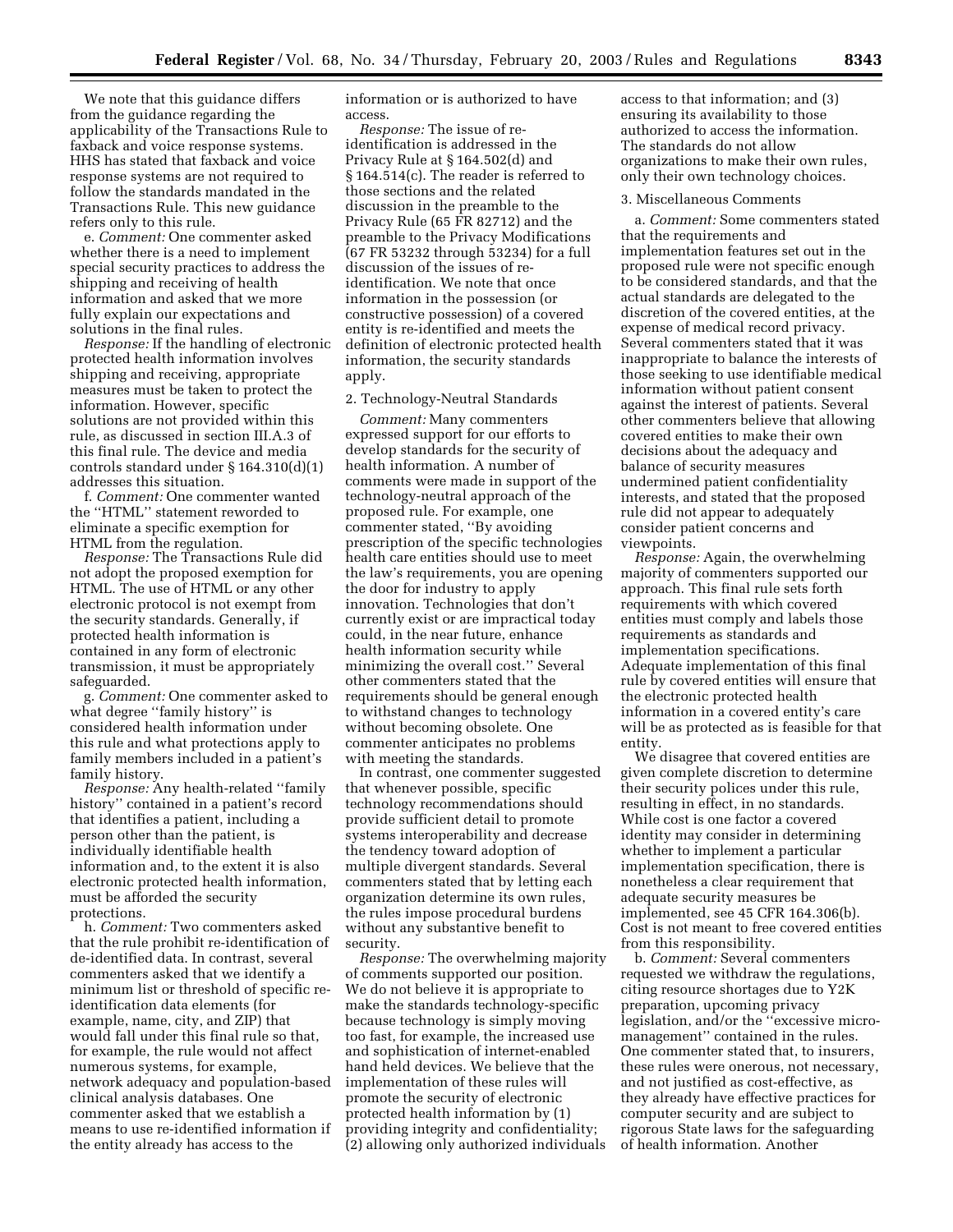commenter stated that these rules would *Protecting Electronic Health*  adversely affect a provider's practice environment.

*Response:* The HIPAA statute requires us to promulgate a rule adopting security standards for health information. Resource concerns due to Y2K should no longer be an issue. Covered entities will have 2 years (or, in the case of small health plans, 3 years) from the adoption of this final rule in which to comply. Concerns relative to effective and compliance dates and the Privacy Rule are discussed under § 164.318, Compliance dates for initial implementation, below and at 65 FR 82751 through 82752.

We disagree that these standards will adversely affect a provider's practice environment. The scalability of the standards allows each covered entity to implement security protections that are appropriate to its specific needs, risks, and environments. These protections are necessary to maintain the confidentiality, integrity, and availability of patient data. A covered entity that lacks adequate protections risks inadvertent disclosure of patient data, with resulting loss of public trust, and potential legal action. For example, a covered entity with poor facility access controls and procedures would be susceptible to hacking of its databases. A provider with appropriate security protections already in place would only need to ensure that the protections are documented and are reassessed periodically to ensure that they continue to be appropriate and are actually being implemented. Our decision to classify many implementation specifications as addressable, rather than mandatory, provides even more flexibility to covered entities to develop costeffective solutions. We believe that insurers who already have effective security programs in place will have met many of the requirements of this regulation.

c. *Comment:* One commenter believes the rule is arbitrary and capricious in its requirements without any justification that they will significantly improve the security of medical records and with the likelihood that their implementation may actually increase the vulnerability of the data. The commenter noted that the data backup requirements increase access to data and that security awareness training provides more information to employees.

*Response:* The standards are based on generally accepted security procedures, existing industry standards and guidelines, and recommendations contained in the National Research Council's 1997 report *For The Record:* 

*Information,* Chapter 6. We also consulted extensively with experts in the field of security throughout the health care industry. The standards are consistent with generally accepted security principles and practices that are already in widespread use.

Data backup need not result in increased access to that data. Backups should be stored in a secure location with controlled access. The appropriate secure location and access control will vary, based upon the security needs of the covered entity. For example, a procedure as simple as locking backup diskettes in a safe place and restricting who has access to the key may be suitable for one entity, whereas another may need to store backed-up information off-site in a secure computer facility. The information provided in security awareness training heightens awareness of security anomalies and helps to prevent security incidents.

d. *Comment:* Several commenters suggested that the proposed rule appears to reflect the Medicare program's perspective on security risks and solutions, and that it should be noted that not all industry segments share all the same risks as Medicare. One commenter stated that as future proposed rules are drafted, we should solicit input from those most significantly affected, for example, providers, plans, and clearinghouses.

Others stated that Medicaid agencies were not sufficiently involved in the discussions and debate. Still another stated that States would be unable to perform some basic business functions if all the standards are not designed to meet their needs.

*Response:* We believe that the standards are consistent with common industry practices and equitable, and that there has been adequate consultation with interested parties in the development of the standards. These standards are the result of an intensive process of public consultation. We consulted with the National Uniform Billing Committee, the National Uniform Claim Committee, the American Dental Association, and the Workgroup for Electronic Data Interchange, in the course of developing the proposed rule. Those organizations were specifically named in the Act to advise the Secretary, and their membership is drawn from the full spectrum of industry segments. In addition, the National Committee on Vital and Health Statistics (NCVHS), an independent advisory group to the Secretary, held numerous public hearings to obtain the views of

interested parties. Again, many segments of the health care industry, including provider groups, health plans, clearinghouses, vendors, and government programs participated actively. The NCVHS developed recommendations to the Secretary, which were relied upon as we developed the proposed rule. Finally, we note that the opportunity to comment was available to all during the public comment period.

e. *Comment:* One commenter stated that there is a need to ensure the confidentiality of risk analysis information that may contain sensitive information.

*Response:* The information included in a risk analysis would not be subject to the security standards if it does not include electronic protected health information. We agree that risk analysis data could contain sensitive information, just as other business information can be sensitive. Covered entities may wish to develop their own business rules regarding access to and protections for risk analysis data.

f. *Comment:* One commenter expressed concern over the statement in the preamble of the proposed rule (63 FR 43250) that read: ''No one item is considered to be more important than another.'' The commenter suggested that security management should be viewed as most critical and perhaps what forms the foundation for all other security actions.

*Response:* The majority of comments received on this subject requested that we prioritize the standards. In response, we have regrouped the standards and implementation specifications in what we believe is a logical order within each of three categories: ''Administrative safeguards," "Physical safeguards," and ''Technical safeguards.'' In this final rule, we order the standards in such a way that the ''Security management process'' is listed first under the ''Administrative safeguards'' section, as we believe this forms the foundation on which all of the other standards depend. The determination of the specific security measures to be implemented to comply with the standards will, in large part, be dependent upon completion of the implementation specifications within the security management process standard (see § 164.308(a)(1)). We emphasize, however, that an entity implementing these standards may choose to implement them in any order, as long as the standards are met.

g. *Comment:* One commenter stated that there is a need for requirements concerning organizational practices (for example, education, training, and security and confidentiality policies), as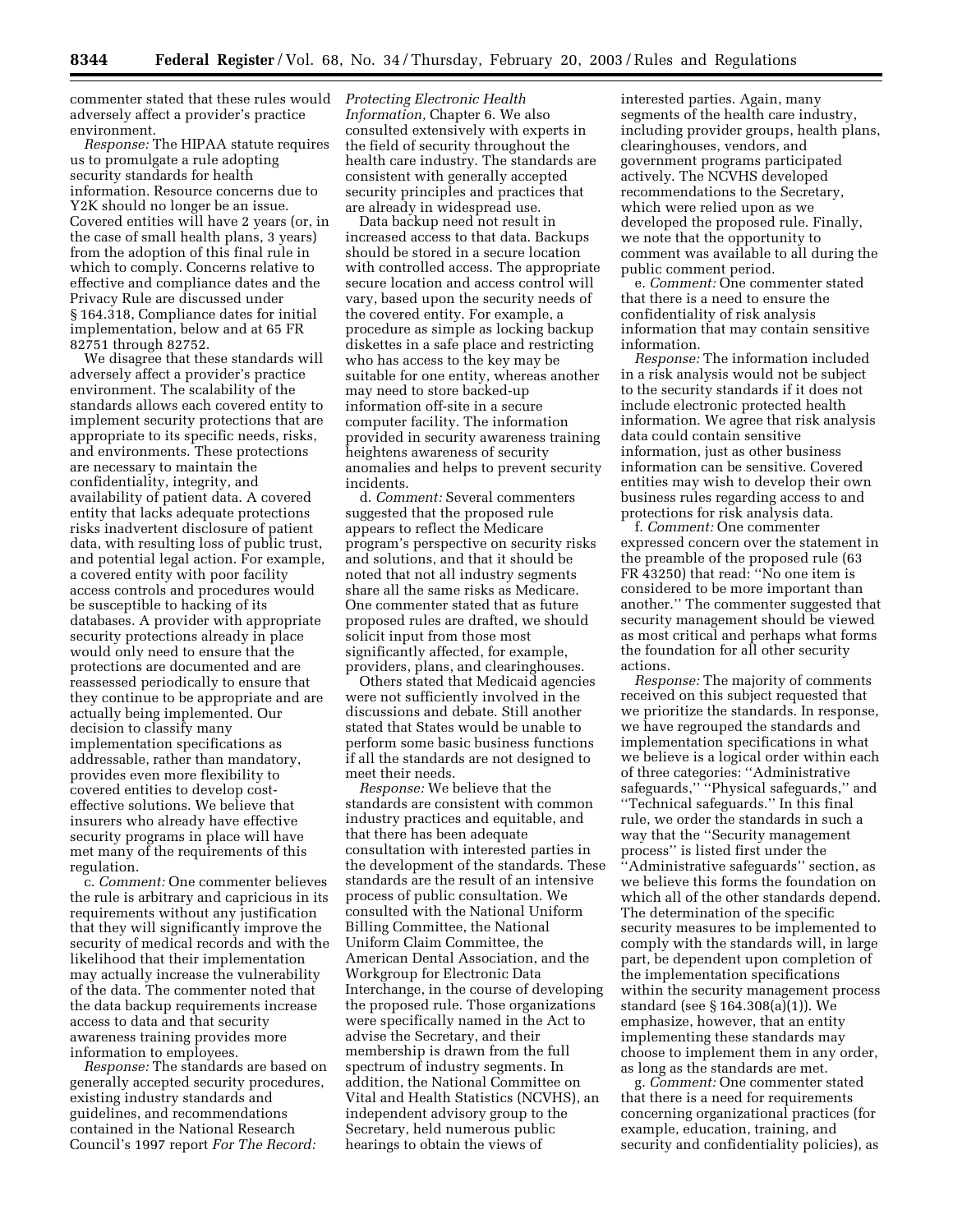well as technical practices and procedures.

*Response:* We agree. Section 164.308 of this final rule describes administrative safeguards that address these topics. Section 164.308 requires covered entities to implement standards and required implementation specifications, as well as consider and implement, when appropriate and reasonable, addressable implementation specifications. For example, the security management process standard requires implementation of a risk analysis, risk management, a sanction policy, and an information system activity review. The information access management standard requires consideration, and implementation where appropriate and reasonable, of access authorization and access establishment and modification policies and procedures. Other areas addressed are assigned security responsibility, workforce security, security awareness and training, security incident procedures, contingency planning, business associate contracts, and evaluation.

h. *Comment:* One commenter stated that internal and external security requirements should be separated and dealt with independently.

*Response:* The presentation of the standards within this final rule could have been structured in numerous ways, including by addressing separate internal and external security standards. We chose the current structure as we considered it a logical breakout for purposes of display within this final rule. Under our structure a covered entity may apply a given standard to internal activities and to external activities. Had we displayed separately the standards for internal security and the standards for external security, we would have needed to describe a number of the standards twice, as many apply to both internal and external security. However, a given entity may address the standards in whatever order it chooses, as long as the standards are met.

i. *Comment:* Two commenters stated that the standards identified in Addendum 3 of the proposed rule may not all have matured to implementation readiness.

*Response:* Addendum 3 of the proposed rule cross-referred individual requirements on the matrix to existing industry standards of varying levels of maturity. Addendum 3 was intended to show what we evaluated in searching for existing industry standards that could be adopted on a national level. No one standard was found to be comprehensive enough to be adopted, and none were proposed as the

standards to be met under the Security Rule.

j. *Comment:* One commenter suggested we include a revised preamble in the final publication. Another questioned how clarification of points in the preamble will be handled if the preamble is not part of the final regulation.

*Response:* Preambles to proposed rules are not republished in the final rule. The preamble in this final rule contains summaries of the information presented in the preamble of the proposed rule, summaries of the comments received during the public comment period, and responses to questions and concerns raised in those comments and a summary of changes made. Additional clarification will be provided by HHS on an ongoing basis through written documents and postings on HHS's websites.

k. *Comment:* One commenter asked that we clarify that no third party can require implementation of more security features than are required in the final rule, for example, a third party could not require encryption but may choose to accept it if the other party so desires.

*Response:* The security standards establish a minimum level of security to be met by covered entities. It is not our intent to limit the level of security that may be agreed to between trading partners or others above this floor.

l. *Comment:* One commenter asked how privacy legislation would affect these rules. The commenter inquired whether covered entities will have to reassess and revise actions already taken in the spirit of compliance with the security regulations.

*Response:* We cannot predict if or how future legislation may affect the rules below. At present, the privacy standards at subpart E of 42 CFR part 164 have been adopted, and this final rule is compatible with them.

m. *Comment:* One commenter stated that a data classification policy, that is a method of assigning sensitivity ratings to specific pieces of data, should be part of the final regulations.

*Response:* We did not adopt such a policy because this final rule requires a floor of protection of all electronic protected health information. A covered entity has the option to exceed this floor. The sensitivity of information, the risks to and vulnerabilities of electronic protected health information and the means that should be employed to protect it are business determinations and decisions to be made by each covered entity.

n. *Comment:* One commenter stated that this proposed rule conflicts with previously stated rules that acceptable ''standards'' must have been developed by ANSI-recognized Standards Development Organizations (SDOs).

*Response:* In general, HHS is required to adopt standards developed by ANSIaccredited SDOs when such standards exist. The currently existing security standards developed by ANSIrecognized SDOs are targeted to specific technologies and/or activities. No existing security standard, or group of standards, is technology-neutral, scaleable to the extent required by HIPAA, and broad enough to be adopted in this final rule. Therefore, this final rule adopts standards under section 1172(c)(2)(B) of the Act, which permits us to develop standards when no industry standards exist.

o. *Comment:* One commenter stated that this regulation goes beyond the scope of the law, unjustifiably extending into business practices, employee policies, and facility security.

*Response:* We do not believe that this regulation goes beyond the scope of the law. The law requires HHS to adopt standards for reasonable and appropriate security safeguards concerning such matters as compliance by the officers and employees of covered entities, protection against reasonably anticipated unauthorized uses and disclosures of health information, and so on. Such standards will inevitably address the areas the commenter pointed to.

The intent of this regulation is to provide standards for the protection of electronic protected health information in accordance with the Act. In order to do this, covered entities are required to implement administrative, physical, and technical safeguards. Those entities must ensure that data are protected, to the extent feasible, from inappropriate access, modification, dissemination, and destruction. As noted above, however, this final rule has been modified to increase flexibility as to how this protection is accomplished.

p. *Comment:* One commenter stated that all sections regarding confidentiality and privacy should be removed, since they do not belong in this regulation.

*Response:* As the discussion in section III.A above of this final rule makes clear, the privacy and security standards are very closely related. Section 1173(d)(2) of the Act specifically mentions ''confidentiality'' and authorizes uses and disclosures of information as part of what security safeguards must address. Thus, we cannot omit all references to confidentiality and privacy in discussions of the security standards.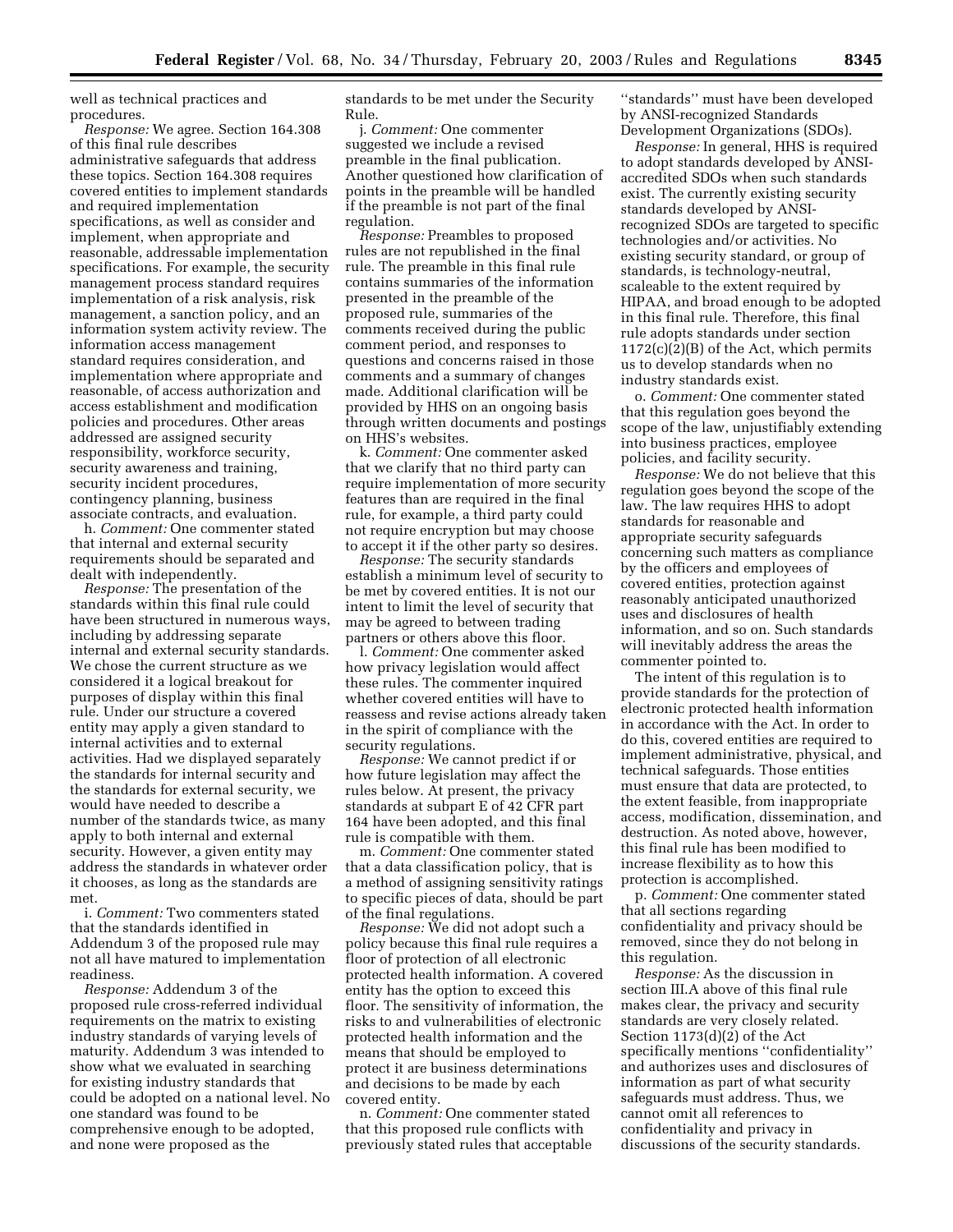However, we have relocated material that relates to both security and privacy (including definitions) to the general section of part 164.

q. *Comment:* One commenter asked that data retention be addressed more specifically, since this will become a significant issue over time. It is recommended that a national work group be convened to address this issue.

*Response:* The commenter's concern is noted. While the documentation relating to Security Rule implementation must be retained for a period of 6 years (see § 164.316(b)(2)), it is not within the scope of this final rule to address data retention time frames for administrative or clinical records.

r. *Comment:* One commenter stated that requiring provider practices to develop policies, procedures, and training programs and to implement record keeping and documentation systems would be tremendously resource-intensive and increase the costs of health care.

*Response:* We expect that many of the standards of this final rule are already being met in one form or another by covered entities. For example, as part of normal business operations, health care providers already take measures to protect the health information in their keeping. Health care providers already keep records, train their employees, and require employees to follow office policies and procedures. Similarly, health plans are already frequently required by State law to keep information confidential. While revisions to a practice's or plan's current activities may be necessary, the development of entirely new systems or procedures may not be necessary.

s. *Comment:* One commenter stated that there is no system for which risk has been eliminated and expressed concern over phrases such as covered entities must "assure that electronic health information pertaining to an individual remains secure.''

*Response:* We agree with the commenter that there is no such thing as a totally secure system that carries no risks to security. Furthermore, we believe the Congress' intent in the use of the word ''ensure'' in section 1173(d) of the Act was to set an exceptionally high goal for the security of electronic protected health information. However, we note that the Congress also recognized that some trade-offs would be necessary, and that ''ensuring'' protection did not mean providing protection, no matter how expensive. See section  $1173(d)(1)(A)(ii)$  of the Act. Therefore, when we state that a covered entity must ensure the safety of the information in its keeping, we intend

that a covered entity take steps, to the best of its ability, to protect that information. This will involve establishing a balance between the information's identifiable risks and vulnerabilities, and the cost of various protective measures, and will also be dependent upon the size, complexity, and capabilities of the covered entity, as provided in § 164.306(b).

## *E. Administrative Safeguards (§ 164.308)*

We proposed that measures taken to comply with the rule be appropriate to protect the health information in a covered entity's care. Most importantly, we proposed to require that both the measures taken and documentation of those measures be kept current, that is, reviewed and updated periodically to continue appropriately to protect the health information in the care of covered entities. We would have required the documentation to be made available to those individuals responsible for implementing the procedure.

We proposed a number of administrative requirements and supporting implementation features, and required documentation for those administrative requirements and implementation features.

In this final rule, we have placed these administrative standards in § 164.308. We have reordered them, deleted much of the detail of the proposed requirements, as discussed below, and omitted two of the proposed sets of requirements (system configuration requirements and a requirement for a formal mechanism for processing records) as discussed in paragraph 10 of the discussion of § 164.308 of section III.E. of this preamble. Otherwise, the basic elements of the administrative safeguards are adopted in this final rule as proposed.

## 1. Security Management Process  $(S 164.308(a)(1)(i))$

We proposed the establishment of a formal security management process to involve the creation, administration, and oversight of policies to address the full range of security issues and to ensure the prevention, detection, containment, and correction of security violations. This process would include implementation features consisting of a risk analysis, risk management, and sanction and security policies.

We also proposed, in a separate requirement under administrative procedures, an internal audit, which would be an in-house review of the records of system activity (for example, logins, file accesses, and security incidents) maintained by an entity.

In this final rule, risk analysis, risk management, and sanction policy are adopted as required implementation specifications although some of the details are changed, and the proposed internal audit requirement has been renamed as ''information system activity review'' and incorporated here as an additional implementation specification.

a. *Comment:* Three commenters asked that this requirement be deleted. Two commenters cited this requirement as a possible burden. Several commenters asked that the implementation features be made optional.

*Response:* This standard and its component implementation specifications form the foundation upon which an entity's necessary security activities are built. See NIST SP 800–30, ''Risk Management Guide for Information Technology Systems,'' chapters 3 and 4, January 2002. An entity must identify the risks to and vulnerabilities of the information in its care before it can take effective steps to eliminate or minimize those risks and vulnerabilities. Some form of sanction or punishment activity must be instituted for noncompliance. Indeed, we question how the statutory requirement for safeguards ''to ensure compliance \* \* \* by a [covered entity's] officers and employees'' could be met without a requirement for a sanction policy. See section 1176(d)(2)(C) of the Act. Accordingly, implementation of these specifications remains mandatory. However, it is important to note that covered entities have the flexibility to implement the standard in a manner consistent with numerous factors, including such things as, but not limited to, their size, degree of risk, and environment. We have deleted the implementation specification calling for an organizational security policy, as it duplicated requirements of the security management and training standard.

We note that the implementation specification for a risk analysis at § 164.308(a)(1)(ii)(A) does not specifically require that a covered entity perform a risk analysis often enough to ensure that its security measures are adequate to provide the level of security required by § 164.306(a). In the proposed rule, an assurance of adequate security was framed as a requirement to keep security measures ''current.'' We continue to believe that security measures must remain current, and have added regulatory language in § 164.306(e) as a more precise way of communicating that security measures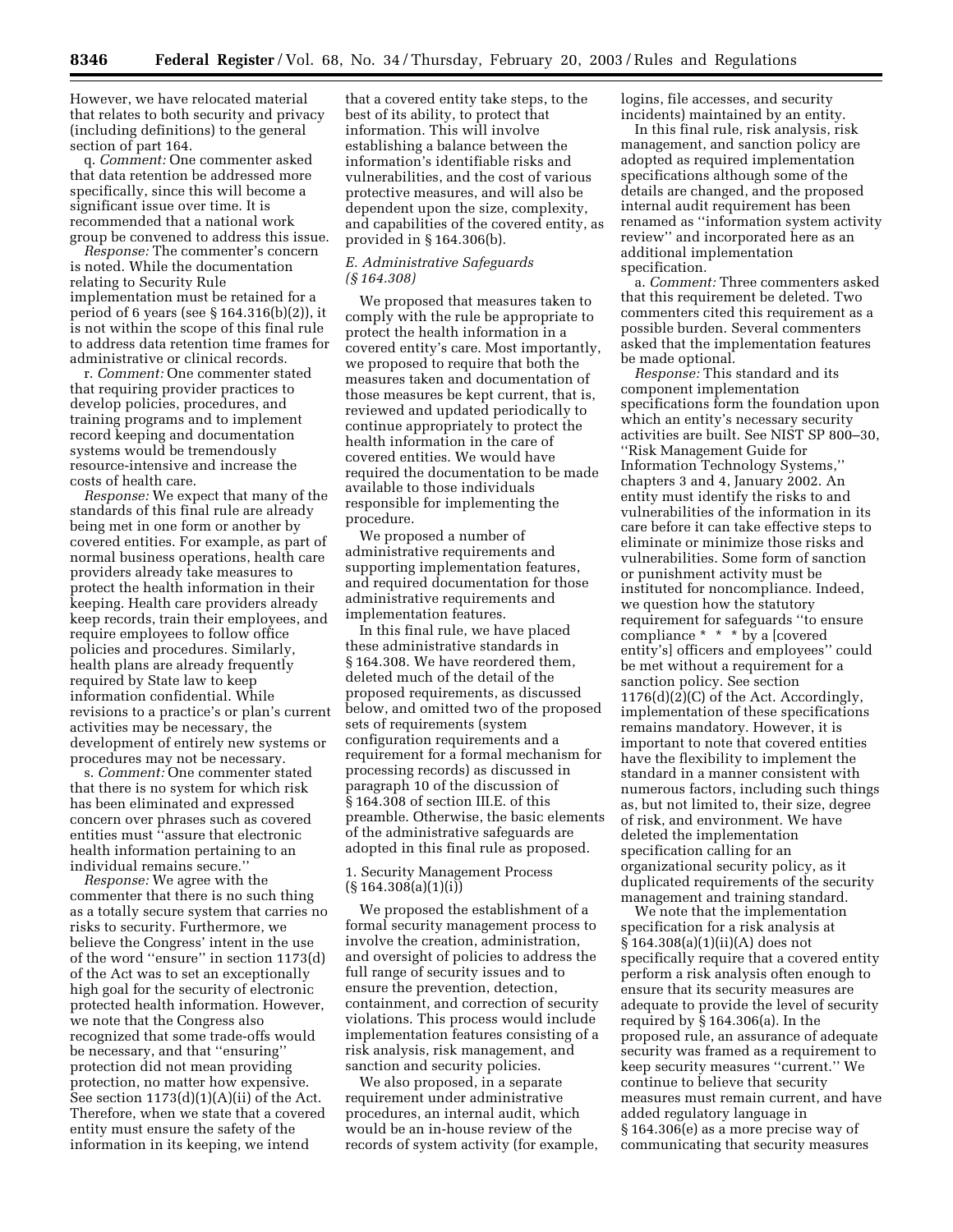in general that must be periodically reassessed and updated as needed.

The risk analysis implementation specification contains other terms that merit explanation. Under § 164.308(a)(1)(ii)(A), the risk analysis must look at risks to the covered entity's electronic protected health information. A thorough and accurate risk analysis would consider ''all relevant losses'' that would be expected if the security measures were not in place. ''Relevant losses'' would include losses caused by unauthorized uses and disclosures and loss of data integrity that would be expected to occur absent the security measures.

b. *Comment:* Relative to the development of an entity's sanction policy, one commenter asked that we describe the sanction penalties for breach of security. Another suggested establishment of a standard to which one's conduct could be held and adoption of mitigating circumstances so that the fact that a person acted in good faith would be a factor that could be used to reduce or otherwise minimize any sanction imposed. Another commenter suggested sanction activities not be implemented before the full implementation and testing of all electronic transaction standards.

*Response:* The sanction policy is a required implementation specification because—(1) the statute requires covered entities to have safeguards to ensure compliance by officers and employees; (2) a negative consequence to noncompliance enhances the likelihood of compliance; and (3) sanction policies are recognized as a usual and necessary component of an adequate security program. The type and severity of sanctions imposed, and for what causes, must be determined by each covered entity based upon its security policy and the relative severity of the violation.

c. *Comment:* Commenters requested the definitions of ''risk analysis'' and ''breach.''

*Response:* ''Risk analysis'' is defined and described in the specification of the security management process standard, and is discussed in the preamble discussion of  $\S 164.308(a)(1)(ii)(A)$  of this final rule. The term breach is no longer used and is, therefore, not defined.

d. *Comment:* One commenter asked whether all health information is considered equally ''sensitive,'' the thought being that, in determining risk, an entity may consider the loss of a smaller amount of extraordinarily sensitive data to be more significant than the loss of a larger amount of routinely collected data. The commenter stated that common reasoning would suggest that the smaller amount of data would be considered more sensitive.

*Response:* All electronic protected health information must be protected at least to the degree provided by these standards. If an entity desires to protect the information to a greater degree than the risk analysis would indicate, it is free to do so.

e. *Comment:* One commenter asked that we add ''threat assessment'' to this requirement.

*Response:* We have not done this because we view threat assessment as an inherent part of a risk analysis; adding it would be redundant.

f. *Comment:* We proposed a requirement for internal audit, the inhouse review of the records of system activity (for example, logins, file accesses, and security incidents) maintained by an entity. Several commenters wanted this requirement deleted. One suggested the audit trail requirement should not be mandatory, while another stated that internal audits would be unnecessary if physical security requirements are implemented.

A number of commenters asked that we clarify the nature and scope of what an internal audit covers and what the audit time frame should be. Several commenters offered further detail concerning what should and should not be required in an internal audit for security purposes. One commenter stated that ongoing intrusion detection should be included in this requirement. Another wanted us to specify the retention times for archived audit logs.

Several commenters had difficulty with the term ''audit'' and suggested we change the title of the requirement to ''logging and violation monitoring.''

A number of commenters stated this requirement could result in an undue burden and would be economically unfeasible.

*Response:* Our intent for this requirement was to promote the periodic review of an entity's internal security controls, for example, logs, access reports, and incident tracking. The extent, frequency, and nature of the reviews would be determined by the covered entity's security environment. The term ''internal audit'' apparently, based on the comments received, has certain rigid formal connotations we did not intend. We agree that the implementation of formal internal audits could prove burdensome or even unfeasible, to some covered entities due to the cost and effort involved. However, we do not want to overlook the value of internal reviews. Based on our review of the comments and the text to which they refer, it is clear that this

requirement should be renamed for clarity and that it should actually be an implementation specification of the security management process rather than an independent standard. We accordingly remove ''internal audit'' as a separate requirement and add ''information system activity review'' under the security management process standard as a mandatory implementation specification.

2. Assigned Security Responsibility (§ 164.308(a)(2))

We proposed that the responsibility for security be assigned to a specific individual or organization to provide an organizational focus and importance to security, and that the assignment be documented. Responsibilities would include the management and supervision of (1) the use of security measures to protect data, and (2) the conduct of personnel in relation to the protection of data.

In this final rule, we clarify that the final responsibility for a covered entity's security must be assigned to one official. The requirement for documentation is retained, but is made part of § 164.316 below. This policy is consistent with the analogous policy in the Privacy Rule, at 45 CFR 164.530(a), and the same considerations apply. See 65 FR 82744 through 87445. The same person could fill the role for both security and privacy.

a. *Comment:* Commenters were concerned that delegation of assigned security responsibility, especially in large organizations, needs to be to more than a single individual. Commenters believe that a large health organization's security concerns would likely cross many departmental boundaries requiring group responsibility.

*Response:* The assigned security responsibility standard adopted in this final rule specifies that final security responsibility must rest with one individual to ensure accountability within each covered entity. More than one individual may be given specific security responsibilities, especially within a large organization, but a single individual must be designated as having the overall final responsibility for the security of the entity's electronic protected health information. This decision also aligns this rule with the final Privacy Rule provisions concerning the Privacy Official.

b. *Comment:* One commenter disagreed with placing assigned security responsibility as part of physical safeguards. The commenter suggested that assigned security responsibility should be included under the Administrative Procedures.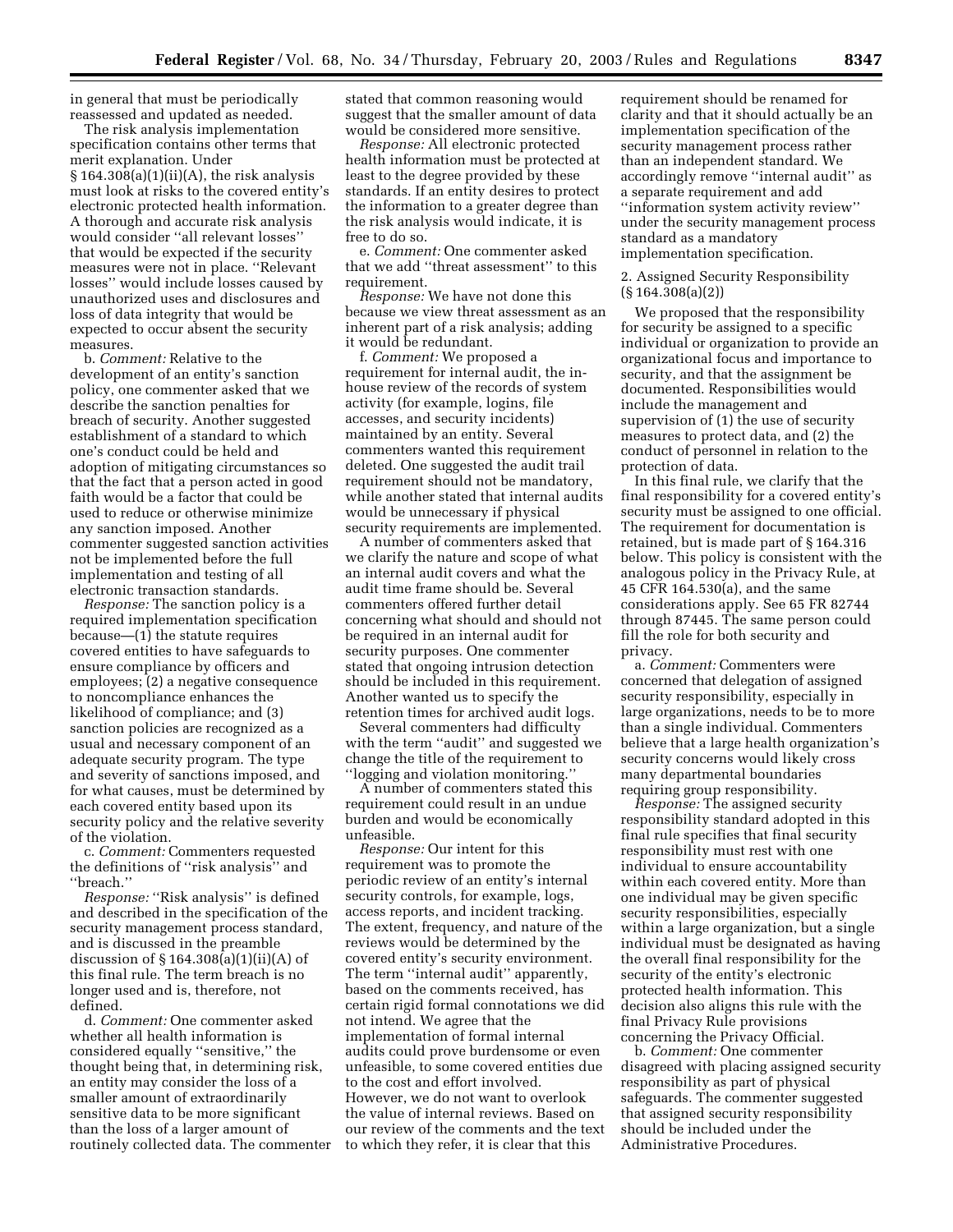*Response:* Upon review of the matrix and regulations text, we agree with the commenter, because this requirement involves an administrative decision at the highest levels of who should be responsible for ensuring security measures are implemented and maintained. Assigned security responsibility has been removed from ''Physical safeguards'' and is now located under ''Administrative safeguards'' at § 164.308.

#### 3. Workforce Security (§ 164.308(a)(3)(i))

We proposed implementation of a number of features for personnel security, including ensuring that maintenance personnel are supervised by a knowledgeable person, maintaining a record of access authorizations, ensuring that operating and maintenance personnel have proper access authorization, establishing personnel clearance procedures, establishing and maintaining personnel security policies and procedures, and ensuring that system users have proper training.

In this final rule, to provide clarification and reduce duplication, we have combined the ''Assure supervision of maintenance personnel by authorized, knowledgeable person'' implementation feature and the ''Operating, and in some cases, maintenance personnel have proper access authorization'' feature into one addressable implementation specification titled ''Authorization and/ or supervision.''

In a related, but separate, requirement entitled ''Termination procedures,'' we proposed implementation features for the ending of an employee's employment or an internal or external user's access. These features would include things such as changing combination locks, removal from access lists, removal of user account(s), and the turning in of keys, tokens, or cards that allow access.

In this final rule, ''Termination procedures'' has been made an addressable implementation specification under ''Workforce security.'' This is addressable because in certain circumstances, for example, a solo physician practice whose staff consists only of the physician's spouse, formal procedures may not be necessary.

The proposed "Personnel security policy/procedure'' and ''record of access authorizations'' implementation features have been removed from this final rule, as they have been determined to be redundant. Implementation of the balance of the "Workforce security" implementation specifications and the

other standards contained within this final rule will result in assurance that all personnel with access to electronic protected health information have the required access authority as well as appropriate clearances.

a. *Comment:* The majority of comments concerned the supervision of maintenance personnel by an authorized knowledgeable person. Commenters stated this would not be feasible in smaller settings. For example, the availability of technically knowledgeable persons to ensure this supervision would be an issue. We were asked to either reword this implementation feature or delete it.

*Response:* We agree that a ''knowledgeable'' person may not be available to supervise maintenance personnel. We have accordingly modified this implementation specification so that, in this final rule, we are adopting an addressable implementation specification titled, ''Authorization and/or supervision,'' requiring that workforce members, for example, operations and maintenance personnel, must either be supervised or have authorization when working with electronic protected health information or in locations where it resides (see § 164.308(a)(3)(ii)(A)). Entities can decide on the feasibility of meeting this specification based on their risk analysis.

b. *Comment:* The second largest group of comments requested assurance that, with regard to the proposed ''Personnel clearance procedure'' implementation feature, having appropriate clearances does not mean performing background checks on everyone. We were asked to delete references to ''clearance'' and use the term ''authorization'' in its place.

*Response:* We agree with the commenters concerning background checks. This feature was not intended to be interpreted as an absolute requirement for background checks. We retain the use of the term ''clearance,'' however, because we believe that it more accurately conveys the screening process intended than does the term ''authorization.'' We have attempted to clarify our intent in the language of § 164.308(a)(3)(ii)(B), which now reads, ''Implement procedures to determine that the access of a workforce member to electronic protected health information is appropriate.'' The need for and extent of a screening process is normally based on an assessment of risk, cost, benefit, and feasibility as well as other protective measures in place. Effective personnel screening processes may be applied in a way to allow a range of implementation, from minimal procedures to more stringent procedures based on the risk analysis performed by the covered entity. So long as the standard is met and the underlying standard of § 164.306(a) is met, covered entities have choices in how they meet these standards. To clarify the intent of this provision, we retitle the implementation specification

''Workforce clearance procedure.'' c. *Comment:* One commenter asked that we expand the implementation features to include the identification of the restrictions that should be placed on members of the workforce and others.

*Response:* We have not adopted this comment in the interest of maintaining flexibility as discussed in § 164.306. Restrictions would be dependent upon job responsibilities, the amount and type of supervision required and other factors. We note that a covered entity should consider in this regard the applicable requirements of the Privacy Rule (*see*, for example, § 164.514(d)(2) (relating to minimum necessary requirements), and § 164.530(c) (relating to safeguards).

*Comment:* One commenter believes that the proposed ''Personnel security'' requirement was reasonable, since an administrative determination of trustworthiness is needed before allowing access to sensitive information. Two commenters asked that we delete the requirement entirely. A number of commenters requested that we delete the implementation features. Another commenter stated that all the implementation features may not be applicable or even appropriate to a given entity and should be so qualified.

*Response:* While we do not believe this requirement should be eliminated, we agree that all the implementation specifications may not be applicable or even appropriate to a given entity. For example, a personal clearance may not be reasonable or appropriate for a small provider whose only assistant is his or her spouse. The implementation specifications are not mandatory, but must be addressed. This final rule has been changed to reflect this approach (see § 164.308(a)(3)(ii)(B)).

e. *Comment:* The majority of commenters on the ''Termination procedures'' requirement asked that it be made optional, stating that it may not be applicable or even appropriate in all circumstances and should be so qualified or posed as guidelines. A number of commenters stated that the requirement should be deleted. One commenter stated that much of the material covered under the ''Termination procedures'' requirement is already covered in ''Information access control.'' A number of commenters stated that this requirement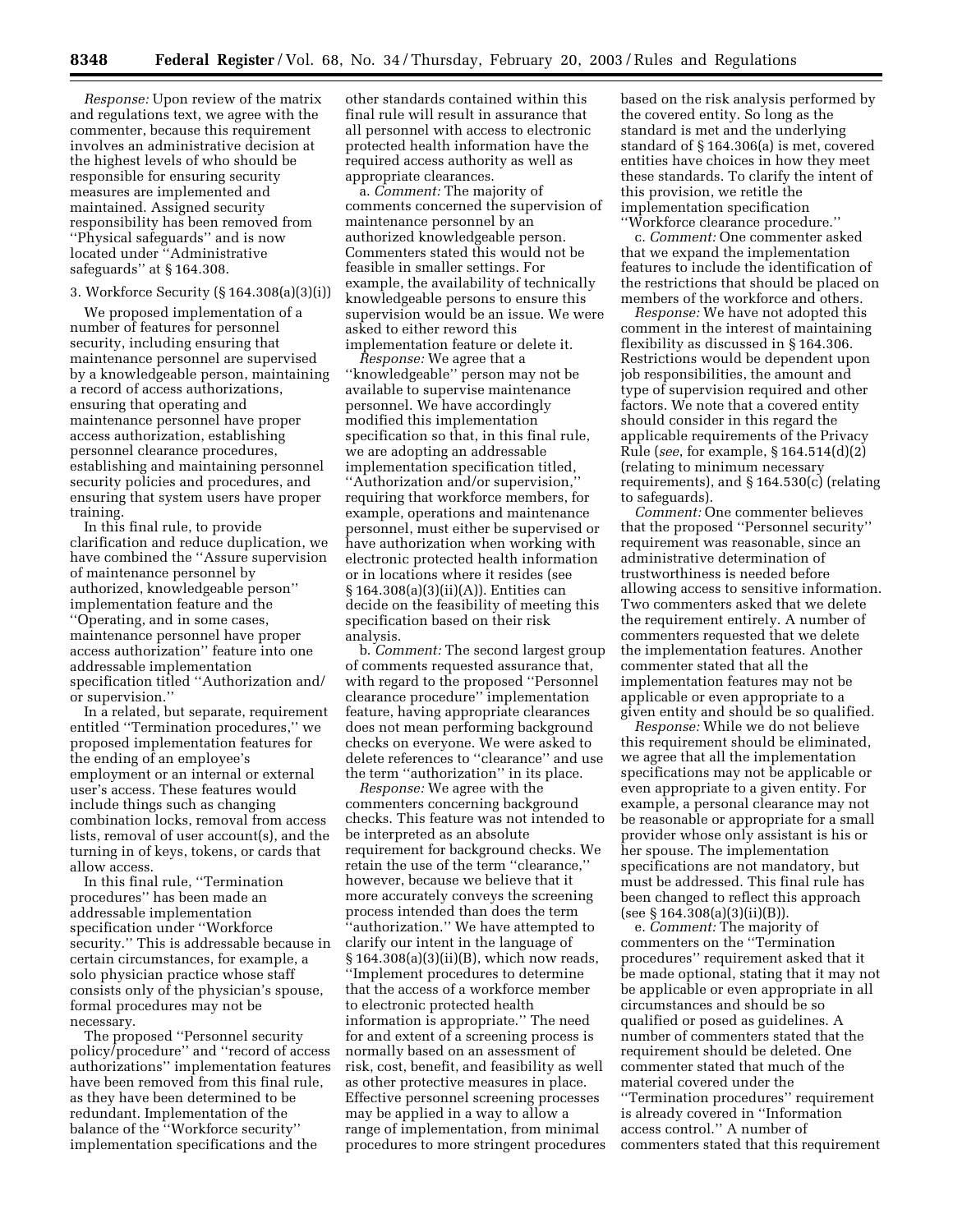was too detailed and some of the requirements excessive.

*Response:* Based upon the comments received, we agree that termination procedures should not be a separate standard; however, consideration of termination procedures remains relevant for any covered entity with employees, because of the risks associated with the potential for unauthorized acts by former employees, such as acts of retribution or use of proprietary information for personal gain. We further agree with the reasoning of the commenters who asked that these procedures be made optional; therefore, ''Termination procedures'' is now reflected in this final rule as an addressable implementation specification. We also removed reference to all specific termination activities, for example, changing locks, because, although the activities may be considered appropriate for some covered entities, they may not be reasonable for others.

f. *Comment:* One commenter asked whether human resource employee termination policies and procedures must be documented to show the types of security breaches that would result in termination.

*Response:* Policies and procedures implemented to adhere to this standard must be documented (see § 164.316 below). The purpose of termination procedure documentation under this implementation specification is not to detail when or under which circumstances an employee should be terminated. This information would more appropriately be part of the entity's sanction policy. The purpose of termination procedure documentation is to ensure that termination procedures include security-unique actions to be followed, for example, revoking passwords and retrieving keys when a termination occurs.

## 4. Information Access Management  $(S 164.308(a)(4))$

We proposed an ''information access control'' requirement for establishment and maintenance of formal, documented policies and procedures defining levels of access for all personnel authorized to access health information, and how access is granted and modified. In § 164.308(a)(4)(ii)(B) and (C) below, the proposed implementation features are made addressable specifications. We have added in § 164.308(a)(4)(ii)(A), a required implementation specification to isolate health care clearinghouse functions to address the provisions of section 1173(d)(1)(B) of the Act which related to this area.

a. *Comment:* One commenter asked that the requirement be deleted, expressing the opinion that this requirement goes beyond ''reasonable boundaries'' into regulating common business practices. In contrast, another asked that we expand this requirement to identify participating parties and access privileges relative to specific data elements.

*Response:* We disagree that this requirement improperly imposes upon business functions. Restricting access to those persons and entities with a need for access is a basic tenet of security. By this mechanism, the risk of inappropriate disclosure, alteration, or destruction of information is minimized. We cannot, however, specifically identify participating parties and access privileges relative to data elements within this regulation. These will vary depending upon the entity, the needs within the user community, the system in which the data resides, and the specific data being accessed. This standard is consistent with § 164.514(d) in the Privacy Rule (minimum necessary requirements for use and disclosure of protected health information), and is, therefore, being retained.

b. *Comment:* Several commenters asked that we not mandate the implementation features, but leave them as optional, a suggested means of compliance. The commenters noted that this might make the rules more scalable and flexible, since this approach would allow providers to implement safeguards that best addressed their needs. Along this line, one commenter expressed the belief that each organization should implement features deemed necessary based on its own risk assessment.

*Response:* While the information access management standard in this final rule must be met, we agree that the implementation specifications at  $§ 164.308(a)(4)(ii)(B)$  and (C) should not be mandated but posed as a suggested means of compliance, which must be addressed. These specifications may not be applicable to all entities based on their size and degree of automation. A fully automated covered entity spanning multiple locations and involving hundreds of employees may determine it has a need to adopt a formal policy for access authorization, while a small provider may decide that a desktop standard operating procedure will meet the specifications. The final rule has been revised accordingly.

c. *Comment:* Clarification was requested concerning the meaning of ''formal.''

*Response:* The word ''formal'' has caused considerable concern among commenters, as it was thought ''formal'' carried the connotation of a rigidly defined structure similar to what might be found in the Department of Defense instructions. As used in the proposed rule, this word was not intended to convey such a strict structure. Rather, it was meant to convey that documentation should be an official organizational statement as opposed to word-of-mouth or cryptic notes scratched on a notepad. While documentation is still required (see § 164.316), to alleviate confusion, the word ''formal'' has been deleted.

d. *Comment:* One commenter asked that we clarify that this requirement relates to both the establishment of policies for the access control function and to access control (the implementation of those policies).

*Response:* ''Information access management'' does address both the establishment of access control policies and their implementation. We use the term ''implement'' to clarify that the procedures must be in use, and we believe that the requirement to implement policies and procedures requires, as an antecedent condition, the establishment or adaptation of those policies and procedures.

5. Security Awareness and Training  $(S 164.308(a)(5)(i))$ 

We proposed, under the requirement ''Training,'' that security training be required for all staff, including management. Training would include awareness training for all personnel, periodic security reminders, user education concerning virus protection, user education in the importance of monitoring login success/failure, and how to report discrepancies, and user education in password management.

In this final rule, we adopt this proposed requirement in modified form. For the standard ''Security awareness and training,'' in § 164.308(a)(5), we require training of the workforce as reasonable and appropriate to carry out their functions in the facility. All proposed training features have been combined as implementation specifications under this standard. Specific implementation specifications relative to content are addressable. The ''Virus protection'' implementation feature has been renamed ''protection from malicious software,'' because we did not intend by the nomenclature to exclude coverage of malicious acts that might not come within the prior term, such as worms.

a. *Comment:* One commenter believes that security awareness training for all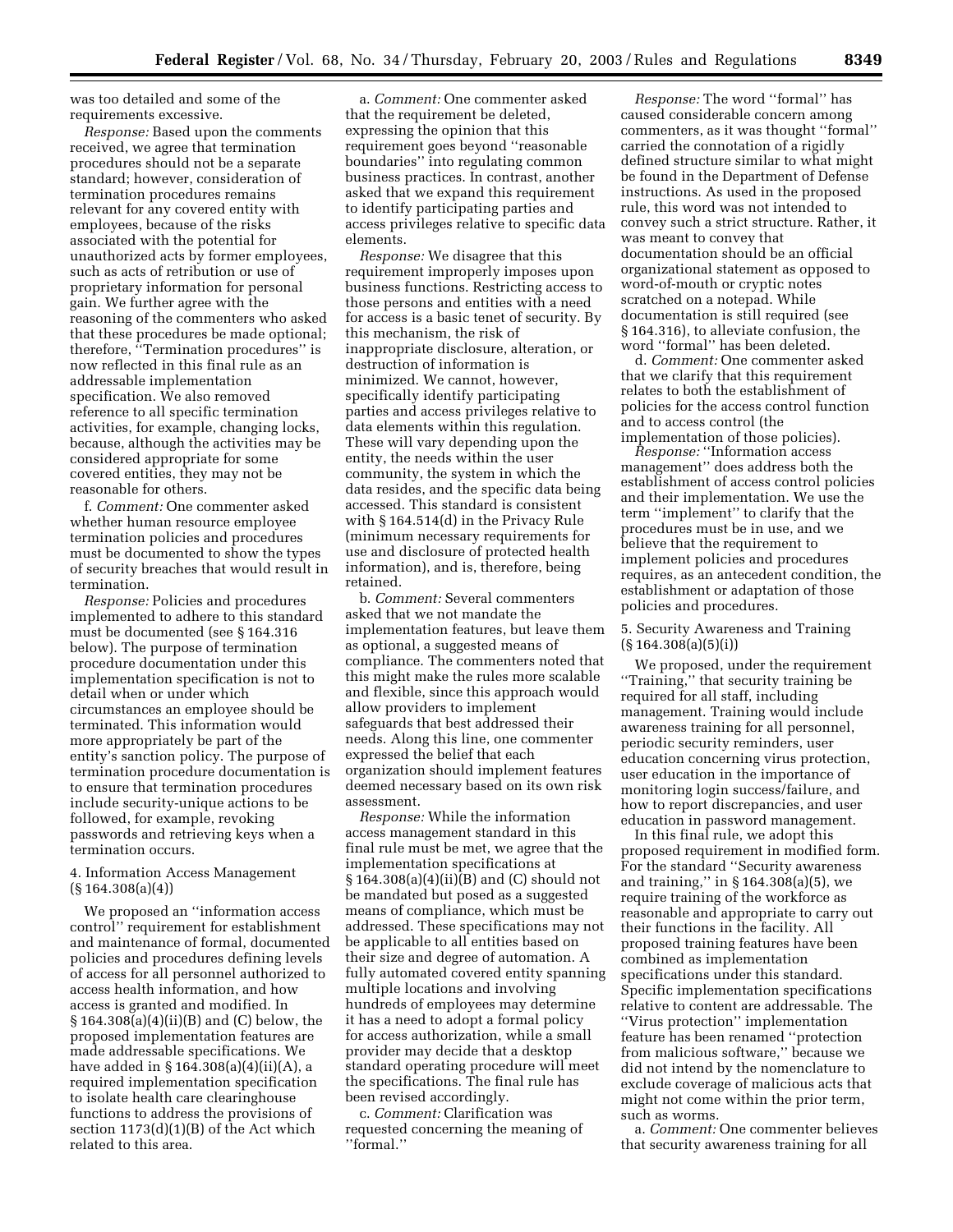system users would be too difficult to do in a large organization.

*Response:* We disagree with the commenter. Security awareness training is a critical activity, regardless of an organization's size. This feature would typically become part of an entity's overall training program (which would include privacy and other information technology items as well). For example, the Government Information Systems Reform ACT (GISRA) of 2000 requires security awareness training as part of Federal agencies' information security programs, including Federal covered entities, such as the Medicare program. In addition, National Institute of Standards and Technology (NIST) SP 800–16, *Information Technology Security Training Requirements, A role and performance base model, April 1998,* provides an excellent source of information and guidance on this subject and is targeted at industry as well as government activities. We also note that covered entities must have discretion in how they implement the requirement, so they can incorporate this training in other existing activities. One approach would be to require this training as part of employee orientation.

b. *Comment:* A number of commenters asked that this requirement be made optional or used as a guideline only. Several commenters stated that this requirement is too specific and is burdensome. Several asked that the implementation features be removed.

Several others stated that this requirement is not appropriate for agents or contractors. One commenter asked how to apply this requirement to outsiders having access to data. Another asked if this requirement included all subcontractor staff. Others stated that contracts, signed by entities such as consultants, that address training should be sufficient.

*Response:* Security training remains a requirement because of its criticality; however, we have revised the implementation specifications to indicate that the amount and type of training needed will be dependent upon an entity's configuration and security risks. Business associates must be made aware of security policies and procedures, whether through contract language or other means. Covered entities are not required to provide training to business associates or anyone else that is not a member of their workforce.

c. *Comment:* Several commenters questioned why security awareness training appeared in two places, under ''Physical safeguards'' as well as ''Administrative safeguards.'' Others questioned the appropriateness of

security awareness training under ''Physical safeguards.''

*Response:* We reviewed the definitions of the proposed ''Awareness training for all personnel'' (''Administrative safeguards'') implementation feature and the proposed ''Security awareness training'' (''Physical safeguards'') requirement. We agree that, to avoid confusion and eliminate redundancy, security awareness and training should appear in only one place. We believe the appropriate location for it is under ''Administrative safeguards,'' as such training is essentially an administrative function.

d. *Comment:* Several commenters objected to the blanket requirement for security awareness training of individuals who may be on site for a limited time period (for example, a single day).

*Response:* Each individual who has access to electronic protected health information must be aware of the appropriate security measures to reduce the risk of improper access, uses, and disclosures. This requirement does not mean lengthy training is appropriate in every instance; there are alternative methods to inform individuals of security responsibilities (for example, provisions of pamphlets or copies of security policies, and procedures).

e. *Comment:* One commenter asked that ''training'' be changed to ''orientation.''

*Response:* We believe the term ''training,'' as presented within this rule is the more appropriate term. The rule does not contemplate a one-time type of activity as connoted by ''orientation,'' but rather an on-going, evolving process as an entity's security needs and procedures change.

f. *Comment:* Several commenters asked how often training should be conducted and asked for a definition of ''periodic,'' as it appears in the proposed implementation feature ''Periodic security reminders.'' One asked if the training should be tailored to job need.

*Response:* Amount and timing of training should be determined by each covered entity; training should be an ongoing, evolving process in response to environmental and operational changes affecting the security of electronic protected health information. While initial training must be carried out by the compliance date, we provide flexibility for covered entities to construct training programs. Training can be tailored to job need if the covered entity so desires.

6. Security Incident Procedures  $(S164.308(a)(6))$ 

We proposed a requirement for implementation of accurate and current security incident procedures: formal, documented report and response procedures so that security violations would be reported and handled promptly. We adopt this standard in the final rule, along with an implementation specification for response and reporting, since documenting and reporting incidents, as well as responding to incidents are an integral part of a security program.

a. *Comment:* Several commenters asked that we further define the scope of a breach of security. Along this same line, another commenter stated that the proposed security incident procedures were too vague as stated. We were asked to specify what a security incident would be, what the internal chain for reporting procedures would be, and what should be included in the documentation (for example, hardware/ software, personnel responses).

*Response:* We define a security incident in § 164.304. Whether a specific action would be considered a security incident, the specific process of documenting incidents, what information should be contained in the documentation, and what the appropriate response should be will be dependent upon an entity's environment and the information involved. An entity should be able to rely upon the information gathered in complying with the other security standards, for example, its risk assessment and risk management procedures and the privacy standards, to determine what constitutes a security incident in the context of its business operations.

b. *Comment:* One commenter asked what types of incidents must be reported to outside entities. Another commented that we clarify that incident reporting is internal.

*Response:* Internal reporting is an inherent part of security incident procedures. This regulation does not specifically require any incident reporting to outside entities. External incident reporting is dependent upon business and legal considerations.

c. *Comment:* One commenter stated that network activity should be included here.

*Response:* We see no reason to exclude network activity under this requirement. Improper network activity should be treated as a security incident, because, by definition, it represents an improper instance of access to or use of information.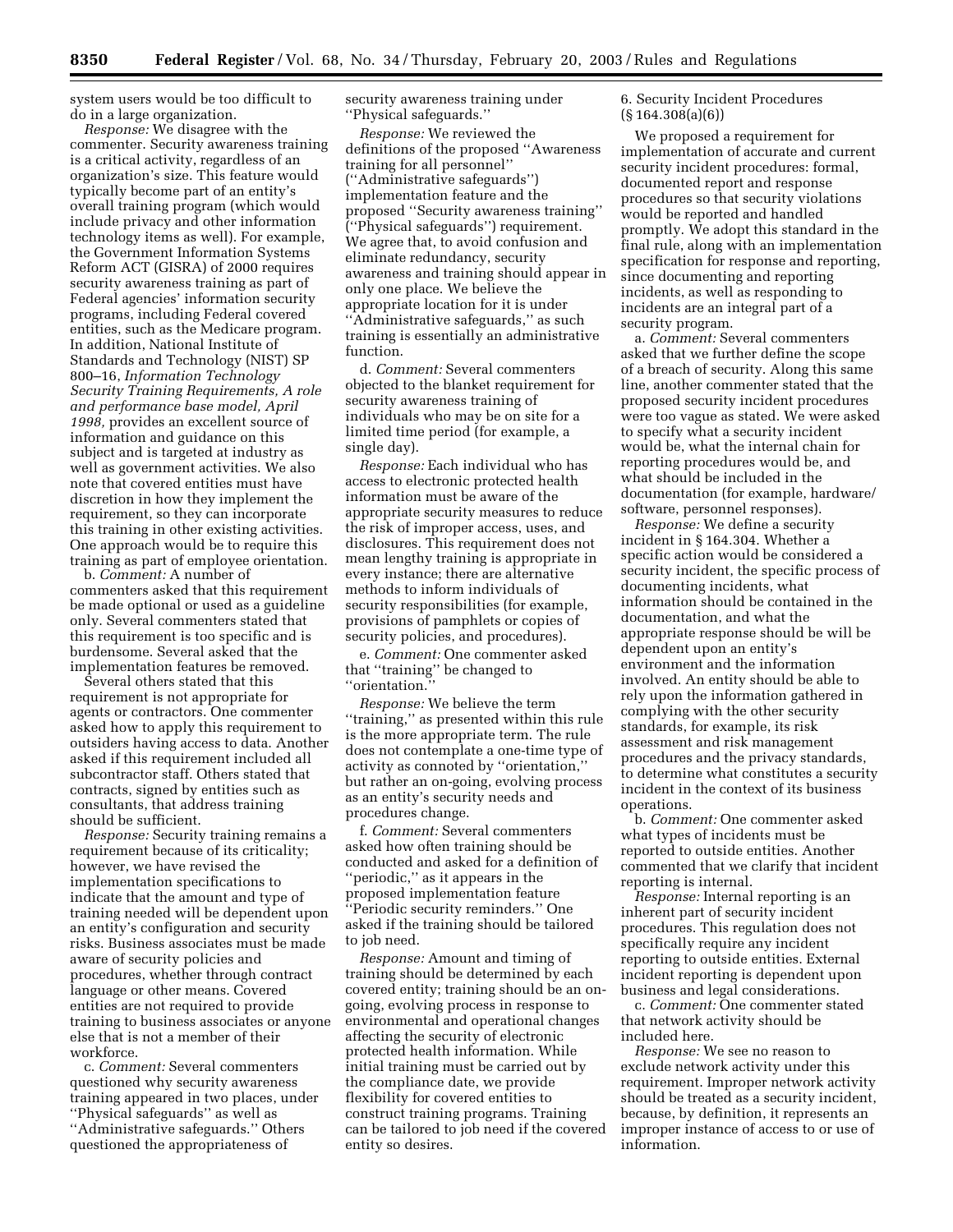d. *Comment:* One commenter stated that this requirement should address suspected misuse also.

*Response:* We agree that security incidents include misuse of data; therefore, this requirement is addressed.

e. *Comment:* Several commenters asked that this requirement be deleted. One commenter asked that we delete the implementation features.

*Response:* As indicated above, we have adopted the proposed standard and combined the implementation specifications.

#### 7. Contingency Plan (§ 164.308(a)(7)(i))

We proposed that a contingency plan must be in effect for responding to system emergencies. The plan would include an applications and data criticality analysis, a data backup plan, a disaster recovery plan, an emergency mode operation plan, and testing and revision procedures.

In this final rule, we make the implementation specifications for testing and revision procedures and an applications and data criticality analysis addressable, but otherwise require that the contingency features proposed be met.

a. *Comment:* Several commenters suggested the contingency plan requirement be deleted. Several thought that this aspect of the proposed regulation went beyond its intended scope. Another believed that more discussion and development is needed before developing regulatory guidance on contingency plans. Others wanted this to be an optional requirement. In contrast, one commenter requested more guidance concerning contingency planning. Still others wanted to require that a contingency plan be in place but stated that we should not regulate its contents. One comment stated that data backup, disaster recovery, and emergency mode operation should not be part of this requirement.

*Response:* A contingency plan is the only way to protect the availability, integrity, and security of data during unexpected negative events. Data are often most exposed in these events, since the usual security measures may be disabled, ignored, or not observed.

Each entity needs to determine its own risk in the event of an emergency that would result in a loss of operations. A contingency plan may involve highly complex processes in one processing site, or simple manual processes in another. The contents of any given contingency plan will depend upon the nature and configuration of the entity devising it.

While the contingency plan standard must be met, we agree that the proposed

testing and revision implementation feature should be an addressable implementation specification in this final rule. Dependent upon the size, configuration, and environment of a given covered entity, the entity should decide if testing and revision of all parts of a contingency plan should be done or if there are more reasonable alternatives. The same is true for the proposed applications and data criticality analysis implementation feature. We have revised the final rule to reflect this approach.

b. *Comment:* One commenter believed that adhering to this requirement could prove burdensome. Another stated that testing of certain parts of a contingency plan would be burdensome, and even infeasible, for smaller entities.

*Response:* Without contingency planning, a covered entity has no assurance that its critical data could survive an emergency situation. Recent events, such as September 11, 2001, illustrate the importance of such planning. Contingency planning will be scalable based upon, among other factors, office configuration, and risk assessment. However, in response to the scalability issue raised by the commenter, we have made the testing and revision implementation specification addressable (see  $§ 164.308(a)(7)(ii)$ .

c. *Comment:* Two commenters considered a 2-year implementation time frame for this requirement inadequate for large health plans. Another commenter stated that implementation of measures against natural disaster would be too big an issue for this regulation.

*Response:* The statute sets forth the compliance dates for the initial standards. The statute requires that compliance with initial standards is not later than 2 years after adoption of the standards for all covered entities except small health plans for which the compliance date is not later than 3 years after adoption.

The final rule calls for covered entities to consider how natural disasters could damage systems that contain electronic protected health information and develop policies and procedures for responding to such situations. We consider this to be a reasonable precautionary step to take since in many cases the risk would be deemed to be low.

d. *Comment:* A commenter requested clarification of the term ''Emergency mode'' with regard to the proposed ''Emergency mode operation plan'' implementation feature.

*Response:* We have clarified the ''Emergency mode operations plan'' to

show that it only involves those critical business processes that must occur to protect the security of electronic protected health information during and immediately after a crisis situation.

#### 8. Evaluation (§ 164.308(a)(8))

We proposed that certification would be required and could be performed internally or by an external accrediting agency. We solicited input on appropriate mechanisms to permit an independent assessment of compliance. We were particularly interested in input from those engaging in health care electronic data interchange (EDI), as well as independent certification and auditing organizations addressing issues of documentary evidence of steps taken for compliance; need for, or desirability of, independent verification, validation, and testing of system changes; and certifications required for off-the-shelf products used to meet the requirements of this regulation. We also solicited comments on the extent to which obtaining external certification would create an undue burden on small or rural providers.

In this final rule, we require covered entities to periodically conduct an evaluation of their security safeguards to demonstrate and document their compliance with the entity's security policy and the requirements of this subpart. Covered entities must assess the need for a new evaluation based on changes to their security environment since their last evaluation, for example, new technology adopted or responses to newly recognized risks to the security of their information.

a. *Comment:* We received several comments that certification should be performed externally. A larger group of commenters preferred self-certification. The majority of the comments, however, were to the effect that external certification should be encouraged but not mandated.

A number of commenters thought that mandating external certification would create an undue financial burden, regardless of the size of the entity being certified. One commenter stated that external certification would not place an undue burden on a small or rural provider.

*Response:* Evaluation by an external entity is a business decision to be left to each covered entity. Evaluation is required under § 164.308(a)(8), but a covered entity may comply with this standard either by using its own workforce or an external accreditation agency, which would be acting as a business associate. External evaluation may be too costly an option for small entities.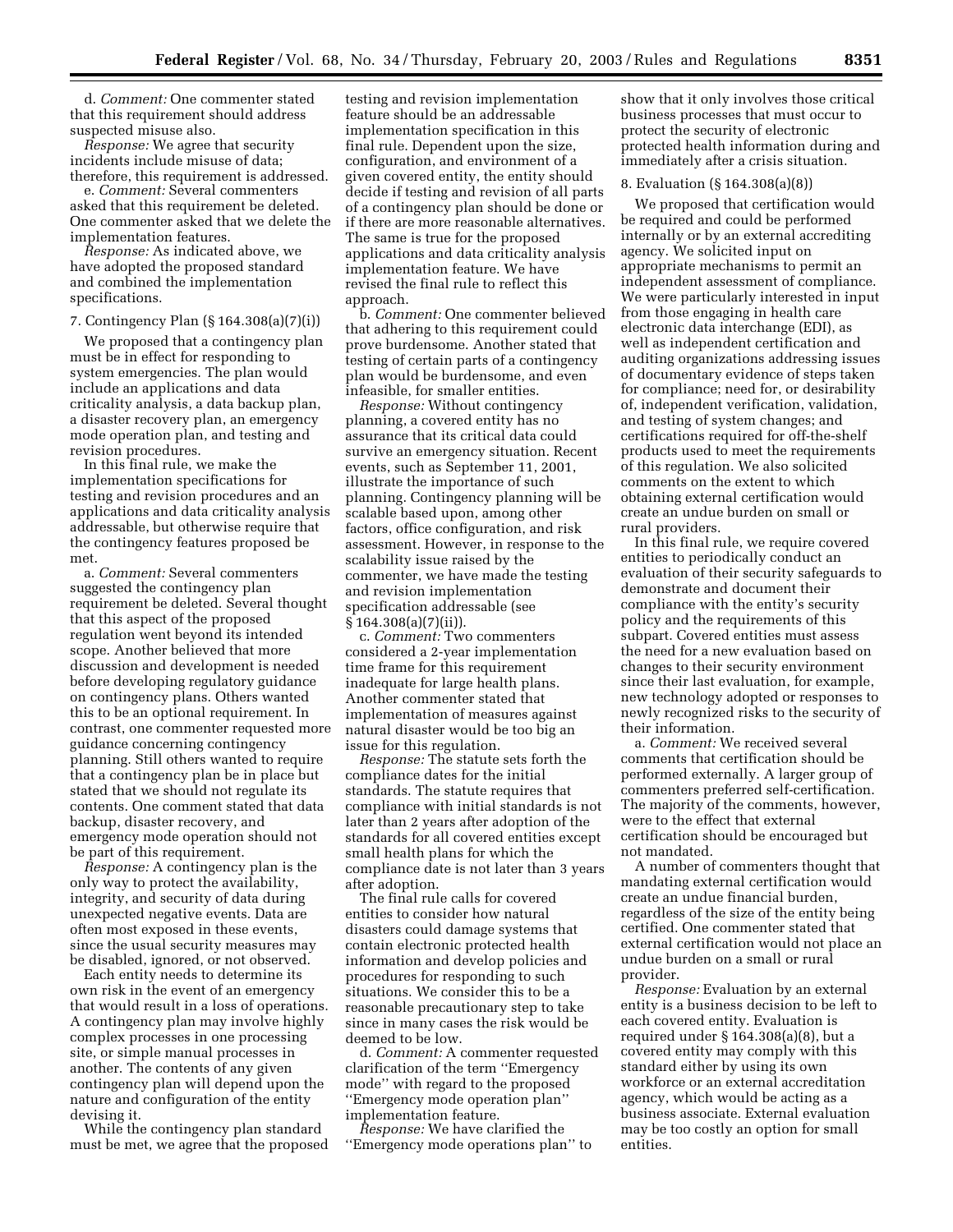b. *Comment:* Several commenters stated that the certification should cover all components of the proposed rule, not just the information systems.

*Response:* We agree. We have revised this section to reflect that evaluation would be both technical and nontechnical components of security.

c. *Comment:* A number of commenters expressed a desire for the creation of certification guides or models to complement the rule.

*Response:* We agree that creation of compliance guidelines or models for different business environments would help in the implementation and evaluation of HIPAA security requirements and we encourage professional associations and others to do so. We may develop technical assistance materials, but do not intend to create certification criteria because we do not have the resources to address the large number of different business environments.

d. *Comment:* Some commenters asked how certification is possible without specifying the level of risk that is permissible.

*Response:* The level of risk that is permissible is specified by § 164.306(a). How such risk is managed will be determined by a covered entity through its security risk analysis and the risk mitigation activities it implements in order to ensure that the level of security required by § 164.306 is provided.

e. *Comment:* Several commenters requested creation of a list of Federally ''certified'' security software and off-theshelf products. Several others stated that this request was not feasible. Regarding certification of off-the-shelf products, one commenter thought this should be encouraged, but not mandated; several thought this would be an impractical endeavor.

*Response:* While we will not assume the task of certifying software and offthe-shelf products for the reason described above, we have noted with interest that other Government agencies such as the National Institute of Standards and Technology (NIST) are working towards that end. The health care industry is encouraged to monitor the activity of NIST and provide comments and suggestions when requested (see *http:// [www.niap.nist.gov.](http://www.niap.nist.gov)*).

f. *Comment:* One commenter stated, ''With HCFA's publishing of these HIPAA standards, and their desire to retain the final responsibility for determining violations and imposing penalties of the statute, it also seems appropriate for HCFA to also provide certifying services to ensure security compliance.''

*Response:* In view of the enormous number and variety of covered entities, we believe that evaluation can best be handled through the marketplace, which can develop more usable and targeted evaluation instruments and processes.

8. Business Associate Contracts or Other Arrangements (§ 164.308(b)(1))

In the proposed rule  $\S 142.308(a)(2)$ ''Chain of trust'' requirement, we proposed that covered entities be required to enter into a chain of trust partner agreement with their business partners, in which the partners would agree to electronically exchange data and protect the integrity, confidentiality, and availability of the data exchanged. This standard has been modified from the proposed requirement to reflect, in § 164.308(b)(1) ''Business associate contracts and other arrangements,'' the business associate structure put in place by the Privacy Rule.

In this final rule, covered entities must enter into a contract or other arrangement with persons that meet the definition of business associate in § 160.103. The covered entity must obtain satisfactory assurances from the business associate that it will appropriately safeguard the information in accordance with these standards (see § 164.314(a)(1)).

The comments received on the proposed chain of trust partner agreements are discussed in section 2 ''Business associate contracts and other arrangements'' of the discussion of § 164.314 below.

9. Proposed Requirements Not Adopted in This Final Rule

a. Security Configuration Management

We proposed that an organization would be required to implement measures, practices, and procedures regarding security configuration management. They would be coordinated and integrated with other system configuration management practices for the security of information systems. These would include documentation, hardware and/or software installation and maintenance review and testing for security features, inventory procedures, security testing, and virus checking.

*Comment:* Several commenters asked that the entire requirement be deleted. Several others asked that the inventory and virus checking implementation features be removed as they believe those features are not germane to security configuration management. A number of commenters requested that

security testing be deleted because this implementation feature is too detailed, unreasonable, impractical, and beyond the scope of the legislation. Others stated that the testing would be very complex and expensive. Others wanted more clarification of what we intend by security testing, and how much would be enough. A number of commenters asked that all of the implementation features be deleted. Others asked that the implementation features be made optional. Several commenters wanted to know the scope of organizational integration required. Several others asked if what we meant by Security Configuration Management was change or version control.

*Response:* Upon review, this requirement appears unnecessary because it is redundant of other requirements we are adopting in this rule. A covered entity will have addressed the activities described by the features under this proposed requirement by virtue of having implemented the risk analysis, risk management measures, sanction policies, and information systems criticality review called for under the security management process. The proposed documentation implementation feature has been made a separate standard (see § 164.316). As a result, the Security Configuration Management requirement is not adopted in this final rule.

b. Formal Mechanism for Processing Records

The proposed rule proposed requiring a formal mechanism for processing records, and documented policies and procedures for the routine and nonroutine receipt, manipulation, storage, dissemination, transmission, and/or disposal of health information. This requirement has not been adopted in the final rule.

*Comment:* Several commenters thought this requirement concerned the regulation of formal procedures for how an entity does business and stated that such procedures should not be regulated. Others asked for additional clarification of what is meant by this requirement. One commenter thought the requirement too ambiguous and asked for clarification as to whether we meant such things as ''the proper handling of storage media, databases, transmissions,'' or ''the clinical realm of processes.''

Two commenters asked how extensive this requirement would be and whether systems' user manuals and policies and procedures for handling health information would suffice and what level of detail would be expected.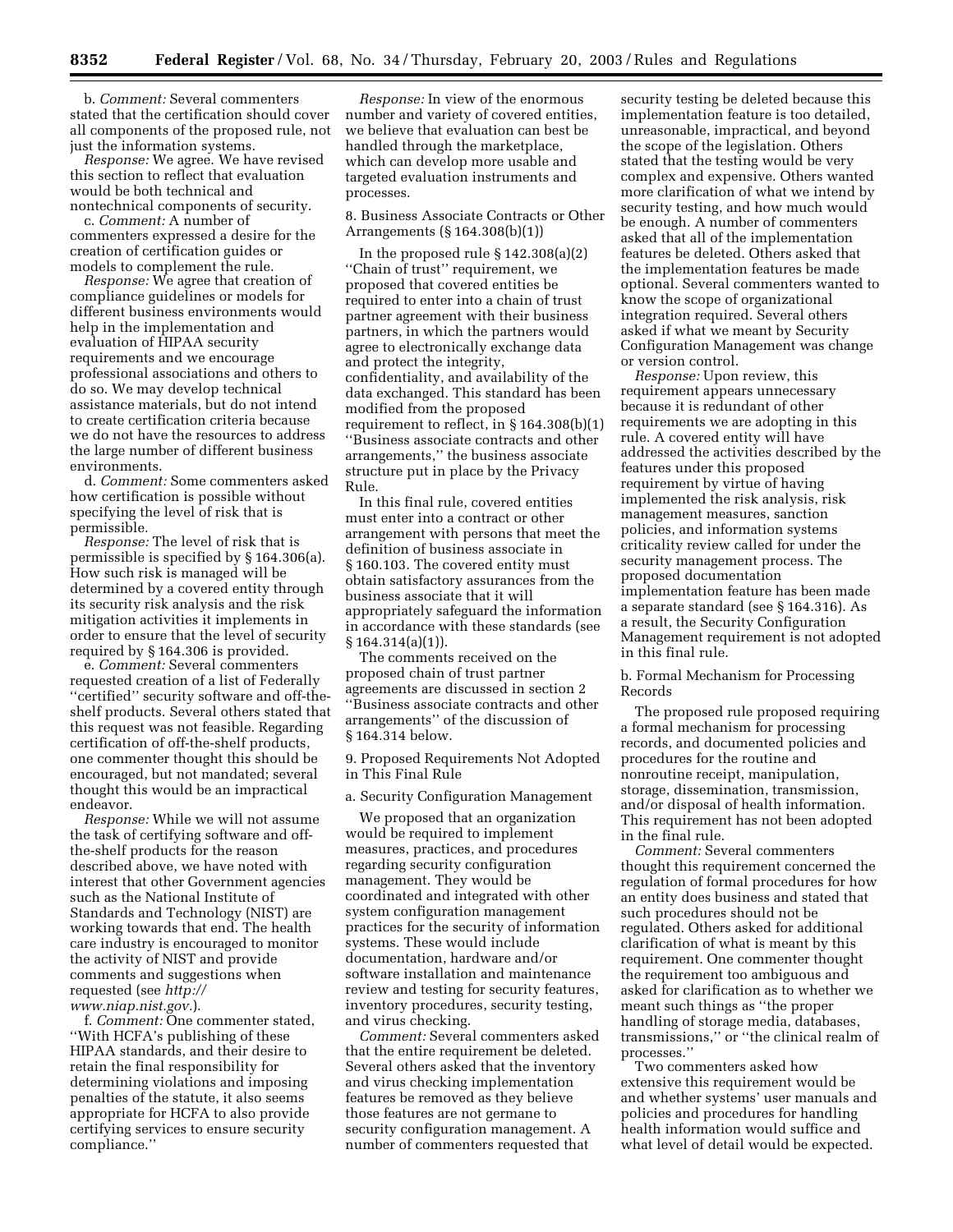Several thought this requirement could result in a significant resource and monetary burden to develop and maintain formal procedures. Two asked for an explanation of the benefit to be derived from this requirement.

One asked that covered entities be required to document processes that create a security risk only and suggested that a risk assessment would determine the need for this documentation.

*Response:* We agree with the commenters that the standard is ambiguous, and upon review, is unnecessary because the remaining standards, for example, device and media controls, provide adequate safeguards. Accordingly, this requirement is not adopted in this final rule.

#### *F. Physical Safeguards (§ 164.310)*

We proposed requirements and implementation features for documented physical safeguards to guard data integrity, confidentiality, and availability. We proposed to require safeguards in the following areas: Assigned security responsibility; media controls; physical access controls; policies and guidelines on workstation use; a secure workstation location; and security awareness training. A number of specific implementation features were proposed under the media controls and physical access controls requirements.

In § 164.310 of this final rule, most of the proposed implementation features are adopted as addressable implementation specifications. The proposed requirements for the assigned security responsibility and security awareness training requirements are relocated in § 164.308.

#### 1. General Comments

a. *Comment:* Several commenters made suggestions to modify the language to more clearly describe ''Physical safeguards.''

*Response:* In response to comments, we have revised the definition of ''Physical safeguards'' to read as follows: ''Physical safeguards are security measures to protect a covered entity's electronic information systems and related buildings and equipment, from natural and environmental hazards, and unauthorized intrusion.''

b. *Comment:* One commenter was concerned that electronic security systems could not be used in lieu of physical security systems.

*Response:* This final rule does not preclude the use of electronic security systems in lieu of, or in combination with, physical security systems to meet a ''Physical safeguard'' standard.

## 2. Facility Access Controls  $(S 164.310(a)(1))$

We proposed, under the ''Physical access controls'' requirement, formal, documented policies and procedures for limiting physical access to an entity while ensuring that properly authorized access is allowed. These controls would include the following implementation features: disaster recovery, emergency mode operation, equipment control (into and out of site), a facility security plan, procedures for verifying access authorizations before physical access, maintenance records, need-to-know procedures for personnel access, sign-in for visitors and escort, if appropriate, and testing and revision.

In  $\S 164.310(a)(2)$  below, we combine and restate these as addressable implementation specifications. These are contingency operations, facility security plan, access control and validation procedures, and maintenance records.

a. *Comment:* Many commenters were concerned because the proposed language would require implementation of all physical access control features. Other commenters were concerned that the language did not allow entities to use the results of their risk assessment and risk management process to arrive at the appropriate solutions for them.

*Response:* We agree that implementation of all implementation specifications may not be appropriate in all situations. While the facility access controls standard must be met, we agree that the implementation specifications should not be required in all circumstances, but should be addressable. In this final rule, all four implementation specifications are addressable.

We have also determined, based on ''level of detail'' comments requesting consolidation of the list of implementation features, that the proposed implementation feature ''Equipment control (into and out of site)'' was redundant. ''Equipment control'' is already covered under the ''Device and media controls'' standard at  $§$  164.310(d)(1). Accordingly, we have eliminated it as a separate implementation specification.

b. *Comment:* One commenter raised the issue of a potential conflict of authority between those having access to the data and those responsible for checking and maintaining access controls.

*Response:* Any potential conflicts should be identified, addressed, and resolved in the policies and procedures developed according to the standards under § 164.308.

c. *Comment:* Several commenters questioned whether ''Physical Access Controls'' was a descriptive phrase to describe a technology to be used, or whether the phrase referred to a facility.

*Response:* We agree that the term ''Physical'' may be misleading; to remove any confusion, the requirement is reflected in this final rule as a standard titled ''Facility access controls.'' We believe this is a more precise term to describe that the standard, and its associated implementation specifications, is applicable to an entity's business location or locations.

d. *Comment:* Several commenters requested that the disaster recovery and emergency mode operations features be moved to ''Administrative safeguards.'' Other commenters recommended that disaster recovery and emergency mode operations should be replaced by, and included in, a ''Contingency Operations'' implementation feature.

*Response:* The ''Administrative safeguards'' section addresses the contingency planning that must be done to contend with emergency situations. The placement of the disaster recovery and emergency mode operations implementation specifications in the ''Physical safeguards'' section is also appropriate, however, because ''Physical safeguards'' defines the physical operations (processes) that provide access to the facility to implement the associated plans, developed under § 164.308. We agree, however, that the term ''contingency operations'' better describes, and would include, disaster recovery and emergency mode operations, and have modified the regulation text accordingly (see § 164.310(a)(1)).

e. *Comment:* Commenters were concerned about having to address in their facility security plan the exterior/ interior security of a building when they are one of many occupants rather than the sole occupant. Additional commenters were concerned that the responsibility for physical security of the building could not be delegated to a third party when the covered entity shares the building with other offices.

*Response:* The facility security plan is an addressable implementation specification. However, the covered entity retains responsibility for considering facility security even where it shares space within a building with other organizations. Facility security measures taken by a third party must be considered and documented in the covered entity's facility security plan, when appropriate.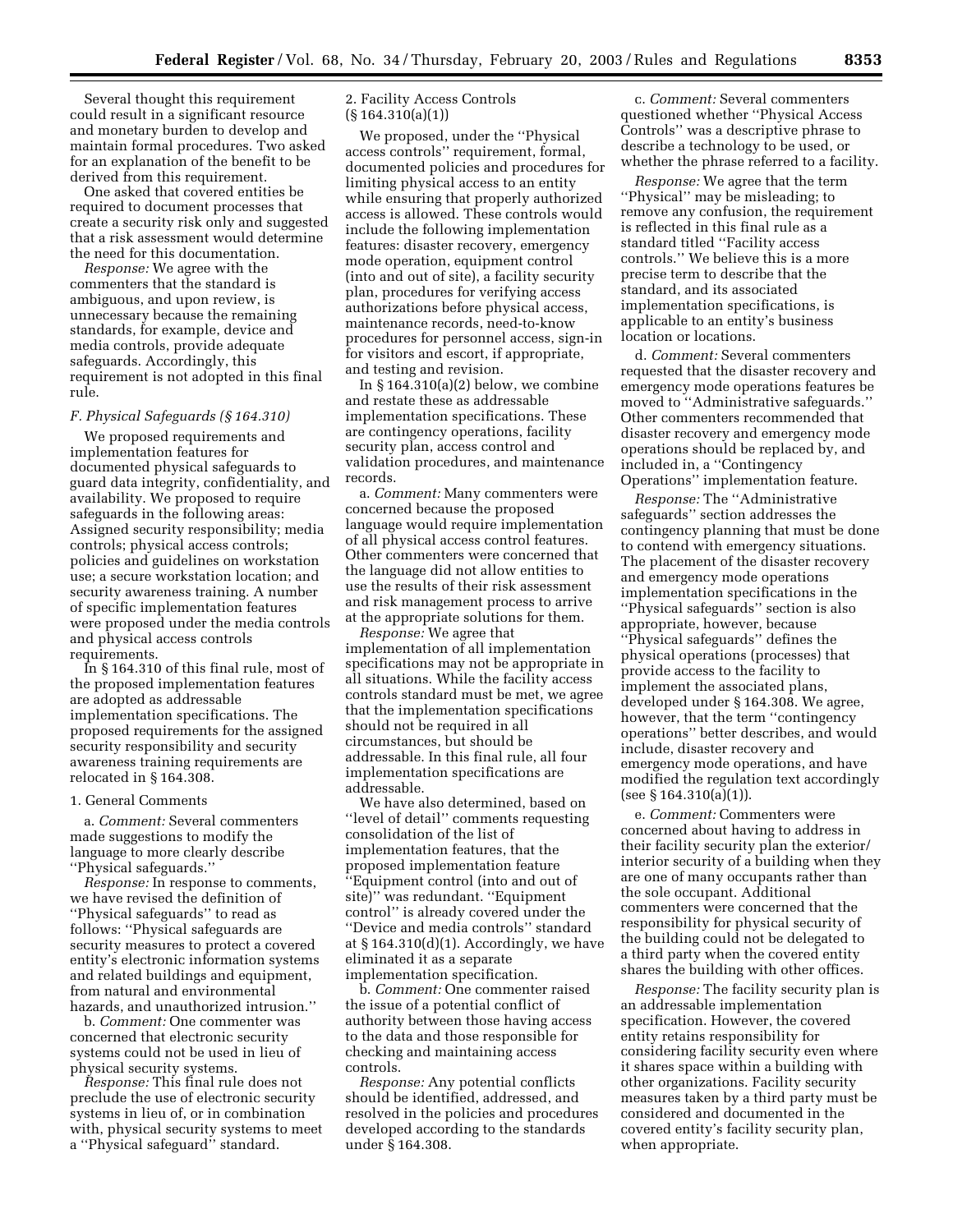## 3. Workstation Use (§ 164.310(b))

We proposed policy and guidelines on workstation use that included documented instructions/procedures delineating the proper functions to be performed and the manner in which those functions are to be performed (for example, logging off before leaving a workstation unattended) to maximize the security of health information. In this final rule, we adopt this standard.

*Comment:* One commenter was concerned most people may be misled by the use of ''terminal'' as an example in the definition of workstation. The concern was that the standard only addresses ''fixed location devices,'' while in many instances the workstation has become a laptop computer.

*Response:* For clarity, we have added the definition of ''workstation'' to § 164.304 and deleted the word ''terminal'' from the description of workstation use in § 164.310(b).

#### 4. Workstation Security (§ 164.310(c))

We proposed that each organization would be required to put in place physical safeguards to restrict access to information. In this final rule, we retain the general requirement for a secure workstation.

*Comment:* Comments were directed toward the example profiled in the definition of a secure workstation location. It was believed that what constitutes a secure workstation location must be dependent upon the entity's risk management process.

*Response:* We agree that what constitutes an appropriate solution to a covered entity's workstation security issues is dependent on the entity's risk analysis and risk management process. Because many commenters incorrectly interpreted the examples as the required and only solution for securing the workstation location, we have modified the regulations text description to generalize the requirement (see § 164.310(c)). Also, for clarity, the title ''Secure workstation location'' has been changed to ''Workstation security'' (see also the definition of ''Workstation'' at § 164.304).

## 5. Device and Media Controls  $(S 164.310(d)(1))$

We proposed that covered entities have media controls in the form of formal, documented policies and procedures that govern the receipt and removal of hardware and/or software (for example, diskettes and tapes) into and out of a facility. Implementation features would have included ''Access control,'' ''Accountability'' (tracking mechanism), ''Data backup,'' ''Data storage,'' and ''Disposal.''

In this final rule, we adopt most of these provisions as addressable implementation specifications and add a specification for media re-use. We change the name from ''Media controls'' to ''Device and media controls'' to more clearly reflect that this standard concerns hardware as well as electronic media. The proposed ''Access control'' implementation feature has been removed, as it is addressed as part of other standards (see section III.C.12.c of this preamble).

a. *Comment:* One commenter was concerned about the exclusion of removable media devices from examples of physical types of hardware and/or software.

*Response:* The media examples used were not intended to represent all possible physical types of hardware and/or software. Removable media devices, although not specifically listed, are not intended to be excluded.

b. *Comment:* Comments were made that the issue of equipment re-use or recycling of media containing mass storage was not addressed in ''Media controls.''

*Response:* We agree that equipment re-use or recycling should be addressed, since this equipment may contain electronic protected health information. The ''Device and media controls'' standard is accordingly expanded to include a required implementation specification that addresses the re-use of media (see § 164.310(d)(2)(ii)).

c. *Comment:* Several commenters asked for a definition of the term ''facility,'' as used in the proposed ''Media controls'' requirement description. Commenters were unclear whether we were talking about a corporate entity or the physical plant.

*Response:* The term ''facility'' refers to the physical premises and the interior and exterior of a building(s). We have added this definition to § 164.304.

d. *Comment:* Several commenters believe the ''Media controls'' implementation features are too onerous and should be deleted.

*Response:* While the ''Device and media controls'' standard must be met, we believe, based upon further review, that implementation of all specifications would not be necessary in every situation, and might even be counterproductive in some situations. For example, small providers would be unlikely to be involved in large-scale moves of equipment that would require systematic tracking, unlike, for example, large health care providers or health plans. We have, therefore, reclassified the ''Accountability and data backup'' implementation specification as

addressable to provide more flexibility in meeting the standard.

e. *Comment:* One commenter was concerned about the accountability impact of audit trails on system resources and the pace of system services.

*Response:* The proposed audit trail implementation feature appears as the addressable ''Accountability'' implementation specification. The name change better reflects the purpose and intended scope of the implementation specification. This implementation specification does not address audit trails within systems and/or software. Rather it requires a record of the actions of a person relative to the receipt and removal of hardware and/or software into and out of a facility that are traceable to that person. The impact of maintaining accountability on system resources and services will depend upon the complexity of the mechanism to establish accountability. For example, the appropriate mechanism for a given entity may be manual, such as receipt and removal restricted to specific persons, with logs kept. Maintaining accountability in such a fashion should have a minimal, if any, effect on system resources and services.

f. *Comment:* A commenter was concerned about the resource expenditure (system and fiscal) for total e-mail backup and wanted a clarification of the extensiveness of data backup.

*Response:* The data an entity needs to backup, and which operations should be used to carry out the backup, should be determined by the entity's risk analysis and risk management process. The data backup plan, which is part of the required contingency plan (see § 164.308(a)(7)(ii)(A)), should define exactly what information is needed to be retrievable to allow the entity to continue business ''as usual'' in the face of damage or destruction of data, hardware, or software. The extent to which e-mail backup would be needed would be determined through that analysis.

## *G. Technical Safeguards (§ 164.312)*

We proposed five technical security services requirements with supporting implementation features: Access control; Audit controls; Authorization control; Data authentication; and Entity authentication. We also proposed specific technical security mechanisms for data transmitted over a communications network, Communications/network controls with supporting implementation features; Integrity controls; Message authentication; Access controls;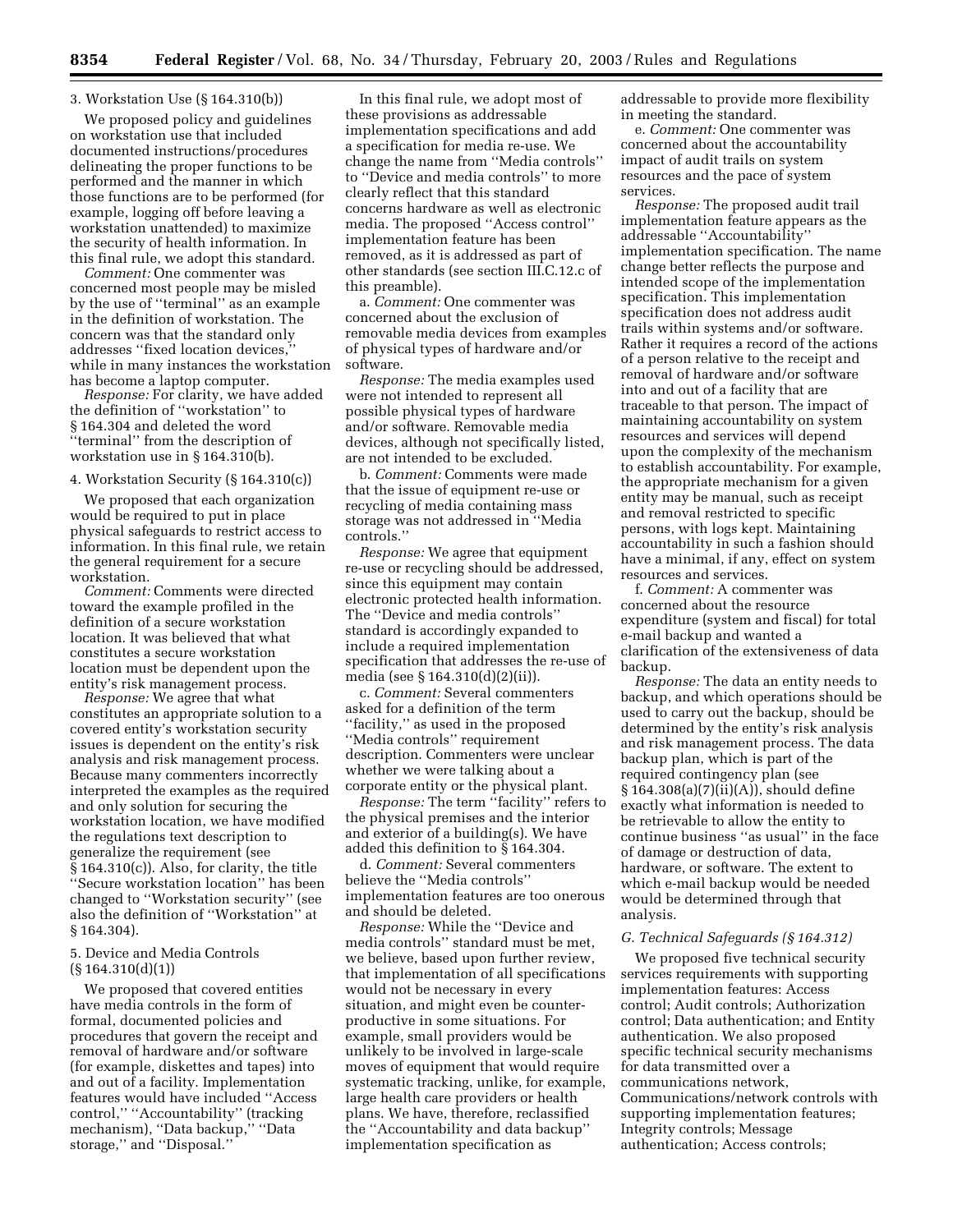Encryption; Alarm; Audit trails; Entity authentication; and Event reporting.

In this final rule, we consolidate these provisions into § 164.312. That section now includes standards regarding access controls, audit controls, integrity (previously titled data authentication), person or entity authentication, and transmission security. As discussed below, while certain implementation specifications are required, many of the proposed security implementation features are now addressable implementation specifications. The function of authorization control has been incorporated into the information access management standard under § 164.308, Administrative safeguards.

#### 1. Access Control (§ 164.312(a)(1))

In the proposed rule, we proposed to require that the access controls requirement include features for emergency access procedures and provisions for context-based, role-based, and/or user-based access; we also proposed the optional use of encryption as a means of providing access control. In this final rule, we require unique user identification and provision for emergency access procedures, and retain encryption as an addressable implementation specification. We also make ''Automatic logoff'' an addressable implementation specification. ''Automatic logoff'' and ''Unique user identification'' were formerly implementation features under the proposed ''Entity authentication'' (see § 164.312(d)).

a. *Comment:* Some commenters believe that in specifying ''Context,'' ''Role,'' and ''User'' based controls, use of other controls would effectively be excluded, for example, ''Partition rulebased access controls,'' and the development of new access control technology.

*Response:* We agree with the commenters that other types of access controls should be allowed. There was no intent to limit the implementation features to the named technologies and this final rule has been reworded to make it clear that use of any appropriate access control mechanism is allowed. Proposed implementation features titled ''Context-based access,'' ''Role-based access,'' and ''User-based access'' have been deleted and the access control standard at § 164.312(a)(1) states the general requirement.

b. *Comment:* A large number of comments were received objecting to the identification of ''Automatic logoff'' as a mandatory implementation feature. Generally the comments asked that we not be so specific and allow other forms of inactivity lockout, and that this type

of feature be made optional, based more on the particular configuration in use and a risk assessment/analysis.

*Response:* We agree with the comments that mandating an automatic logoff is too specific. This final rule has been written to clarify that the proposed implementation feature of automatic logoff now appears as an addressable access control implementation specification and also permits the use of an equivalent measure.

c. *Comment:* We received comments asking that encryption be deleted as an implementation feature and stating that encryption is not required for ''data at rest.''

*Response:* The use of file encryption is an acceptable method of denying access to information in that file. Encryption provides confidentiality, which is a form of control. The use of encryption, for the purpose of access control of data at rest, should be based upon an entity's risk analysis. Therefore, encryption has been adopted as an addressable implementation specification in this final rule.

d. *Comment:* We received one comment stating that the proposed implementation feature ''Procedure for emergency access,'' is not access control and recommending that emergency access be made a separate requirement.

*Response:* We believe that emergency access is a necessary part of access controls and, therefore, is properly a required implementation specification of the ''Access controls'' standard. Access controls will still be necessary under emergency conditions, although they may be very different from those used in normal operational circumstances. For example, in a situation when normal environmental systems, including electrical power, have been severely damaged or rendered inoperative due to a natural or manmade disaster, procedures should be established beforehand to provide guidance on possible ways to gain access to needed electronic protected health information.

#### 2. Audit Controls (§ 164.312(b))

We proposed that audit control mechanisms be put in place to record and examine system activity. We adopt this requirement in this final rule.

a. *Comment:* We received a comment stating that ''Audit controls'' should be an implementation feature rather than the standard, and suggesting that we change the title of the standard to ''Accountability,'' and provide additional detail to the audit control implementation feature.

*Response:* We do not adopt the term ''Accountability'' in this final rule

because it is not descriptive of the requirement, which is to have the capability to record and examine system activity. We believe that it is appropriate to specify audit controls as a type of technical safeguard. Entities have flexibility to implement the standard in a manner appropriate to their needs as deemed necessary by their own risk analyses. For example, see NIST Special Publication 800–14, *Generally Accepted Principles and Practices for Securing Information Technology Systems* and NIST Special Publication 800–33, *Underlying Technical Models for Information Technology Security*.

b. *Comment:* One commenter recommended that this final rule state that audit control mechanisms should be implemented based on the findings of an entity's risk assessment and risk analysis. The commenter asserted that audit control mechanisms should be utilized only when appropriate and necessary and should not adversely affect system performance.

*Response:* We support the use of a risk assessment and risk analysis to determine how intensive any audit control function should be. We believe that the audit control requirement should remain mandatory, however, since it provides a means to assess activities regarding the electronic protected health information in an entity's care.

c. *Comment:* One commenter was concerned about the interplay of State and Federal requirements for auditing of privacy data and requested additional guidance on the interplay of privacy rights, laws, and the expectation for audits under the rule.

*Response:* In general, the security standards will supercede any contrary provision of State law. Security standards in this final rule establish a minimum level of security that covered entities must meet. We note that covered entities may be required by other Federal law to adhere to additional, or more stringent security measures. Section 1178(a)(2) of the statute provides several exceptions to this general rule. With regard to protected health information, the preemption of State laws and the relationship of the Privacy Rule to other Federal laws is discussed in the Privacy Rule beginning at 65 FR 82480; the preemption provisions of the rule are set out at 45 CFR part 160, subpart B.

It should be noted that although the Privacy Rule does not incorporate a requirement for an ''audit trail'' function, it does call for providing an accounting of certain disclosures of protected health information to an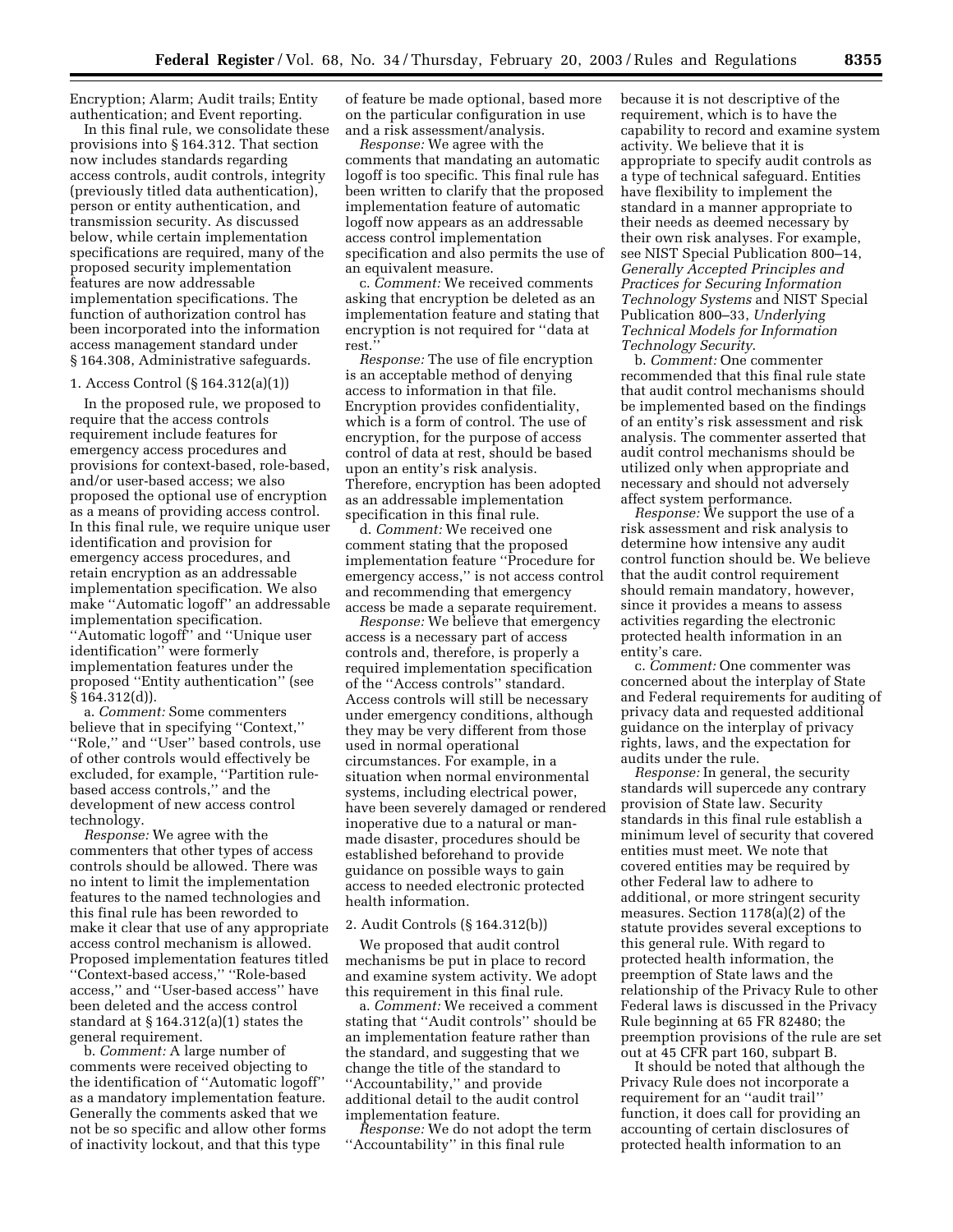individual upon request. There has been a tendency to assume that this Privacy Rule requirement would be satisfied via some sort of process involving audit trails. We caution against assuming that the Security Rule's requirement for an audit capability will satisfy the Privacy Rule's requirement regarding accounting for disclosures of protected health information. The two rules cover overlapping, but not identical information. Further, audit trails are typically used to record uses within an electronic information system, while the Privacy Rule requirement for accounting applies to certain disclosures outside of the covered entity (for example, to public health authorities).

## 3. Integrity (§ 164.312(c)(1))

We proposed under the ''Data authentication'' requirement, that each organization be required to corroborate that data in its possession have not been altered or destroyed in an unauthorized manner and provided examples of mechanisms that could be used to accomplish this task. We adopt the proposed requirement for data authentication in the final rule as an addressable implementation specification ''Mechanism to authenticate data,'' under the "Integrity" standard.

a. *Comment:* We received a large number of comments requesting clarification of the ''Data authentication'' requirement. Many of these comments suggested that the requirement be called ''Data integrity'' instead of ''Data authentication.'' Others asked for guidance regarding just what ''data'' must be authenticated. A significant number of commenters indicated that this requirement would put an extraordinary burden on large segments of the health care industry, particularly when legacy systems are in use. Requests were received to make this an ''optional'' requirement, based on an entity's risk assessment and analysis.

*Response:* We adopt the suggested ''integrity'' terminology because it more clearly describes the intent of the standard. We retain the meaning of the term ''Data authentication'' under the addressable implementation specification ''Mechanism to authenticate data,'' and provide an example of a potential means to achieve data integrity.

Error-correcting memory and magnetic disc storage are examples of the built-in data authentication mechanisms that are ubiquitous in hardware and operating systems today. The risk analysis process will address what data must be authenticated and

should provide answers appropriate to the different situations faced by the various health care entities implementing this regulation.

Further, we believe that this standard will not prove difficult to implement, since there are numerous techniques available, such as processes that employ digital signature or check sum technology to accomplish the task.

b. *Comment:* We received numerous comments suggesting that ''Double keying'' be deleted as a viable ''Data authentication'' mechanism, since this practice was generally associated with the use of punched cards.

*Response:* We agree that the process of ''Double keying'' is outdated. This final rule omits any reference to ''Double keying.''

## 4. Person or Entity Authentication (§ 164.312(d))

We proposed that an organization implement the requirement for ''Entity authentication'', the corroboration that an entity is who it claims to be. ''Automatic logoff'' and ''Unique user identification'' were specified as mandatory features, and were to be coupled with at least one of the following features: (1) A ''biometric'' identification system; (2) a ''password'' system; (3) a ''personal identification number"; and (4) "telephone callback," or a ''token'' system that uses a physical device for user identification.

In this final rule, we provide a general requirement for person or entity authentication without the specifics of the proposed rule.

*Comment:* We received comments from a number of organizations requesting that the implementation features for entity authentication be either deleted in their entirety or at least be made optional. On the other hand, comments were received requesting that the use of digital signatures and soft tokens be added to the list of implementation features.

*Response:* We agree with the commenters that many different mechanisms may be used to authenticate entities, and this final rule now reflects this fact by not incorporating a list of implementation specifications, in order to allow covered entities to use whatever is reasonable and appropriate. ''Digital signatures'' and ''soft tokens'' may be used, as well as many other mechanisms, to implement this standard.

The proposed mandatory implementation feature, ''Unique user identification,'' has been moved from this standard and is now a required implementation specification under ''Access control'' at § 164.312(a)(1).

''Automatic logoff'' has also been moved from this standard to the ''Access control'' standard and is now an addressable implementation specification.

#### 5. Transmission Security  $(S164.312(e)(1))$

Under ''Technical Security Mechanisms to Guard Against Unauthorized Access to Data that is Transmitted Over a Communications Network,'' we proposed that ''Communications/network controls'' be required to protect the security of health information when being transmitted electronically from one point to another over open networks, along with a combination of mandatory and optional implementation features. We proposed that some form of encryption must be employed on ''open'' networks such as the Internet or dial-up lines.

In this final rule, we adopt integrity controls and encryption, as addressable implementation specifications.

a. *Comment:* We received a number of comments asking for overall clarification as well as a definition of terms used in this section. A definition for the term ''open networks'' was the most requested action, but there was a general expression of dislike for the manner in which we approached this section, with some comments suggesting that the entire section be rewritten. A significant number of comments were received on the question of encryption requirements when dial-up lines were to be employed as a means of connectivity. The overwhelming majority strongly urged that encryption not be mandatory when using any transmission media other than the Internet, but rather be considered optional based on individual entity risk assessment/analysis. Many comments noted that there are very few known breaches of security over dial-up lines and that nonjudicious use of encryption can adversely affect processing times and become both financially and technically burdensome. Only one commenter suggested that ''most'' external traffic should be encrypted.

*Response:* In general, we agree with the commenters who asked for clarification and revision. This final rule has been significantly revised to reflect a much simpler and more direct requirement. The term ''Communications/network controls'' has been replaced with ''Transmission security'' to better reflect the requirement that, when electronic protected health information is transmitted from one point to another, it must be protected in a manner commensurate with the associated risk.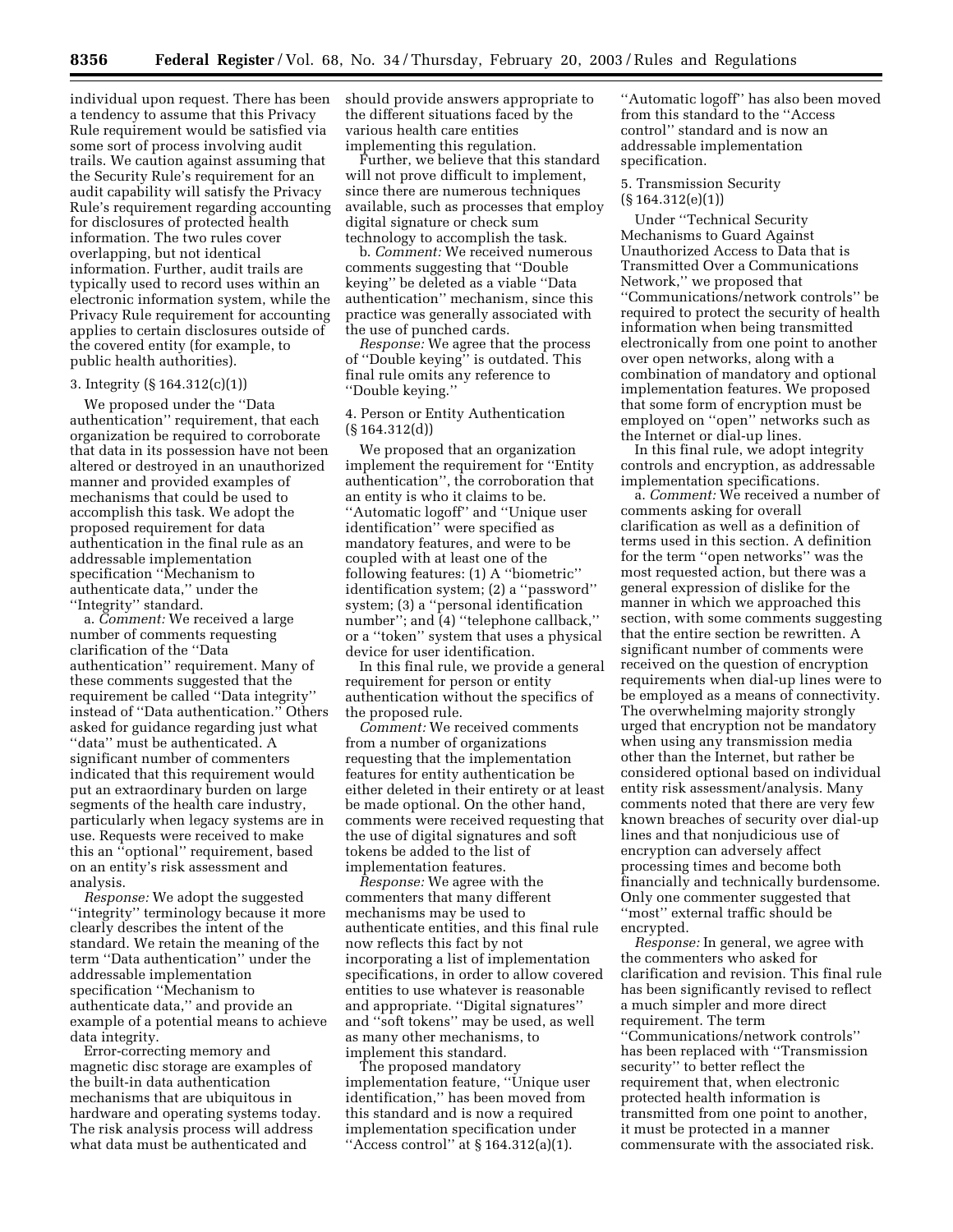We agree with the commenters that switched, point-to-point connections, for example, dial-up lines, have a very small probability of interception.

Thus, we agree that encryption should not be a mandatory requirement for transmission over dial-up lines. We also agree with commenters who mentioned the financial and technical burdens associated with the employment of encryption tools. Particularly when considering situations faced by small and rural providers, it became clear that there is not yet available a simple and interoperable solution to encrypting email communications with patients. As a result, we decided to make the use of encryption in the transmission process an addressable implementation specification. Covered entities are encouraged, however, to consider use of encryption technology for transmitting electronic protected health information, particularly over the internet.

As business practices and technology change, there may arise situations where electronic protected health information being transmitted from a covered entity would be at significant risk of being accessed by unauthorized entities. Where risk analysis showed such risk to be significant, we would expect covered entities to encrypt those transmissions, if appropriate, under the addressable implementation specification for encryption.

We do not use the term ''open network'' in this final rule because its meaning is too broad. We include as an addressable implementation specification the requirement that transmissions be encrypted when appropriate based on the entity's risk analysis.

b. *Comment:* We received comments requesting that the implementation features be deleted or made optional. Three commenters asked that the requirement for an alarm be deleted.

*Response:* This final rule has been revised to reflect deletion of the following implementation features: (1) The alarm capability; (2) audit trail; (3) entity authentication; and (4) event reporting. These features were associated with a proposed requirement for ''Communications/network controls'' and have been deleted since they are normally incorporated by telecommunications providers as part of network management and control functions that are included with the provision of network services. A health care entity would not expect to be responsible for these technical telecommunications features. ''Access controls'' has also been deleted from the implementation features since the consideration of the use of encryption

will satisfy the intent of this feature. We retain as addressable implementation specifications two features: (1) ''Integrity controls'' and ''encryption''. ''Message authentication'' has been deleted as an implementation feature because the use of data authentication codes (called for in the ''integrity controls'' implementation specification) satisfies the intent of ''Message authentication.''

c. *Comment:* A number of comments were received asking that this final rule establish a specific (or at least a minimum) cryptographic algorithm strength. Others recommended that the rule not specify an encryption strength since technology is changing so rapidly. Several commenters requested guidelines and minimum encryption standards for the Internet. Another stated that, since an example was included (small or rural providers for example), the government should feel free to name a specific encryption package. One commenter stated that the requirement for encryption on the Internet should reference the ''CMS Internet Security Policy.''

*Response:* We remain committed to the principle of technology neutrality and agree with the comment that rapidly changing technology makes it impractical and inappropriate to name a specific technology. Consistent with this principle, specification of an algorithm strength or specific products would be inappropriate. Moreover, rapid advances in the success of ''brute force'' cryptanalysis techniques suggest that any minimum specification would soon be outmoded. We maintain that it is much more appropriate for this final rule to state a general requirement for encryption protection when necessary and depend on covered entities to specify technical details, such as algorithm types and strength. Because ''CMS Internet Security Policy'' is the policy of a single organization and applies only to information sent to CMS, and not between all covered entities, we have not referred to it here.

d. *Comment:* The proposed definition of ''Integrity controls'' generated comments that asked that the word ''validity'' be changed to ''Integrity.'' Commenters were concerned about the ability of an entity to ensure that information was ''valid.''

*Response:* We agree with the commenters about the meaning of the word ''validity'' in the context of the proposed definition of ''Integrity controls.'' We have named ''integrity controls'' as an implementation specification in this final rule to require mechanisms to ensure that electronically transmitted information is not improperly modified without detection (see § 164.312(c)(1)).

e. *Comment:* Three commenters asked for clarification and guidance regarding the unsolicited electronic receipt of health information in an unsecured manner, for example, when the information was submitted by a patient via e-mail over the Internet. Commenters asked for guidance as to what was their obligation to protect data received in this manner.

*Response:* The manner in which electronic protected health information is received by a covered entity does not affect the requirement that security protection must subsequently be afforded to that information by the covered entity once that information is in possession of the covered entity.

6. Proposed Requirements Not Adopted in This Final Rule

#### a. *Authorization Control*

We proposed, under ''Technical Security Services to Guard Data Integrity, Confidentiality, and Availability,'' that a mechanism be required for obtaining consent for the use and disclosure of health information using either ''Role-based access'' or ''User-based access'' controls. In this final rule, we do not adopt this requirement.

*Comment:* We received a large number of comments regarding use of the word ''consent.'' It was pointed out that this could be construed to mean patient consent to the use or disclosure of patient information, which would make this a privacy issue, rather than one of security. Other comments suggested deletion of the requirement in its entirety. We received a comment asking for clarification about the distinction between ''Access control'' and ''Authorizations.''

*Response:* These requirements were intended to address authorization of workforce members and others for the use and disclosure of health information, not patient consent. Upon reviewing the differences between ''Access control'' and ''Authorization control,'' we found it to be unnecessary to retain ''Authorization control'' as a separate requirement. Both the access control and the authorization control proposed requirements involved implementation of types of automated access controls, that is, role-based access and user-based access. It can be argued that the process of managing access involves allowing and restricting access to those individuals that have been authorized to access the data. The intent of the proposed authorization control implementation feature is now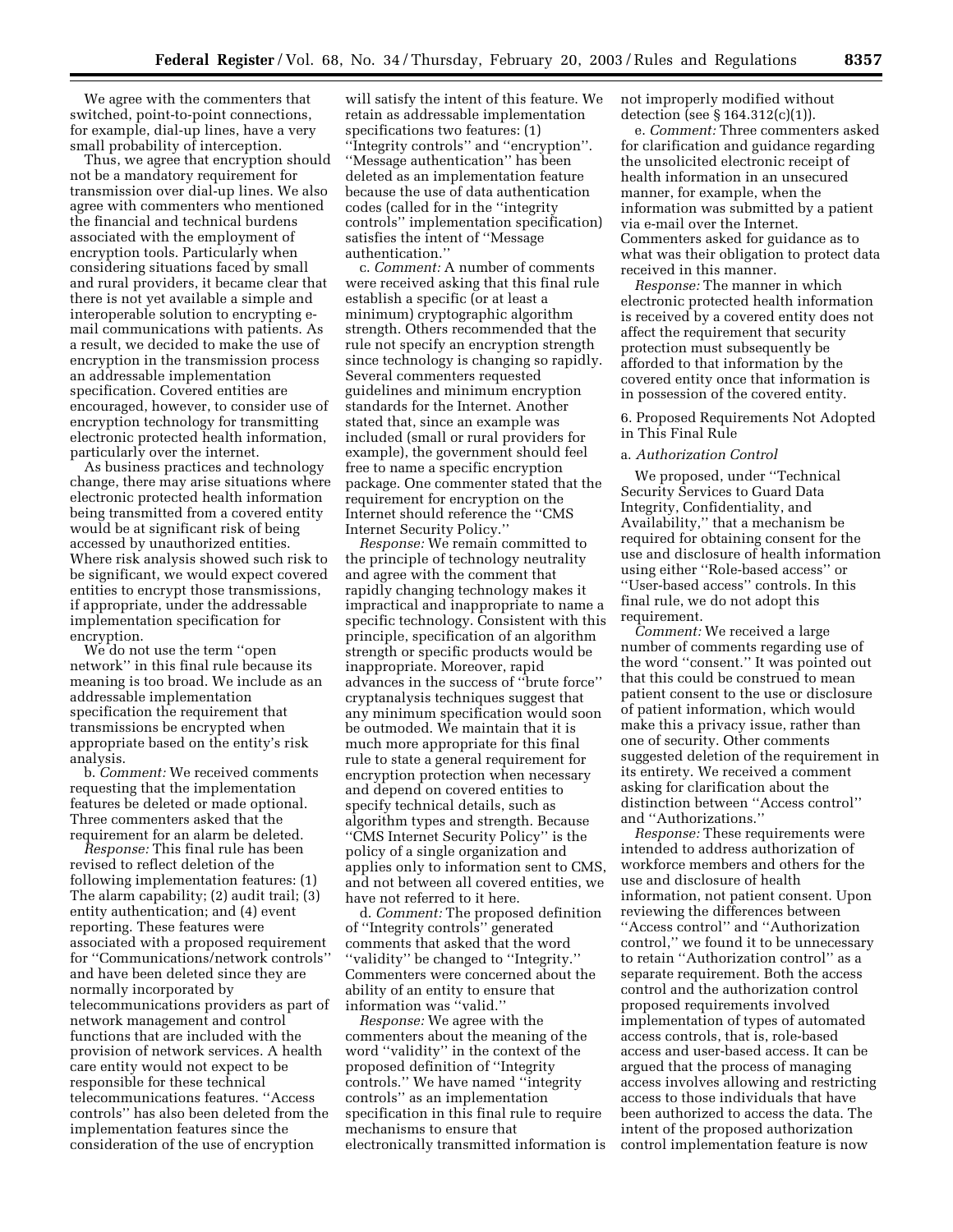incorporated in the access authorization implementation specification under the information access management standard in § 164.308(a)(4). Under the information access management standard, a covered entity must implement, if appropriate and reasonable to its situation, policies and procedures first to authorize a person to access electronic protected health information and then to actually establish such access. These policies and procedures will enable entities to follow the Privacy Rule minimum necessary requirements, which provide when persons should have access to information.

## *H. Organizational Requirements (§ 164.314)*

We proposed that each health care clearinghouse must comply with the security standards to ensure all health information and activities are protected from unauthorized access. If the clearinghouse is part of a larger organization, then unauthorized access by the larger organization must be prevented. We also proposed that parties processing data through a third party would be required to enter into a chain of trust partner agreement, a contract in which the parties agree to electronically exchange data and to protect the transmitted data in accordance with the security standards.

In this final rule, we have adopted the concepts of hybrid and affiliated entities, as previously defined in § 164.504, and now defined in § 164.103, and business associates as defined in § 160.103, to be consistent with the Privacy Rule. General organizational requirements related to affiliated covered entities and hybrid entities are now contained in a new § 164.105. The proposed chain of trust partner agreement has been replaced by the standards for business associate contracts or other arrangements and the standards for group health plans. Consistent with the statute and the policy of the Privacy Rule, this final rule does not require noncovered entities to comply with the security standards.

#### 1. Health Care Clearinghouses

The proposed rule proposed that if a health care clearinghouse were part of a larger organization, it would be required to ensure that all health information pertaining to an individual is protected from unauthorized access by the larger organization; this statement closely tracked the statutory language in section 1173(d)(1)(B) of the Act. Since the point of the statutory language is to ensure that health care information in the possession of a health care

clearinghouse is not inappropriately accessed by the larger organization of which it is a part, this final rule implements the statutory language through the information access management provision of  $§ 164.308(a)(4)(ii)(A).$ 

The final rule, at § 164.105, makes the health care component and affiliated entity standards of the Privacy Rule applicable to the security standards. Therefore, we have not changed those standards substantively. In pertaining to the Privacy Rule, we have simply moved them to a new location in part 164. Any differences between § 164.105 and § 164.504(a) through (d) reflects the addition of requirements specific to the security standards.

The health care component approach was developed in response to extensive comment received principally on the Privacy Rule. See 65 FR 82502 through 82503 and 82637 through 82640 for a discussion of the policy concerns underlying the health care component approach. Since the security standards are intended to support the protection of electronic information protected by the Privacy Rule, it makes sense to incorporate organizational requirements that parallel those required of covered entities by the Privacy Rule. This policy will also minimize the burden of complying with both rules.

a. *Comment:* Relative to the following preamble statement (63 FR 43258): ''If the clearinghouse is part of a larger organization, then security must be imposed to prevent unauthorized access by the larger organization.'' One commenter asked what is considered to be ''the larger organization.'' For example, if a clearinghouse function occurs in a department of a larger business entity, will the regulation cover all internal electronic communication, such as e-mail, within the larger business and all external electronic communication, such as email with its owners?

*Response:* The ''larger organization'' is the overall business entity that a clearinghouse would be part of. Under the Security Rule, the larger organization must assure that the health care clearinghouse function has instituted measures to ensure only that electronic protected health information that it processes is not improperly accessed by unauthorized persons or other entities, including the larger organization. Internal electronic communication within the larger organization will not be covered by the rule if it does not involve the clearinghouse, assuming that it has designated health care components, of which the health care clearinghouse is

one. External communication must be protected as sent by the clearinghouse, but need not be protected once received.

b. *Comment:* One commenter asked that the first sentence in § 142.306(b) of the proposed rule, ''If a health care clearinghouse is part of a larger organization, it must assure all health information is protected from unauthorized access by the larger organization'' be expanded to read, ''If a health care clearinghouse or any other health care entity is part of a larger organization . .

*Response:* The Act specifically provides, at section 1173(d)(1)(B), that the Secretary must adopt standards to ensure that a health care clearinghouse, if part of a larger organization, has policies and security procedures to protect information from unauthorized access by the larger organization.

Health care providers and health plans are often part of larger organizations that are not themselves health care providers or health plans. The security measures implemented by health plans and covered health care providers should protect electronic protected health information in circumstances such as the one identified by the commenter. Therefore, we agree with the comment that the requirement should be expanded as suggested by the commenter. In this final rule, those components of a hybrid entity that are designated as health care components must comply with the security standards and protect against unauthorized access with respect to the other components of the larger entity in the same way as they must deal with separate entities.

2. Business Associate Contracts and Other Arrangements

We proposed that parties processing data through a third party would be required to enter into a chain of trust partner agreement, a contract in which the parties agree to electronically exchange data and to protect the transmitted data. This final rule narrows the scope of agreements required. It essentially tracks the provisions in § 164.502(e) and § 164.504(e) of the Privacy Rule, although appropriate modifications have been made in this rule to the required elements of the contract.

In this final rule, a contract between a covered entity and a business associate must provide that the business associate must—(1) implement safeguards that reasonably and appropriately protect the confidentiality, integrity, and availability of the electronic protected health information that it creates,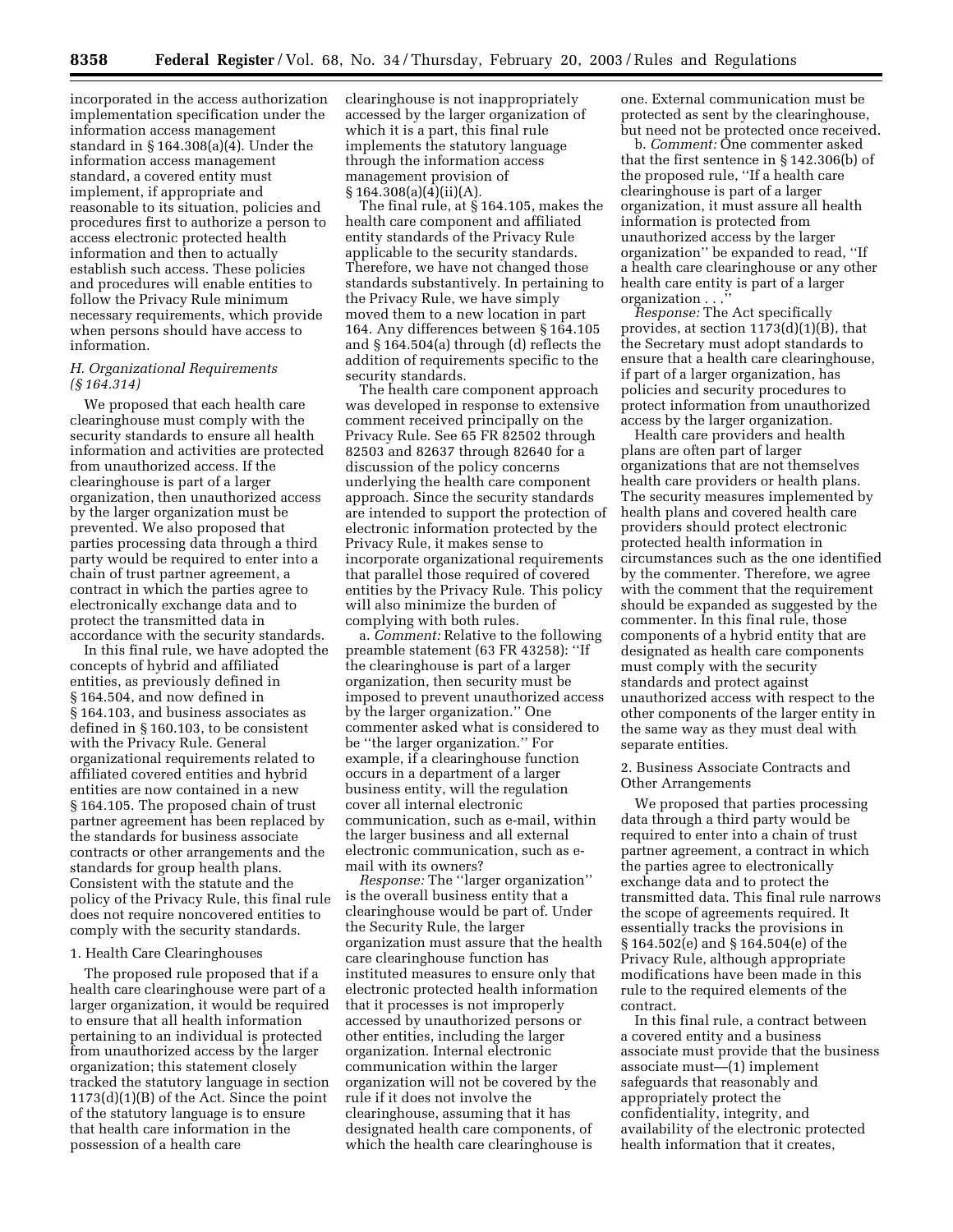receives, maintains, or transmits on behalf of the covered entity; (2) ensure that any agent, including a subcontractor, to whom it provides this information agrees to implement reasonable and appropriate safeguards; (3) report to the covered entity any security incident of which it becomes aware; (4) make its policies and procedures, and documentation required by this subpart relating to such safeguards, available to the Secretary for purposes of determining the covered entity's compliance with this subpart; and (5) authorize termination of the contract by the covered entity if the covered entity determines that the business associate has violated a material term of the contract.

When a covered entity and its business associate are both governmental entities, an ''other arrangement'' is sufficient. The covered entity is in compliance with this standard if it enters into a memorandum of understanding with the business associate that contains terms that accomplish the objectives of the abovedescribed business associate contract. However, the covered entity may omit from this memorandum the termination authorization required by the business associate contract provisions if this authorization is inconsistent with the statutory obligations of the covered entity or its business associate. If other law (including regulations adopted by the covered entity or its business associate) contains requirements applicable to the business associate that accomplish the objectives of the abovedescribed business associate contract, a contract or agreement is not required. If a covered entity enters into other arrangements with another governmental entity that is a business associate, such arrangements may omit provisions equivalent to the termination authorization required by the business associate contract, if inconsistent with the statutory obligation of the covered entity or its business associate.

If a business associate is required by law to perform a function or activity on behalf of a covered entity or to provide a service described in the definition of business associate in § 160.103 of this subchapter to a covered entity, the covered entity may permit the business associate to receive, create, maintain, or transmit electronic protected health information on its behalf to the extent necessary to comply with the legal mandate without meeting the requirements of the above-described business associate contract, *provided that* the covered entity attempts in good faith to obtain satisfactory assurances as required by the above described

business associate contract and documents the attempt and the reasons that these assurances cannot be obtained.

We have added a standard for group health plans that parallels the provisions of the Privacy Rule. It became apparent during the course of the security and privacy rulemaking that our original chain of trust approach was both overly broad in scope and failed to address appropriately the circumstances of certain covered entities, particularly the ERISA group health plans. These latter considerations and the solutions arrived at in the Privacy Rule are described in detail in the Privacy Rule at 65 FR 82507 through 82509. Because the purpose of the security standards is in part to reinforce privacy protections, it makes sense to align the organizational policies of the two rules. This decision should also make compliance less burdensome for covered entities than would a decision to have different organizational requirements for the two sets of rules.

Thus, we have added at § 164.314(b) a standard for group health plan that tracks the standard at § 164.504(f) very closely. The purpose of these provisions is to ensure that, except when the electronic protected health information disclosed to a plan sponsor is summary health information or enrollment or disenrollment information as provided for by § 164.504(f), group health plan documents provide that the plan sponsor will reasonably and appropriately safeguard electronic protected health information created, received, maintained or transmitted to or by the plan sponsor on behalf of the group health plan. The plan documents of the group health plan must be amended to incorporate provisions to require the plan sponsor to implement reasonable and appropriate safeguards to protect the confidentiality, integrity, and availability of the electronic protected health information that it creates, receives, maintains, or transmits on behalf of the group health plan; ensure that the adequate separation required by  $\S 164.504(f)(2)(iii)$  is supported by reasonable and appropriate security measures; ensure that any agents, including a subcontractor, to whom it provides this information agrees to implement reasonable and appropriate safeguards to protect the information; report to the group health plan any security incident of which it becomes aware; and make its policies and procedures and documentation relating to these safeguards available to the Secretary for purposes of determining the group

health plan's compliance with this subpart.

a. *Comment:* Several commenters expressed confusion concerning the applicability of proposed § 142.104 to security.

*Response:* The proposed preamble included language generally applicable to most of the proposed standards under HIPAA. Proposed § 142.104 concerned general requirements for health plans relative to processing transactions. We proposed that plans could not refuse to conduct a transaction as a standard transaction, or delay or otherwise adversely affect a transaction on the grounds that it was a standard transaction; health information transmitted and received in connection with a transaction must be in the form of standard data elements; and plans conducting transactions through an agent must ensure that the agent met all the requirements that applied to the health plan. Except for the statement that a plan's agent (''business associate'' in the final rule) must meet the requirements (which would include security) that apply to the health plan, this proposed section did not pertain to the security standards and was addressed in the Transaction Rule.

b. *Comment:* The majority of comments concerned proposed rule language stating ''the same level of security will be maintained at all links in the chain \* \* \*'' Commenters believed the current language will have an adverse impact on one of the security standard's basic premises, which is scalability. It was requested that the language be changed to indicate that, while appropriate security must be maintained, all partners do not need to maintain the same level of security.

A number of commenters expressed some confusion concerning their responsibility for the security of information once it has passed from their control to their trading partner's control, and so on down the trading partner chain. Requests were made that we clarify that chain of trust partner agreements were really between two parties, and that, if a trading partner agreement has been entered into, any given partner would not be responsible, or liable, for the security of data once it is out of his or her control.

In line with this concern, several commenters were concerned that they would have some responsibility to ensure the level of security maintained by their trading partner.

Several commenters believe a chain of trust partner agreement should not be a security requirement. One commenter stated that because covered entities must already conform to the regulation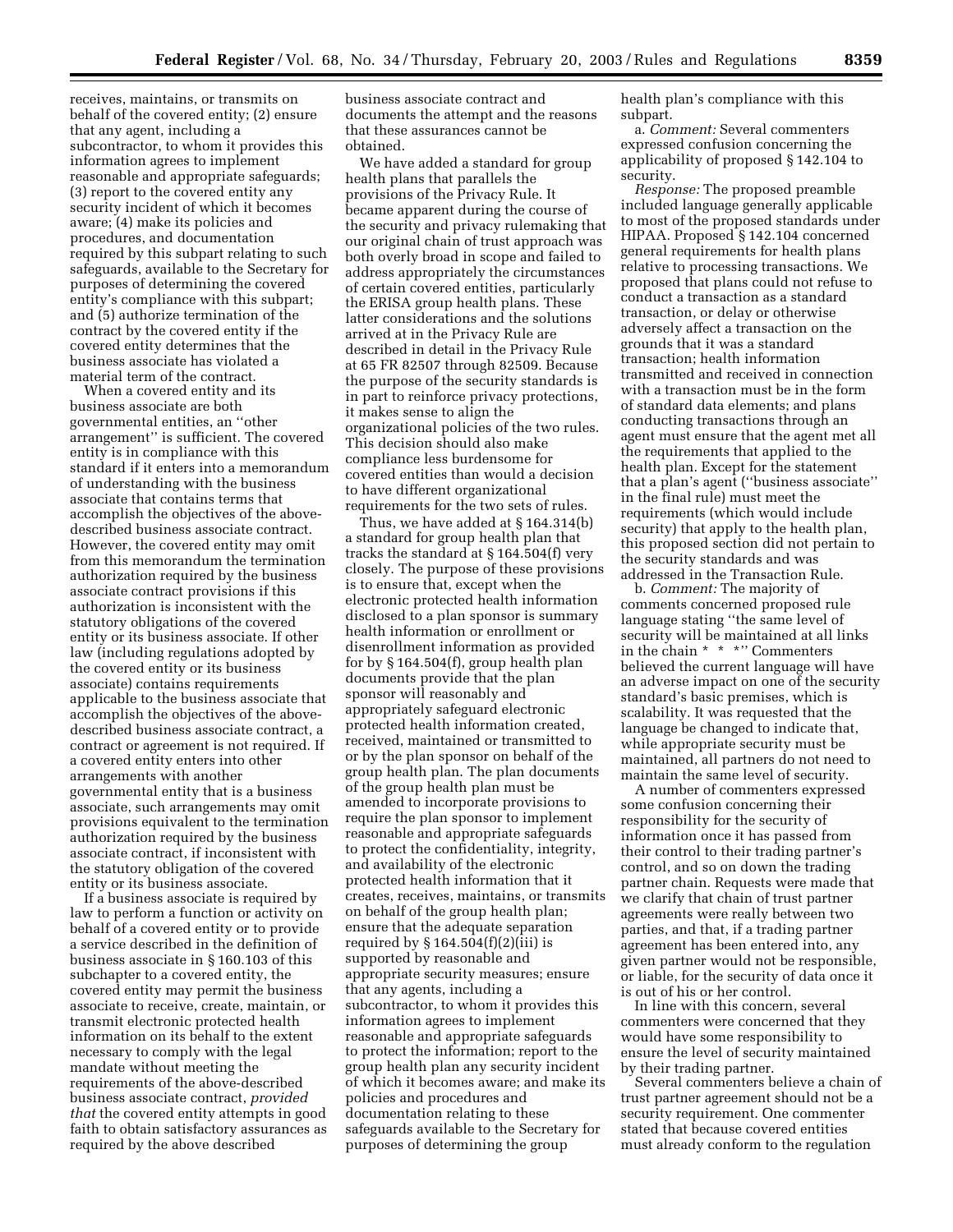requirements, a ''chain of trust'' agreement does not add to overall security. Compliance with the regulation should be sufficient.

*Response:* We believe the commenters are correct that the rule as proposed would—(1) not allow for scalability; and (2) would lead an entity to believe it is responsible, and liable, for making sure all entities down the line maintain the same level of security. The confusion here seems to come from the phrase ''same level of security.'' Our intention was that each trading partner would maintain reasonable and appropriate safeguards to protect the information. We did not mean that partners would need to implement the same security technology or measures and procedures.

We have replaced the proposed ''Chain of trust'' standard with a standard for ''Business associate contracts and other arrangements.''

When another entity is acting as a business associate of a covered entity, we require the covered entity to require the other entity to protect the electronic protected health information that it creates, receives, maintains or transmits on the covered entity's behalf. The level of security afforded particular electronic protected health information should not decrease just because the covered entity has made the business decision to entrust a business associate with using or disclosing that information in connection with the performance of certain functions instead of doing those functions itself. Thus, the rule below requires covered entities to require their business associates to implement certain safeguards and take other measures to ensure that the information is safeguarded (see § 164.308(b)(1) and § 164.314(a)(1)).

The specific requirements of § 164.314(a)(1) are drawn from the analogous requirements at 45 CFR 164.504(e) of the Privacy Rule, although they have been adapted to reflect the objectives and context of the security standards. Compare, in particular, 45 CFR 164.504(e)(2)(ii) with § 164.314(a)(1). We have not imported all of the requirements of 45 CFR 164.504(e), however, as many have no clear analog in the security context (see, for example, 45 CFR 164.504(e)(2)(i) regarding permitted and required uses and disclosures made by a business associate). HHS had previously committed to reconciling its security and privacy policies regarding business associates (see 65 FR 82643). The close relationship of many of the organizational requirements in section 164.314 with the analogous requirements of the Privacy Rule should facilitate the implementation and

coordination of security and privacy policies and procedures by covered entities.

In contrast, when another entity is not acting as a business associate for the covered entity, but rather is acting in the capacity of some other sort of trading partner, we do not require the covered entity to require the other entity to adopt particular security measures, as previously proposed. This policy is likewise consistent with the general approach of the Privacy Rule (see the discussion in the Privacy Rule at 65 FR 82476). The covered entity is free to negotiate security arrangements with its non-business associate trading partners, but this rule does not require it to do so.

A similar approach underlies § 164.314(b) below. These provisions are likewise drawn from, and intended to support, the analogous privacy protections provided for by 45 CFR 164.504(f) (see the discussion of § 164.504(f) of the Privacy Rule at 65 FR 82507 through 82509, and 82646 through 82648). As with the business associate contract provisions, however, they are imported and adapted only to the extent they make sense in the security context. Thus, for example, the requirement at  $\S 164.504(f)(2)(ii)(C)$ prohibits the plan documents from permitting disclosure of protected health information to the plan sponsor for employment-related purposes. As this prohibition goes entirely to the permissibility of a particular type of disclosure, it has no analog in § 164.314(b).

c. *Comment:* Several commenters stated that if security features are determined by agreements established between ''trading partners,'' as stated in the proposed regulations, there should be some guidelines or boundaries for those agreements so that extreme or unusual provisions are not permitted.

*Response:* This final rule sets a baseline, or minimum level, of security measures that must be taken by a covered entity and stipulates that a business associate must also implement reasonable and appropriate safeguards. This final rule does not, however, prohibit a covered entity from employing more stringent security measures or from requiring a business associate to employ more stringent security measures. A covered entity may determine that, in order to do business with it, a business associate must also employ equivalent measures. This would be a business decision and would not be governed by the provisions of this rule. Security mechanisms relative to the transmission of electronic protected health information between entities may need to be agreed upon by

both parties in order to successfully complete the transmission. However, the determination of the specific transmission mechanisms and the specific security features to be implemented remains a business decision.

d. *Comment:* Several commenters asked whether existing contracts could be used to meet the requirement for a trading partner agreement, or does the rule require entry into a new contract specific to this purpose. Also, the commenters want to know about those whose working agreements do not involve written contractual agreement: Do they now need to set up formal agreements and incur the additional expense that would entail?

*Response:* This final rule requires written agreements between covered entities and business associates. New contracts do not have to be entered into specifically for this purpose, if existing written contracts adequately address the applicable requirements (or can be amended to do so).

e. *Comment:* Several commenters asked whether covered entities are responsible for the security of all individual health information sent to them, or only information sent by chain of trust partners. They also asked if they can refuse to process standard transactions sent to them in an unsecured fashion. In addition, they inquired if they can refuse to send secured information in standard transactions to entities not required by law to secure the information. One commenter asked if there is a formula for understanding in any particular set of relationships where the ultimate responsibility for compliance with the standards would lie.

*Response:* Pursuant to the Transactions Rule, if a health plan receives an unsecured standard transaction, it may not refuse to process that transaction simply because it was sent in an unsecured manner. The health plan is not responsible under this rule, for how the transaction was sent to it (unless the transmission was made by a business associate, in which case different considerations apply); however, once electronic protected health information is in the possession of a covered entity, the covered entity is responsible for the security of the electronic protected health information received. The covered entity must implement technical security mechanisms to guard against unauthorized access to electronic protected health information that is transmitted over an electronic communication network. In addition, the rule requires the transmitting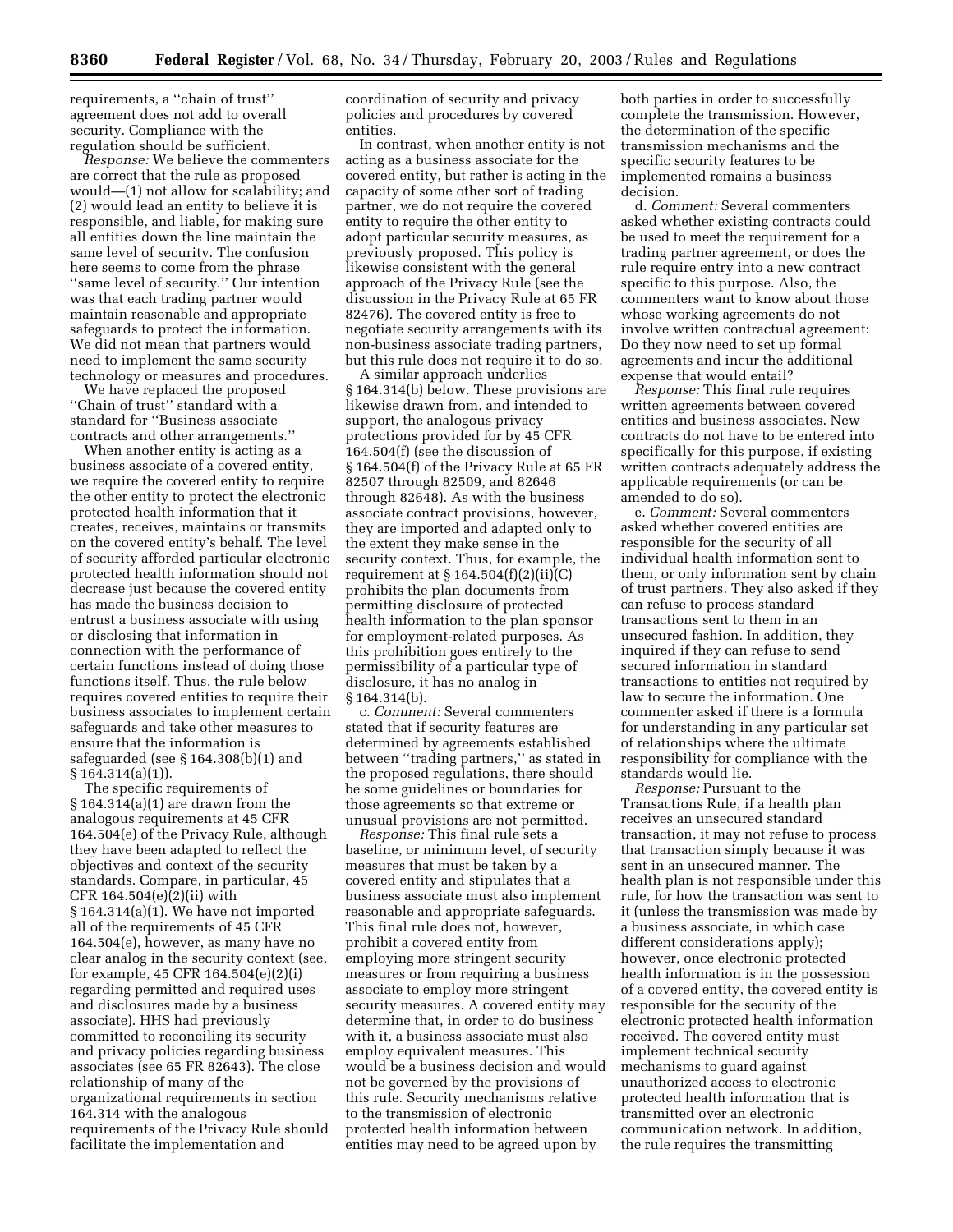covered entity to obtain written assurance from a business associate receiving the transmission that it will provide an adequate level of protection to the information. For the business associate provisions, see § 164.308(b) and § 164.314(a) of this final rule.

f. *Comment:* One commenter asked what security standards a vendor having access to a covered entity's health information during development, testing, and repair must meet and wanted to know whether the rule anticipates having a double layer of security compliance (one at the user level and one at the vendor level). If so, the commenter believes this will cause duplication of work.

*Response:* In the situation described, the vendor would be acting as a business associate. The covered entity must require the business associate to implement reasonable and appropriate security protections of electronic protected health information. This requirement, however, does not impose detailed requirements for how that level of protection must be achieved. The resulting flexibility should permit entities and their business associates to adapt their security safeguards in ways that make sense in their particular environments.

g. *Comment:* A number of commenters requested sample contract language or models of contracts. We also received one comment that suggested that we should not dictate the contents of contracted agreements.

*Response:* We will consider developing sample contract language as part of our guideline development.

## *I. Policies and Procedures and Documentation Requirements (§ 164.316)*

We proposed requiring documented policies and procedures for the routine and nonroutine receipt, manipulation, storage, dissemination, transmission, and/or disposal of health information. We proposed that the documentation be reviewed and updated periodically.

We have emphasized throughout this final rule the scalability allowed by the security standards. This final rule requires covered entities to implement policies and procedures that are reasonably designed, taking into account the size and type of activities of the covered entity that relate to electronic protected health information, and requires that the policies and procedures must be documented in written form, which may be in electronic form. This final rule also provides that a covered entity may change its policies and procedures at any time, provided that it documents

and implements the changes in accordance with the applicable requirements. Covered entities must also document designations, for example, of affiliation between covered entities (see § 164.105(b)), and other actions, as required by other provisions of the subpart.

1. *Comment:* One commenter wanted development of written policies regarding such things as confidentiality and privacy rights for access to medical records, and approval of research by a review board when appropriate.

*Response:* These issues are covered in the Privacy Rule (65 FR 82462) (see, in particular, § 164.512(i), § 164.524, and § 164.530(i)).

2. *Comment:* One commenter asked if standards will override agreements that require others to maintain hardcopy documentation (for example, signature on file) and no longer require submitters to maintain hardcopy documentation.

*Response:* The security standards will require a minimum level of documentation of security practices. Any agreements between trading partners for the exchange of electronic protected health information that impose additional documentation requirements will not be overridden by this final rule.

3. *Comment:* One commenter stated that there should be a requirement to document only applications deemed necessary by an applications and data criticality assessment.

*Response:* Electronic protected health information must be afforded security protection under this rule regardless of what application it resides in. The measures taken to protect that information must be documented.

4. *Comment:* One commenter asked how detailed the documentation must be. Another commenter asked what ''kept current'' meant.

*Response:* Documentation must be detailed enough to communicate the security measures taken and to facilitate periodic evaluations pursuant to § 164.308(a)(8). While the term ''current'' is not in the final rule, this concept has been adopted in the requirement that documentation must be updated as needed to reflect security measures currently in effect.

5. *Comment:* We received one comment concerning review and updating of implementing documentation suggesting that ''periodically'' be changed to ''at least annually.''

*Response:* We believe that the requirement should remain as written, in order to allow individual entities to establish review and update cycles as deemed necessary. The need for review and update will vary dependent upon a given entity's size, configuration, environment, operational changes, and the security measures implemented.

## *J. Compliance Dates for Initial Implementation (§ 164.318)*

We proposed that how the security standard would be implemented by each covered entity would be dependent upon industry trading partner agreements for electronic transmissions. Covered entities would be able to adapt the security matrix to meet business needs. We suggested that requirements of the security standard may be implemented earlier than the compliance date. However, we would require implementation to be complete by the applicable compliance date, which is 24 months after adoption of the standard, and 36 months after adoption of the standard for small health plans, as provided by the Act. In the proposed rule, we suggested that an entity choosing to convert from paper to standard EDI transactions, before the effective date of the security standard, consider implementing the security standard at the same time.

In this final rule the dates by which entities must be in compliance with the standards are called ''compliance dates,'' consistent with our practice in the Transactions, Privacy, and Employer Identifier Rules. Section 164.318 in this final rule is also organized consistent with the format of those rules. The substantive requirements, which are statutory, remain unchanged.

Many of the comments received concerning effective dates and compliance dates, including the compliance dates for modifications of standards, were addressed in the Transactions Rule. Those that were not addressed in that publication are presented below.

1. *Comment:* A number of commenters expressed support for the effective dates of the rules and stated that they should not be delayed. In contrast, one commenter stated that we should delay this rule to allow for an open consensus building debate to occur concerning security. One commenter asked that the rule be delayed until after implementation of the ICD-CM changes.

A number of comments were received expressing the opinion that the security regulation should not be published until either the Congress has enacted legislation governing standards with respect to the privacy of individually identifiable health information, or the Secretary of HHS has promulgated final regulations containing these standards. One commenter stated, ''we find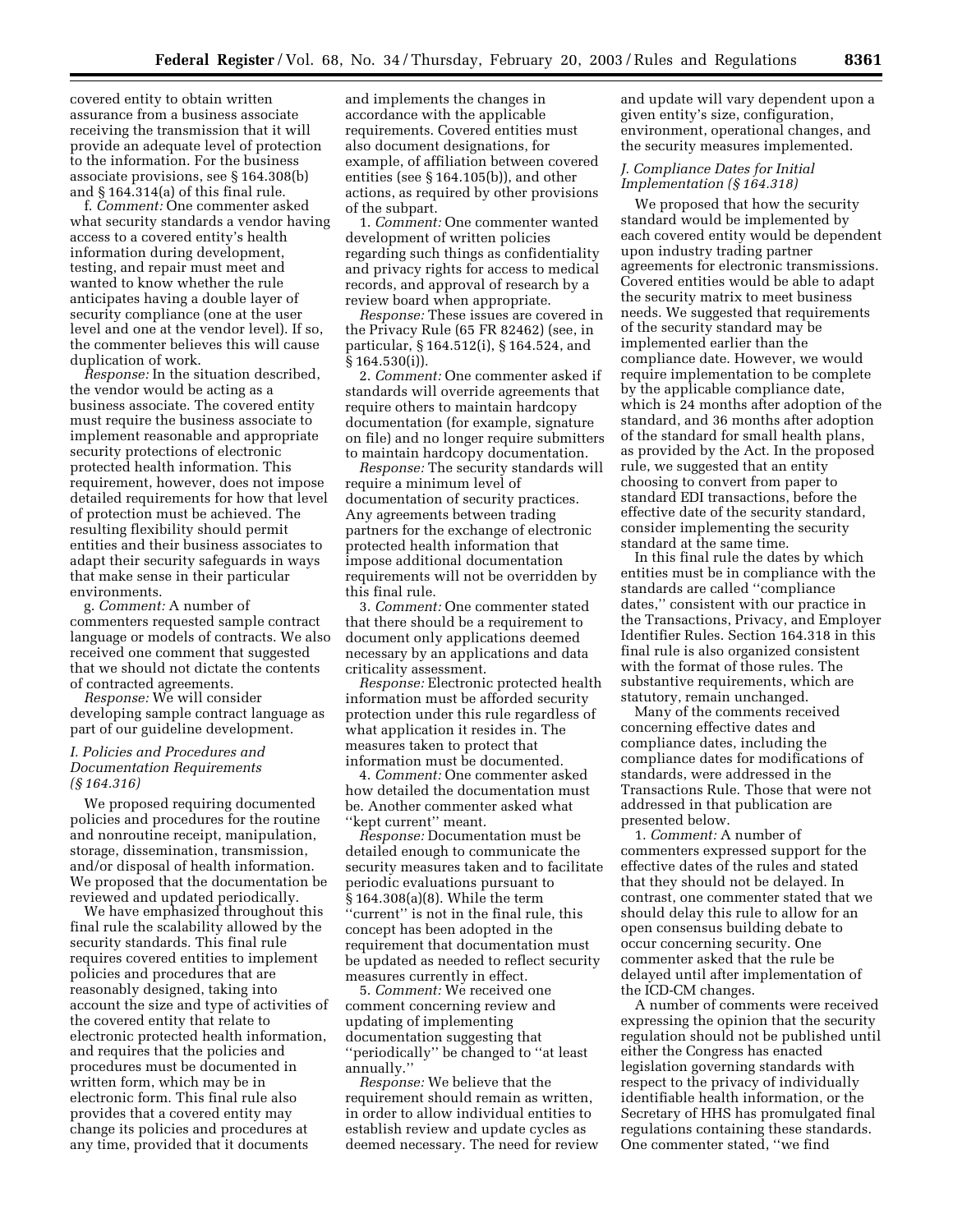ourselves in the difficult position of reacting to proposed rules setting the standards for how information should be physically and electronically protected, without having reached agreement on the larger issues of consent for and disclosure of individual medical information.''

*Response:* The effective date of the final rule is 60 days after this final rule is published in the **Federal Register**. The statute sets forth the compliance dates for the standards. Covered entities must comply with this final rule no later than 24 months (36 months for small plans) after the effective date.

The final Privacy Rule has already been published. We note that numerous comments concerning the timing of the adoption of privacy and security standards were also received in the privacy rulemaking and are discussed in the Privacy Rule at 65 FR 82752.

2. *Comment:* One commenter asked that proposed § 142.312 be rewritten to separate the effective dates for the Security Rule and the Transactions Rule.

*Response:* The proposed rule incorporated general language applicable to all the proposed Administrative Simplification standards. Language concerning standards other than Security is not included in § 164.318. Because this final rule is adopted after the Transactions Rule was adopted, the compliance dates for the security standards differ from those for the transactions standards. Comments concerning general effective dates were addressed in the Transactions Rule. Comments specific to the security standards are addressed here.

3. *Comment:* Several commenters suggested that we not allow early implementation of the Security Rules. A number of others asked that we allow, but not require, early implementation by willing trading partners. Another commenter suggested that early implementation by willing trading partners be allowed as long as the data content transmitted is equal to that required by statute. Another commenter requested that it be stipulated that entities cannot implement less than 1 year from the date of this final rule and then only after successful testing, and that a ''start testing by'' date be defined.

*Response:* Whether or not to implement before the compliance date is a business decision that each covered entity must make. Moreover, the vast majority of the standards address internal policies and procedures that can be implemented at any time without any impact on trading partners.

4. *Comment:* One commenter asked us to establish a research site or test laboratory for a trial implementation.

*Response:* The concept of a ''trial implementation'' that would have widespread relevance is inconsistent with our basic principles of flexibility, scalability, and technology-neutrality.

5. *Comment:* One commenter stated that the 2-year time frame for implementation of a contingency plan is too short for health plans that serve multiple regions of the country.

*Response:* The Congress mandated that entities must be in compliance 2 years from the initial standard's adoption date (3 years for small plans).

## *K. Appendix*

The proposed rule contained three addenda. Addendum 1 set out in matrix form the proposed requirements and related implementation features of the proposed rule. Addendum 2 set out in list form a glossary of terms with citations to the sources of those terms. Addendum 3 identified and mapped areas of overlap in the proposed security standard and implementation features.

This final rule retains only the first proposed addendum, the matrix, as an appendix, that is modified to reflect the changes in the administrative, physical, and technical safeguard portions of the rule below. Numerous terms in the glossary now appear in the rule below, typically (but not always) as definitions.

1. *Comment:* Over two-thirds of the comments received on this topic asked that the matrix be incorporated into the final rule. One commenter asked that a simplified version be made part of the final rule. Six commenters wanted it kept in this final rule as an addendum. One commenter stated that it should be in an appendix to the rule, while others stated that it should not be included in this final rule.

*Response:* Since a significant majority of commenters requested retention of the matrix, it has been incorporated into this final rule as an appendix. The matrix displays, in tabular form, the administrative, physical, and technical safeguard standards and relating implementation specifications described in this final rule in § 164.308, § 164.310, and § 164.312. It should be noted that the requirements of § 164.105, § 164.314, and § 164.316 are not presented in the matrix.

2. *Comment:* A large majority of commenters stated that the glossary located in Addendum 2 of the proposed rule should be included as part of the final rule. Several commenters asked that it be incorporated into the definitions section of the final rule. One

commenter stated that the glossary should not be part of this final rule.

*Response:* The terms defined in the glossary in Addendum 2 of the proposed rule are found throughout this final rule, either as part of the text of § 164.306 through § 164.312 or under § 164.304, as appropriate. We included only terms relevant to the particular standards and implementation specifications being adopted.

3. *Comment:* Several commenters requested that the mapped matrix located in Addendum 3 of the proposed rule be included in this final rule, either as part of the rule or as an addendum, while others stated that it should not be part of this final rule. Several commenters cited items to be added to the mapped matrix.

*Response:* The mapped matrix was merely a snapshot of current standards and guidelines that the implementation team was able to obtain for review during the development of the security and electronic signature requirements and was provided in the proposed rule as background material. Since this matrix has not been fully populated or kept up-to-date, it is not being published as part of this final rule. Where relevant, we do reference various standards and guidelines indicated in the matrix in this preamble.

#### *L. Miscellaneous Issues*

#### 1. Preemption

The statute requires generally that the security standards supersede contrary provisions of State law including State law requiring medical or health plan records to be maintained or transmitted in written rather than electronic formats. The statute provides certain exceptions to the general rule; section 1178(a)(2) of the Act identifies conditions under which an exception applies. The proposed rule did not provide for a process for making exception determinations; rather, a process was proposed in the privacy rulemaking and was adopted with the Privacy Rule (see part 160, subpart B). This process applies to exception determinations for all of the Administrative Simplification rules, including this rule.

a. *Comment:* Several commenters stated that the proposed rule does not include substantive protections for the privacy rights of patients' electronic medical records, while the rule attempts to preempt State privacy laws with respect to these records. Comments stated that, by omitting a clarification of State privacy law applicability, the proposed rule creates confusion. They believe that the rule must contain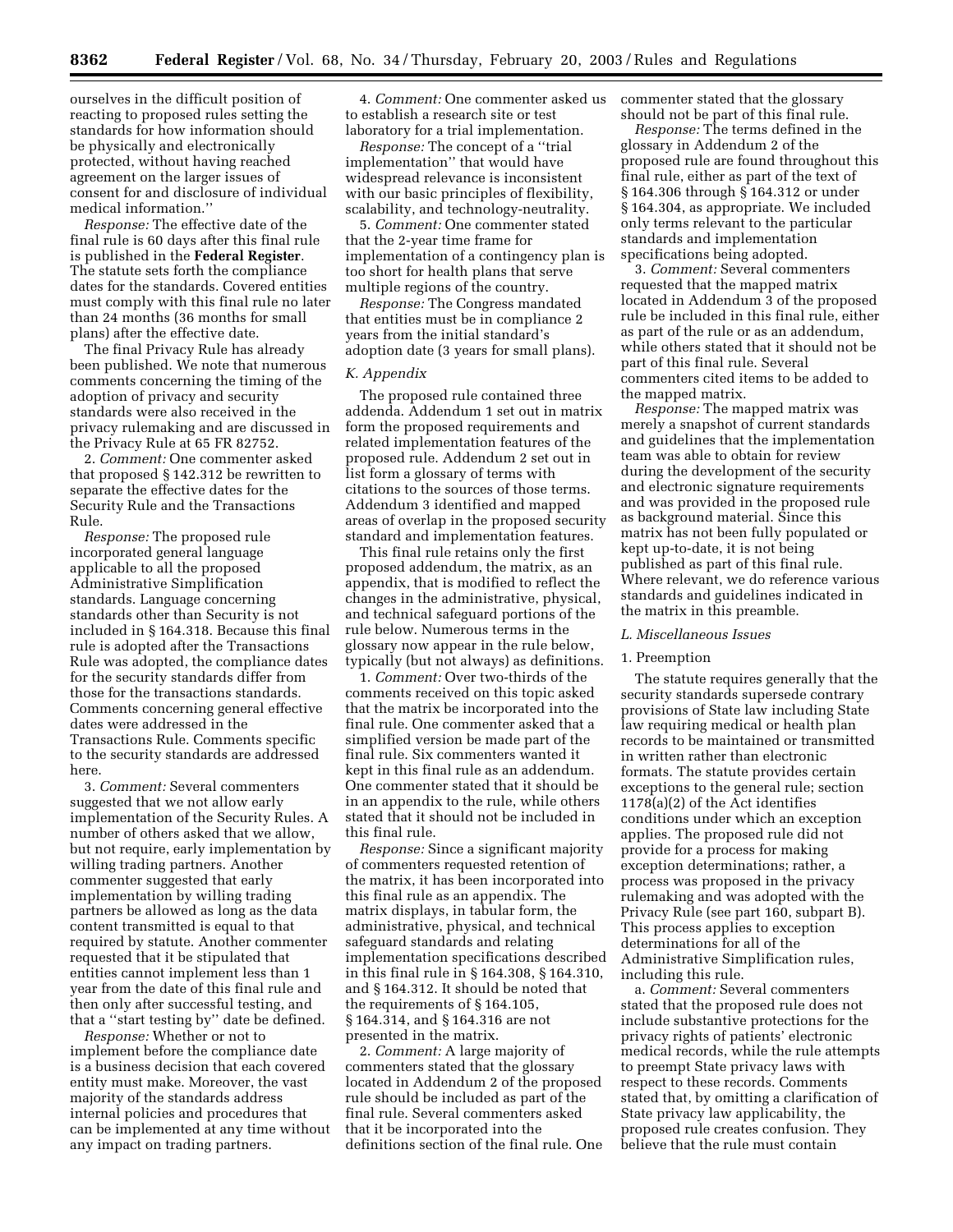express and specific exemptions of State laws with respect to medical privacy.

*Response:* The Privacy Rule establishes standards for the rights of patients in regard to the privacy of their medical records and for the allowable uses and disclosures of protected health information. The identified concerns were discussed in the Privacy Rule (see 65 FR 82587 through 82588). The security standards do not specifically address privacy but will safeguard electronic protected health information against unauthorized access or modification.

b. *Comment:* One commenter asked how these regulations relate to confidentiality laws, which vary from State to State.

*Response:* It is difficult to respond to this question in the abstract without the benefit of reference to a specific State statute. However, in general, these security standards will preempt contrary State laws. Per section 1178(a)(2) of the Act, this general rule would not hold if the Secretary determines that a contrary provision of State law is necessary for certain identified purposes to prevent fraud and abuse; to ensure appropriate State regulation of insurance and health plans; for State reporting on health care delivery costs; or if it addresses controlled substances. See 45 CFR part 160 subpart B. In such case, the contrary provision of State law would preempt a Federal provision of these security standards. State laws that are related but not contrary to this final rule, will not be affected.

Section 1178 of the Act also limits the preemptive effect of the Federal requirements on certain State laws other than where the Secretary makes certain determinations. Section 1178(b) of the Act provides that State laws for reporting of disease and other conditions and for public health surveillance, investigation, or intervention are not invalidated or limited by the Administrative Simplification rules. Section 1178(c) of the Act provides that the Federal requirements do not limit States' abilities to require that health plans report or provide access to certain information.

c. *Comment:* Several commenters stated that allowing State law to establish additional security restrictions conflicts with the purpose of the Federal rule and/or would make implementation very difficult. One commenter asked for clarification as to whether additional requirements tighter than the requirements outlined in the proposed rule may be imposed.

*Response:* The general rule is that the security standards in this final rule supersede contrary State law. Only where the Secretary has granted an exception under section 1178(a)(2)(A) of the Act, or in situations under section 1178(b) or (c) of the Act, will the general rule not hold true. Covered entities may be required to adhere to stricter Stateimposed security measures that are not contrary to this final rule.

#### 2. Enforcement

The proposed rule did not contain specific enforcement provisions. This final rule likewise does not contain specific enforcement provisions; it is expected that enforcement provisions applicable to all Administrative Simplification rules will be proposed in a future rulemaking.

a. *Comment:* One commenter voiced support for the proposed rule's approach. Another stated that the process is poorly defined. One commenter stated that fines should be eliminated, or the scope of activity subject to fines should be more narrowly defined.

While a number of commenters were of the opinion that HHS must retain enforcement responsibility, stating that it would be unconstitutional to give it to a private entity, several others stated that it may not be practical for HHS to retain the responsibility for determining violations and imposing penalties specified by the statute. A concern was voiced over HHS's ability to fairly and consistently apply the rules due to budget constraints. Several commenters support industry solutions to enforcement with some level of government involvement. One commenter recommended a single audit process using accrediting bodies already in place. Another stated that entities providing accreditation services should not be involved in enforcement as this would result in a conflict of interest.

Clarification was requested, including the use of examples, concerning what constitutes a violation, and how a penalty applies to a ''person.'' Commenters asked if the term ''person'' referred to the people responsible for the system and how penalties would apply to corporations and other entities.

*Response:* It is expected that enforcement of HIPAA standards will be addressed in regulations to be issued at a later date.

b. *Comment:* Several commenters stated that enforcement of the security standards will be arbitrarily delegated to private businesses that compete with physicians and with each other.

*Response:* These comments are premature for the reasons stated above.

#### 3. Comment Period

The comment period on the proposed rule was 60 days.

*Comment:* We received comments suggesting that significant changes to the standards could occur in the final rule as a result of changes made in response to comments. The commenter believes such changes could adversely affect payers and providers, and suggested that the rule should be republished as a proposed rule with a new comment period to allow additional comments concerning any changes. A ''work-in-progress'' approach was also suggested, to give all stakeholders time to read, analyze, and comment upon evolving versions of a particular proposed rule.

*Response:* We have not accepted these suggestions. The numerous comments received were thoughtful, analytical, detailed, and addressed every area of the proposed rule. This response to the proposed rule indicates that the public had ample time to read, analyze, and comment upon the proposed rule. If we were to treat the rule as a ''work-inprogress'' and issue evolving versions, allowing for comments to each version, we would never implement the statute and achieve administrative simplification as directed by the Congress.

#### *M. Proposed Impact Analysis*

The preamble to the Transactions Rule contains comments and responses on the impact of all the administrative simplification standards in general except privacy. Comments and responses specific to the relative impact of implementing this final rule are presented below.

a. *Comment:* Several commenters stated that the proposed security standards are complex, costly, administratively burdensome, and could result in decreased use of EDI. One commenter stated that this rule runs counter to the explicit intent of Administrative Simplification that requires, ''any standard adopted under this part shall be consistent with the objective of reducing the administrative costs of providing and paying for health care.''

Several commenters expressed concern that there was no cost benefit analysis provided for these proposed regulations, stating that, faced with increasingly limited resources, it is essential that a security standards cost/ benefit analysis for all health care trading partners be provided. Another said an independent cost estimate by the General Accounting Office (GAO) should be performed on these rules and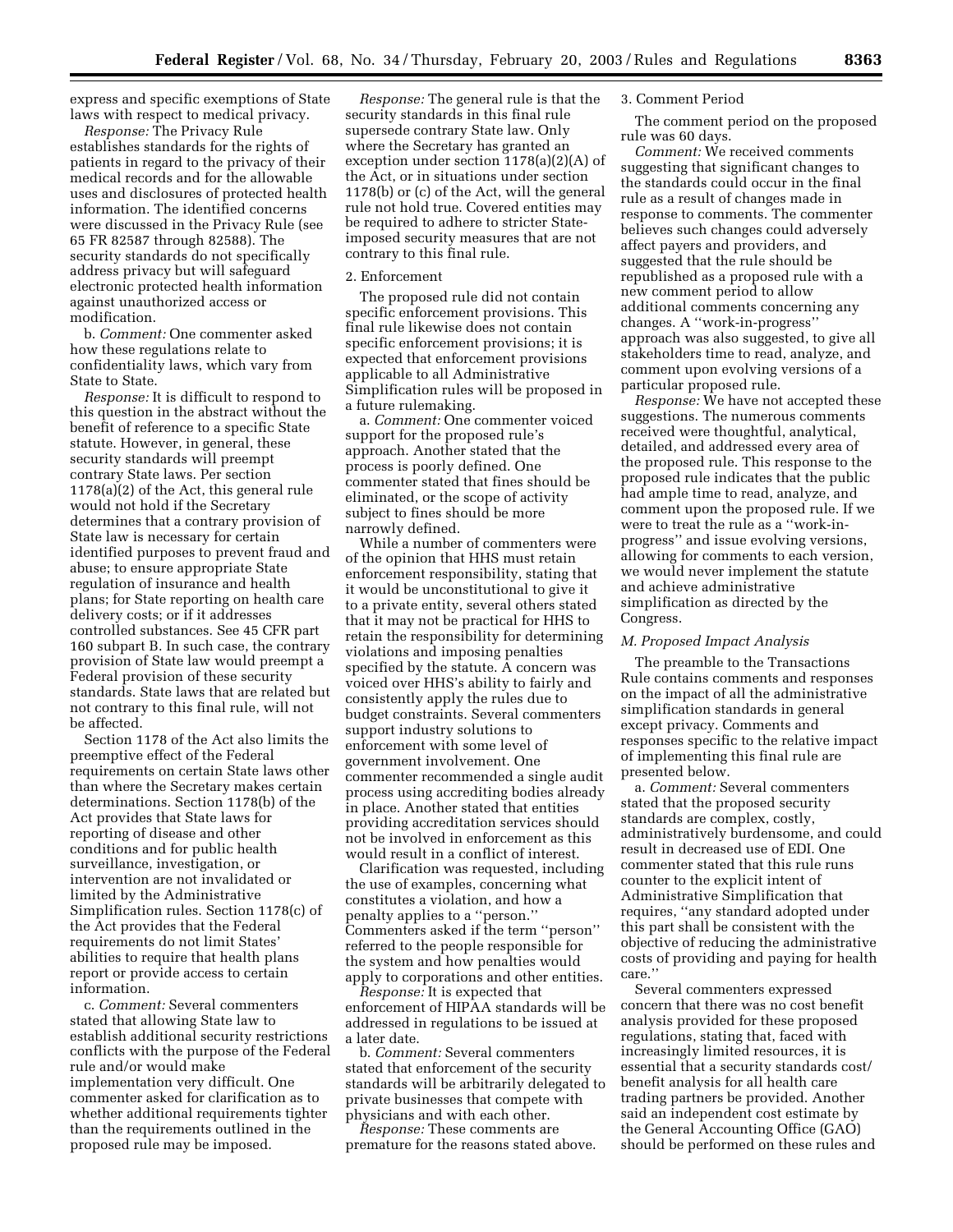HHS cost estimates should be publicized for comparison purposes.

Still another commenter stated that HHS must provide accurate public sector implementation cost figures and provide funds to offset the cost burden.

One commenter asked for cost benefit evaluations to understand the relationship between competing technologies, levels of security and potential threats to be guarded against. These would demonstrate the costs and the benefits to be gained for both large and small organizations and would provide an understanding of how the levels of security vary by organization size and what the inducements and support available to facilitate adoption are. One commenter suggested that we establish a workgroup to more fully assess the costs and provide Federal funds to offset implementation costs.

One commenter noted a seeming disconnect between two statements in the preamble. Section A, Security standards, states, ''no individual small entity is expected to experience direct costs that exceed benefits as a result of this rule.'' In contrast, section E, Factors in establishing the security standards reads, ''We cannot estimate the perentity cost of implementation because there is no information available regarding the extent to which providers', plans', and clearinghouses' current security practices are deficient.''

*Response:* We are unable to estimate, of the nation's 2 million-plus health plans and 1 million-plus providers that conduct electronic transactions, the number of entities that would require new or modified security safeguards and procedures beyond what they currently have in place. Nor are we able to estimate the number of entities that neither conduct electronic transactions nor maintain individually identifiable electronic health information but may become covered entities at some future time. As we are unable to estimate the number of entities and what measures are or are not already in place, or what specific implementation will be chosen to meet the requirements of the regulation, we are also unable to estimate the cost to those entities.

However, the use of electronic technology to maintain or transmit health information results in many new and potentially large risks. These risks represent expected costs, both monetary and social. Leaving risk assessment up to individual entities will minimize the impact and ensure that security effort is proportional to security risk.

As discussed earlier, the security requirements are both scalable and technically flexible. We have made significant changes to this final rule, reducing the number of required implementation features and providing for greater flexibility in satisfaction of the requirements. In other words, we have focused more on what needs to be done and less on how it should be accomplished.

We have removed the statement regarding the extent of costs versus benefits for small entities.

b. *Comment:* One commenter stated that on page 43262 of the proposed rule, it indicate that complexity of conversion to the security standards would be affected by the choice to use a clearinghouse. The commenter stated that this choice would have little effect on implementation of security standards. Another commenter stated that the complexity (and cost) of the conversion to meet the security standards is affected by far more than just the ''volume of claims health plans process electronically and the desire to transmit the claims or to use the services of a VAN or clearinghouse'' as is stated on page 43262. Because the security standards apply to internal systems as well as to transactions between entities, a number of additional factors must be considered, for example, modification of existing security mechanisms, legacy systems, architecture, and culture.

*Response:* We agree. We have modified the Regulatory Impact Analysis section to take into account that there are other factors involved, such as the architecture and technology limitations of existing systems.

c. *Comment:* One commenter stated that States will need 90 percent funding of development and implementation, without the burden of an advanced planning documents requirement, from us for this costly process to succeed. Any new operational obligation should be 100 percent funded. Also human resource obligations will be significant. Some States believe they will have difficulty obtaining the budget funds for the State share of the costs. State Medicaid agencies, as purchasers, may also face paying the implementation costs of health care providers, clearinghouses, and health plans in the form of higher rates.

*Response:* The statute does not authorize any new or special funding for implementation of the regulations. Medicaid system changes, simply because they are ''HIPAA related'' do not automatically qualify for 90 percent Federal funding participation. As with any systems request, the usual rules will be applied to determine funding eligibility for State HIPAA initiatives. Nevertheless, HHS recognizes that there are significant issues regarding the

funding and implementation of HIPAA by Medicaid State agencies, and intends to address them through normal channels of communication with States.

d. *Comment:* One commenter stated that the proposed rule does not establish how the security standards will contribute to reduced cost for providers. One commenter expected the unintended result of this regulation will be impediment of EDI growth and perhaps even a decline in EDI use by providers. Another stated that the proposed rule actively discourages physician EDI participation by suggesting a fallback to paper processing for those unable to meet the cost of highly complex security compliance.

*Response:* Ensuring the integrity of an electronic message, its delivery to the correct person, and its confidentiality must be an integral part of conducting electronic commerce. We believe that the consistent application of the measures provided in this rule will actually encourage use of EDI because it will provide increased confidence in the reliability and confidentiality of health information to all parties involved. Also, the implementation of these security requirements will reduce the potential overall cost of risk to a greater extent than additional security controls will increase costs. Put another way, the potential cost of not reasonably addressing security risks could substantially exceed the cost of compliance.

e. *Comment:* One commenter stated that the implementation impact of the technical safeguards is clearly understated for physicians who use digitally-based equipment that has been in place for some time. The commenter believes that the rule will likely have greatest impact on the installed base of digital systems, including imaging modalities and other medical devices that store or transmit patient information because software for legacy systems will likely require retrofitting or replacement to come into compliance. The commenter believes that this is a negative impact and would outweigh any benefits derived from the potential risk of security breaches. The commenter recommended compliance for digital imaging devices be extended by an additional 3 years to allow time to upgrade systems and defray the associated costs.

*Response:* Compliance dates for the initial implementation of the initial standards are statutorily prescribed; therefore, we are unable to allow additional time outside of the statutory timeframes for compliance.

f. *Comment:* A commenter stated that, as a new regulatory mandate, HIPAA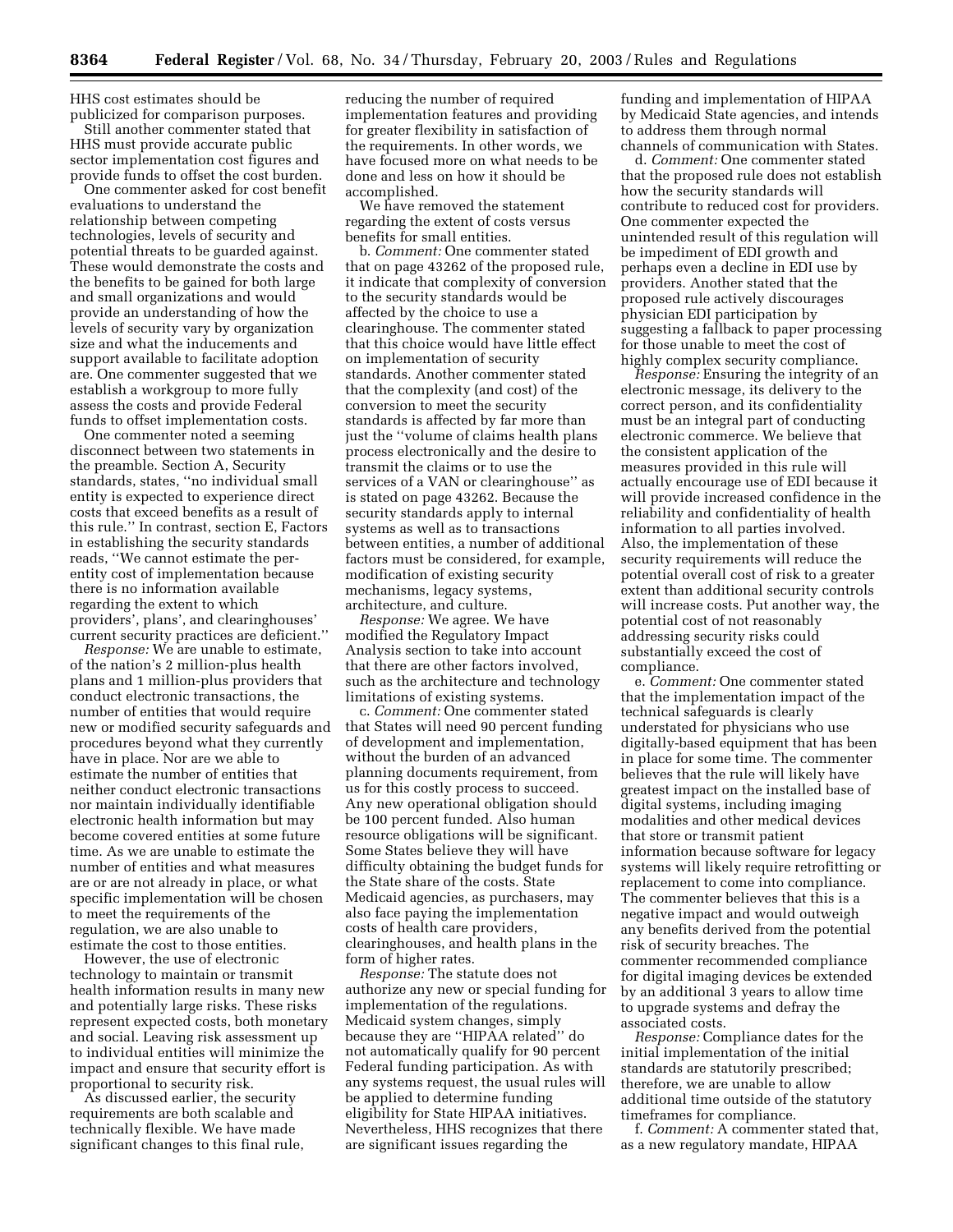costs must be factored into any base year calculations for the proposed prospective payment system. Without an adjustment, this will be another regulatory mandate that comes at the cost of patient care.

*Response:* Costs included in the prospective payment system are legislatively mandated. The Congress did not direct the inclusion of HIPAA costs into the system, so they are not included. However, the Department believes that the HIPAA standards will provide savings to the provider community over the next 10 years.

g. *Comment:* One commenter suggested that we include requirements for how a compliant business could dually operate—(1) in a HIPAA compliant manner; and (2) in their former noncompliant manner in order to accommodate doing business with other organizations that are not yet compliant.

*Response:* The statute imposes a 2 year implementation period between the adoption of the initial standards and the date by which covered entities (except small health plans) must be in compliance. An entity may come into compliance at any point in time during the 2 years. Therefore, the rule does not require a covered entity to comply before the established compliance date. Those entities that come into compliance before the 2-year deadline should decide how best to deal with entities that are not yet compliant. Further, we note that, generally speaking, compliance by a covered entity with these security rules will not hinge on compliance by other entities.

*h. Comment:* One commenter stated that privacy legislation could impose significant changes to written policies and procedures on authorization, access to health information, and how sensitive information is disclosed to others. The commenter believes these changes could mean the imposition of security requirements different from those contained in the proposed rule, and money spent complying with the security provisions could be ill spent if significant new requirements result from the privacy legislation.

*Response:* The privacy standards at subpart E of 42 CFR part 164 are now in effect, and this final rule is compatible with them. If, in the future, the Congress passes a law whose provisions differ from these standards, the standards would have to be modified.

*i. Comment:* One commenter stated that the private sector should develop educational tools or models in order to assist physicians, other providers, and health plans to comply with the security regulations.

*Response:* We agree. The health care industry is striving to do this. HHS is also considering provider outreach and education activities.

## **IV. Provisions of the Final Regulation**

We have made the following changes to the provisions of the August 12, 1998 proposed rule. Specifically, we have—

• Changed the CFR part from 142 to 164.

• Removed information throughout the document pertaining to electronic signature standards. Electronic signature standards will be published in a separate final rule.

• Replaced the word ''requirement,'' when referring to a standard, with ''standard.'' Replaced ''Implementation feature'' with ''Implementation specification.''

• Made minor modifications to the text throughout the document for purposes of clarity.

• Modified numerous implementation features so that they are now addressable rather than mandatory.

• Removed the word ''formal'' when referring to documentation.

• Revised the phrase ''health information pertaining to an individual'' to ''electronic protected health information.''

• Added the following definitions to § 160.103: "Disclosure," "Electronic protected health information,'' ''Electronic media,'' ''Organized health care arrangement,'' and ''Use.''

• Removed proposed § 142.101 as this information is conveyed in § 160.101 and § 160.102 of the Privacy Rule (65 FR 82798). Removed proposed § 142.102 as it is redundant.

• Removed the following definitions from proposed § 142.103 since they are pertinent to other administrative simplification regulations and are defined elsewhere: code set, health care clearinghouse, health care provider, health information, health plan, medical care, small health plan, standard, and transaction.

• Moved the following definitions from § 164.501 to § 164.103 (proposed § 142.103): " "Plan sponsor" and ''Protected health information.'' Added definitions of ''Covered functions'' and ''Required by law.''

• Removed proposed § 142.104, ''General requirements for health plans,'' and proposed § 142.105, 'Compliance using a health care clearinghouse,'' since these sections are not pertinent to the security standards.

• Removed proposed § 142.106, ''Effective dates of a modification to a standard or implementation specification,'' since this information is covered in the ''Standards for Electronic Transactions'' final rule (65 FR 50312).

• Moved proposed § 142.302 to § 164.302. Changed the section heading from ''Applicability and scope'' to ''Applicability.'' Modified language to state that covered entities must comply with the security standards.

• Moved proposed § 142.304 to § 164.304. Modified language to remove definitions of words and concepts not used in this final rule: ''Access control,'' ''Contingency plan,'' ''Participant,'' ''Role-based access control,'' ''Token,'' and ''User-based access.''

• Moved proposed § 142.304 to § 164.304. Modified language to add definitions requested by commenters; previously published in Addendum 2 but not in the draft regulation itself; or necessitated by the change of scope to electronic protected health information and alignment with the Privacy Rule to include: ''Administrative safeguards,'' ''Availability,'' ''Confidentiality,'' ''Data,'' ''Data authentication Code,'' ''Integrity,'' ''Electronic protected health information,'' ''Facility,'' ''Information System,'' ''Security or security measures,'' ''Security incident,'' ''Technical safeguards,'' ''User,'' and ''Workstation.''

• Moved definitions related to privacy from § 164.504 to new § 164.103: "Common control," ''Common ownership,'' ''Health care component,'' ''Hybrid entity.''

• Moved proposed § 142.306, "Rules for the security Standard,'' to § 164.306. Modified language to more clearly state the general requirements of the final rule relative to the standards and implementation specifications contained therein. Retitled the section as ''Security standards: General Rules.''

• Moved proposed § 142.308 to § 164.308. Where this section was proposed to contain all of the security standards in paragraphs (a) through (d), it now encompasses the Administrative safeguards.

• Moved and reorganized proposed § 142.308 (a) through (d) requirements to § 164.308, § 164.310, and § 164.312.

• Moved proposed § 142.308(a)(1), ''Certification,'' to § 164.308(a)(8). Modified language to indicate both technical and nontechnical evaluation is involved and renamed ''Evaluation''.

• Moved proposed § 142.308(a)(2), ''Chain of trust,'' to § 164.308(b)(1), renamed to ''Business associate contracts and other arrangements,'' and revised language to redefine who must enter into a contract under this rule for the protection of electronic protected health information.

• Moved proposed § 142.308(a)(3), ''Contingency plan,'' to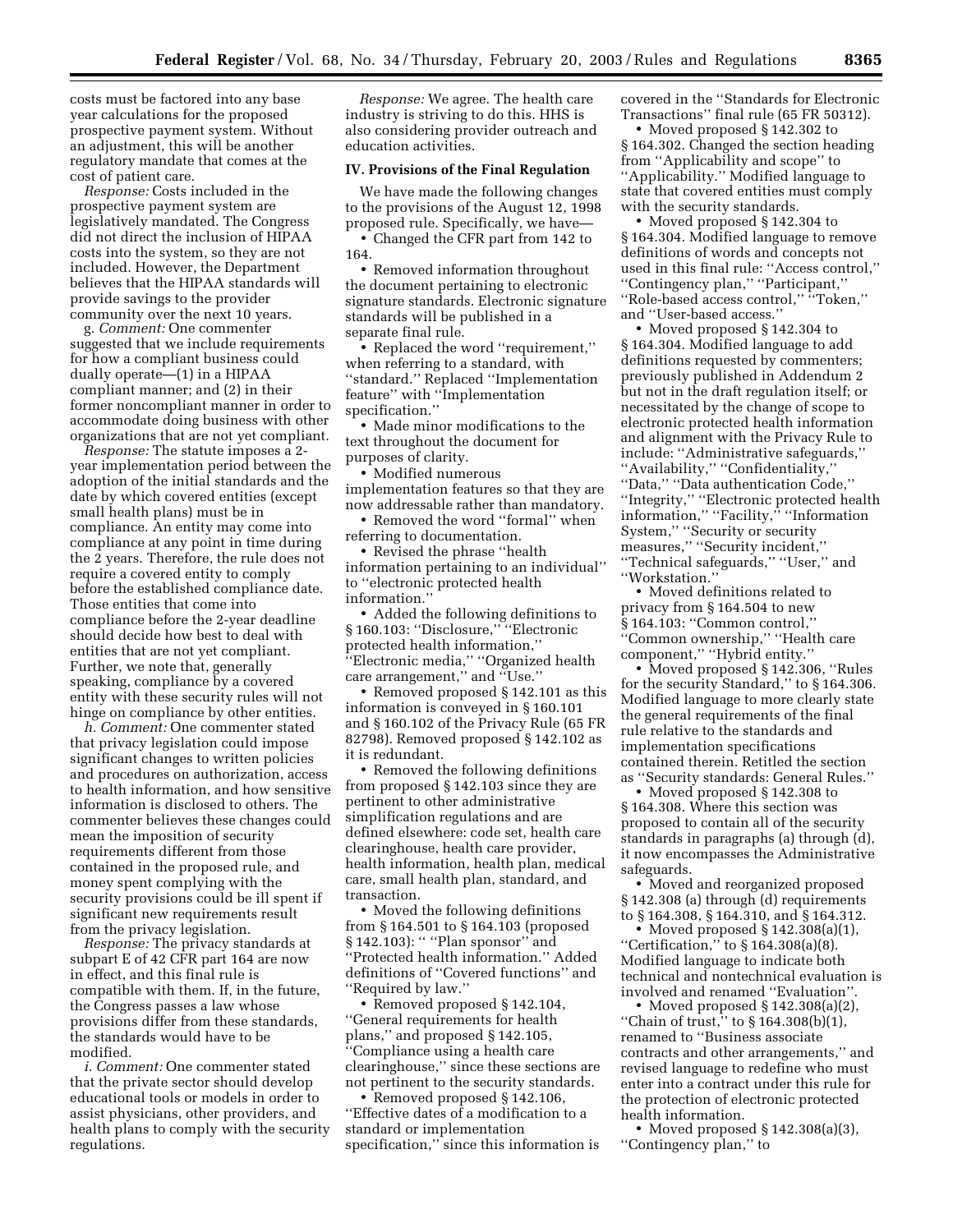§ 164.308(a)(7)(i). Modified language to state that two implementation specifications, ''Applications and data criticality analysis'' and ''Testing and revision procedures,'' are addressable.

• Removed ''Formal mechanism for processing records'' (proposed § 142.308(a)(4)) since this requirement was determined to be in part intrusive into business functions and in part redundant.

• Moved proposed  $\S 142.308(a)(5)$ , ''Information access control,'' to § 164.308(a)(4)(i) and renamed as ''Information access management.'' Removed the word ''formal'' from description. Modified language to state that two implementation specifications (''Access Authorization'' and Access Establishment and Modification'') are addressable.

• Moved proposed § 142.308(a)(6), "Internal audit," to  $§ 164.308(a)(1)(ii)(D)$ as an implementation specification under the ''Security management process'' standard since this was determined to be a more logical placement of this item. Retitled, for clarity, ''Information system activity review.''

• Moved proposed § 142.308(a)(7), ''Personnel security,'' to § 164.308(a)(3)(i) and retitled ''Workforce security.'' Modified language to state that implementation specifications are addressable.

• Combined proposed § 142.308(a)(7)(i), and § 142.308(a)(7)(iii) (''Assuring supervision of maintenance personnel by an authorized, knowledgeable person'' and ''Assuring that operations and maintenance personnel have proper access authorization,'') under § 164.308(a)(3)(ii)(A) and renamed to ''Authorization and/or supervision.'' Modified description for clarity.

• Moved proposed  $\S 142.308(a)(7)(iv)$ , ''Personnel clearance procedure,'' to § 164.308(a)(3)(ii)(B), renamed to ''Workforce clearance procedure,'' and modified description for clarity. • Removed proposed

§ 142.308(a)(7)(v), ''Personnel security policies and procedures,'' as this feature was determined to require redundant effort.

• Removed proposed  $§ 142.308(a)(7)(vi)$ , "Security awareness training.'' Information concerning this subject has been incorporated under § 164.308(a)(5)(i), ''Security awareness and training.

• Removed proposed § 142.308(a)(8), ''Security configuration management,'' and all implementation features, except ''Documentation'' (hardware and/or software installation, Inventory, Security testing, and Virus checking),

since this requirement was determined to be redundant. ''Documentation'' has been made a discrete standard at § 164.316.

• Moved proposed § 142.308(a)(9), ''Security incident procedures,'' to § 164.308(a)(6)(i) and reworded for clarity. Combined ''Report procedures'' and ''Response procedures'' features into a single required implementation specification, named ''Response and Reporting'' at § 164.308(a)(6)(ii).

• Moved proposed  $\S 142.308(a)(10)$ , ''Security management process,'' to § 164.308(a)(1).

• Moved proposed § 142.308(a)(10)(i), "Risk analysis," to § 164.308(a)(1)(ii)(A). • Moved proposed

 $\S 142.308(a)\overline{(10)}$ (ii), "Risk management," to  $§ 164.308(a)(1)(ii)(B)$ .

• Moved proposed

§ 142.308(a)(10)(iii), ''Sanction policy,'' to § 164.308(a)(1)(ii)(C).

• Removed proposed

§ 142.308(a)(10)(iv), ''Security policy,'' since this requirement was determined to be redundant.

• Moved proposed § 142.308(a)(11), ''Termination,'' to § 164.308(a)(3)(ii)(C) as an addressable implementation specification under the ''Workforce security'' standard, and renamed as ''Termination procedures''. Removed ''Termination'' implementation features (changing locks, removal from access lists, removal of user accounts, turning in of keys, tokens, or cards) since these were determined to be too specific.

• Moved proposed § 142.308(a)(12), ''Training,'' to § 164.308(a)(5)(i) and renamed as ''Security awareness and training.'' Language modified to incorporate all training information under this one standard. Revised and made addressable all implementation specifications under this standard.

• Moved proposed § 142.308(b), ''Physical safeguards to guard data integrity, confidentiality and availability,'' to § 164.310 and renamed as ''Physical safeguards.'' Removed specific reference to locks and keys.

• Moved proposed § 142.308(b)(1), ''Assigned security responsibility requirement," to  $\S 164.308(a)(2)$  since this has been determined to be an administrative procedure. Modified language to clarify that responsibility could be assigned to more than one individual.

• Moved proposed  $\S 142.308(b)(2)$ , ''Media controls,'' to § 164.310(d)(1) and renamed as ''Device and media controls.'' Removed the word ''formal.'' Added ''Media re-use'' as a required implementation specification at § 164.310(d)(2)(ii).

• Removed proposed

§ 142.308(b)(2)(i), ''Access control,''

implementation feature as it was determined to be redundant.

• Moved proposed § 142.308(b)(2)(ii), ''Accountability'' implementation feature to  $\S 164.310(d)(2)(iii)$ , and made it an addressable implementation specification.

• Combined proposed § 142.308(b)(2)(iii), "Data backup," implementation feature with proposed § 142.308(b)(2)(iv), ''Data storage'' implementation feature, renamed as ''Data backup and storage'', moved to § 164.310(d)(2)(iv), and made it an addressable implementation specification.

• Moved proposed  $\S 142.308(b)(2)(v)$ , ''Data disposal,'' implementation feature to § 164.310(d)(2)(i) and made it a required implementation specification.

• Moved proposed § 142.308(b)(3),''Physical access controls,'' to § 164.310(a)(1) and renamed as ''Facility access controls.'' Removed word ''formal.''

• Moved proposed § 142.308(b)(3)(i), ''Disaster recovery,'' implementation feature to § 164.310(a)(2)(i). It is now part of the ''Contingency operations'' implementation specification.

• Moved proposed § 142.308(b)(3)(ii), ''Emergency mode operations,'' implementation feature to § 164.310(a)(2)(i). It is now part of the ''Contingency operations'' implementation specification.

• Removed proposed § 142.308(b)(3)(iii), ''Equipment control (into and out of site),'' as this information is now covered under § 164.310(d)(1), ''Device and media controls.''

• Moved proposed  $\S 142.308(b)(3)(iv)$ , ''A facility security plan,'' to  $§ 164.310(a)(2)(ii).$ 

• Moved proposed  $§ 142.308(b)(3)(v)$ , ''Procedure for verifying access authorizations," to  $\S 164.310(a)(2)(iii)$ and renamed as ''Access control and validation procedures.'' Removed the word ''formal'' from text.

• Moved proposed § 142.308(b)(3)(vi), ''Maintenance records,'' to § 164.310(a)(2)(iv).

• Moved proposed § 142.308(b)(3)(vii), ''Need to know procedures for personnel access,'' to sect;  $164.310(a)(2)(iii)$  and renamed as ''Access control and validation

procedures.'' • Moved proposed  $§ 142.308(b)(3)(viii), "Proceedures to sign"$ in visitors and provide escort, if appropriate,'' to § 164.310(a)(2)(iii) and renamed as ''Access control and validation procedures.''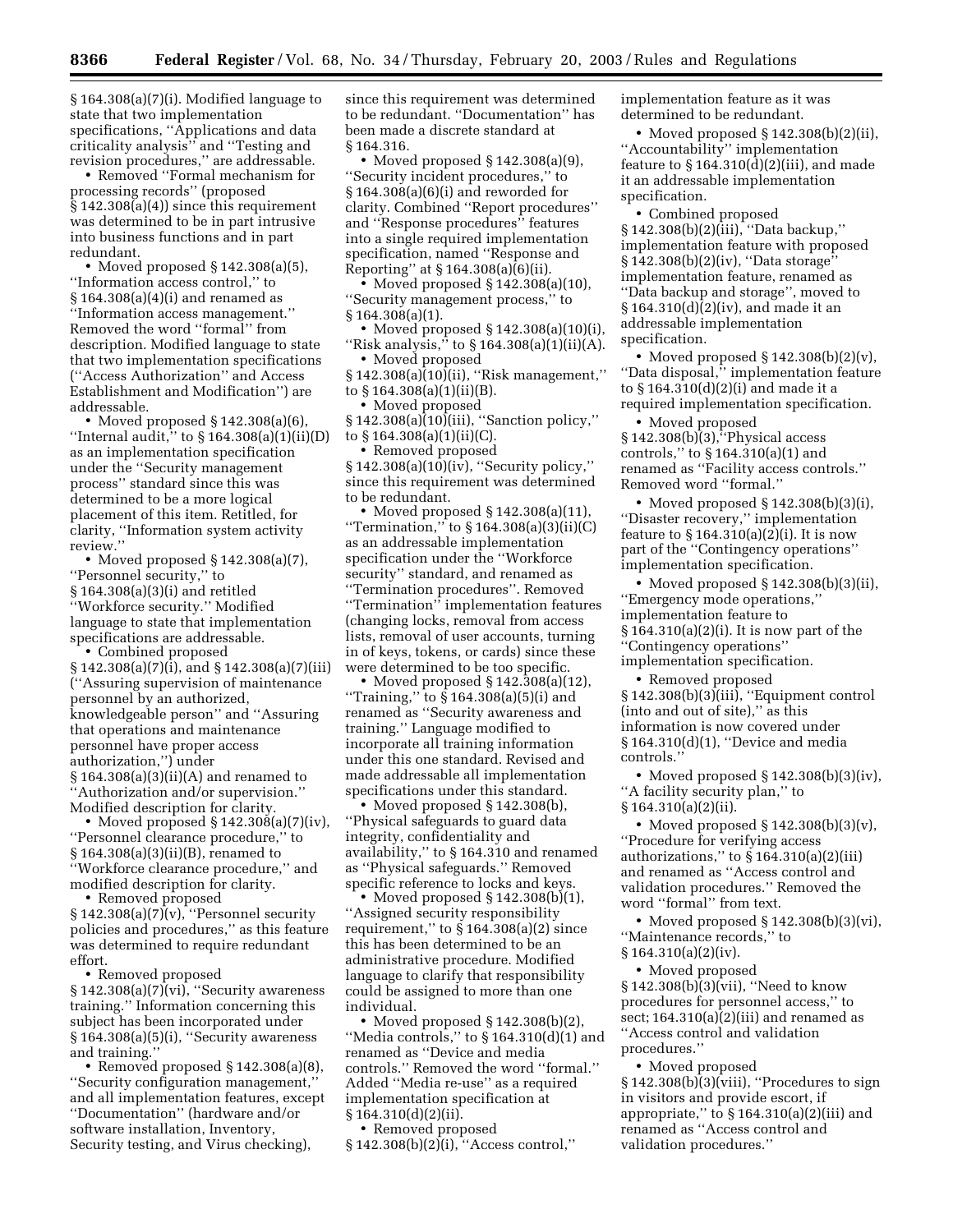• Moved proposed § 142.308(b)(3)(ix), and retitled as ''Person or entity ''Testing and revision,'' to  $§ 164.310(a)(2)(iii)$  and renamed as

Access control and validation<sup>.</sup> procedures.''

• Moved proposed  $\S 142.308(b)(4)$ , ''Policy and guidelines on workstation use,'' to § 164.310(b) and renamed as ''Workstation use.''

• Moved proposed § 142.308(b)(5), ''Secure work station location,'' to § 164.310(c) and renamed as ''Workstation security.''

• Removed proposed § 142.308(b)(6), ''Security awareness training,'' as a separate requirement. This requirement has been incorporated under  $§ 164.308(a)(5)(i)$ , "Security awareness and training.

• Combined and moved proposed § 142.308(c) and § 142.308(d), ''Technical security services to guard data integrity, confidentiality and availability'' and ''Technical security mechanisms,'' to § 164.312 and renamed as ''Technical safeguards.''

• Removed proposed § 142.308(c)(1) since it is no longer pertinent.

- Moved proposed  $\S 142.308(c)(1)(i)$ , "Access control," to § 164.312(a)(1).
- Moved proposed

§ 142.308(c)(1)(i)(A), ''Procedure for emergency access,'' to

§ 164.312(a)(2)(ii), and renamed as

''Emergency access procedures.'' • Removed proposed

 $§ 142.308(c)(1)(i)(B).$ 

• Removed proposed

§ 142.308(c)(1)(i)(B)(1), ''Context-based access,'' § 142.308(c)(1)(i)(B)(2), ''Rolebased access,'' and

§ 142.308(c)(1)(i)(B)(3), ''User-based access,'' since these features were deemed too specific and were perceived as the only options permissible.

• Moved proposed

§ 142.308(c)(1)(i)(C), ''Optional use of encryption,'' to § 164.312(a)(2)(iv) and retitled ''Encryption and decryption.''

• Moved proposed  $\S 142.308(c)(1)(ii)$ , ''Audit controls,'' to § 164.312(b).

• Removed proposed § 142.308(c)(1)(iii), ''Authorization control,'' and all implementation features (Role-based access, User-based access) since this function has been

incorporated into § 164.308(a)(4), ''Information access management.'' • Moved proposed  $\S 142.308(c)(1)(iv)$ ,

''Data authentication,'' to § 164.312(c)(1), and retitled as ''Integrity.'' Reworded part of description and placed in § 164.312(c)(2), "Mechanism to authenticate data,'' a new, addressable implementation specification. Removed reference to double keying.

• Moved proposed  $\S 142.308(c)(1)(v)$ , ''Entity authentication,'' to § 164.312(d)

authentication.''

• Moved proposed

 $§ 142.308(c)(1)(v)(A), "Automatic"$ logoff,'' to § 164.312(a)(2)(iii).

• Moved proposed

§ 142.308(c)(1)(v)(B), ''Unique user identification,'' to § 164.312(a)(2)(i). • Removed proposed

 $§ 142.308(c)(1)(v)(C)$  since text is no longer pertinent.

• Removed proposed

 $§ 142.308(c)(1)(v)(C)(2), "Password," as$ too specific.

• Removed proposed

 $§ 142.308(c)(1)(v)(C)(3), "PIN," as too$ specific.

• Removed proposed

 $§ 142.308(c)(1)(v)(C)(4), "Telephone$ callback,'' as too specific.

• Removed proposed

 $$142.308(c)(1)(v)(C)(5), "Token," as too$ specific.

• Removed proposed § 142.308(c)(2), as no longer relevant.

• Moved proposed  $§ 142.308(d)(1),$ 

''Communications or network controls,'' to § 164.312(e)(1) and renamed as ''Transmission security.''

• Removed proposed

§ 142.308(d)(1)(i), since it is no longer pertinent.

• Moved proposed

 $§ 142.308(d)(1)(i)(A), 'Integrity$ controls,'' to § 164.312(e)(2)(i) and reworded for clarity.

• Removed proposed § 142.308(d)(1)(i)(B), ''Message authentication,'' since this subject is now covered under § 164.312(e)(2)(i), ''Integrity controls.''

• Removed proposed § 142.308(d)(1)(ii) text since it is no longer pertinent.

• Removed proposed § 142.308(d)(1)(ii)(A), ''Access controls.''

• Moved proposed  $§ 142.308(d)(1)(ii)(B)$ , "Encryption," to § 164.312(e)(2)(ii) and reworded to enhance flexibility and scalability.

• Removed proposed § 142.308(d)(2) text regarding: ''Network controls,'' and all implementation features (''Alarm,'' ''Audio trail,'' ''Entity authentication,'' ''Event reporting'').

• Removed proposed § 142.310, ''Electronic signature,'' and all subheadings. This section will be issued as a separate future regulation.

• Moved proposed § 142.310 ''Electronic signature Standard,'' to § 164.310. Where this section was proposed to contain the electronic signature standard, it now encompasses the ''Physical safeguards.''

• Moved proposed § 142.312, ''Effective date of the implementation of the security and electronic signature

standards,'' to § 164.318 and retitled as ''Compliance dates for the initial implementation of the security standards.'' Reworded and retitled subsections.

• Added § 164.105, ''Organizational requirements,'' with two standards, ''Health care component and ''Affiliated covered entities'' with related implementation specifications.

• Added § 164.310(d)(2)(ii), ''Media re-use procedures,'' implementation specification.

• Added § 164.312, ''Technical safeguards,'' encompassing the combined technical services and technical mechanisms standards (proposed § 142.308(c) and (d)).

• Added § 164.314, "Organizational requirements.''

• Added  $§ 164.314(a)(1)$ , "Business" associate contracts or other arrangements'' standard and related implementation specifications.

• Added § 164.314(b)(1), ''Requirements for group health plans'' standard and related implementation specifications.

• Added § 164.316, ''Policies and procedures and documentation requirements.''

• Added § 164.316(a), ''Policies and procedures'' standard.

• Added § 164.316(b)(1), ''Documentation'' standard and related implementation specifications.

• Added § 164.318, ''Compliance dates for the initial implementation of the security standards.''

• Renamed Addendum 1 as Appendix A.

• Removed Addendum 2. Definitions of terms used in this final rule are now incorporated into § 164.103 and § 164.304, or within the rule itself.

• Removed Addendum 3.

## **V. Collection of Information Requirements**

Under the Paperwork Reduction Act of 1995 (PRA), we are required to provide 30-day notice in the **Federal Register** and solicit public comment before a collection of information requirement is submitted to the Office of Management and Budget (OMB) for review and approval. In order to fairly evaluate whether an information collection should be approved by OMB, section 3506(c)(2)(A) of the Paperwork Reduction Act of 1995 (PRA) requires that we solicit comment on the following issues:

• The need for the information collection and its usefulness in carrying out the proper functions of our agency.

• The accuracy of our estimate of the information collection burden.

• The quality, utility, and clarity of the information to be collected.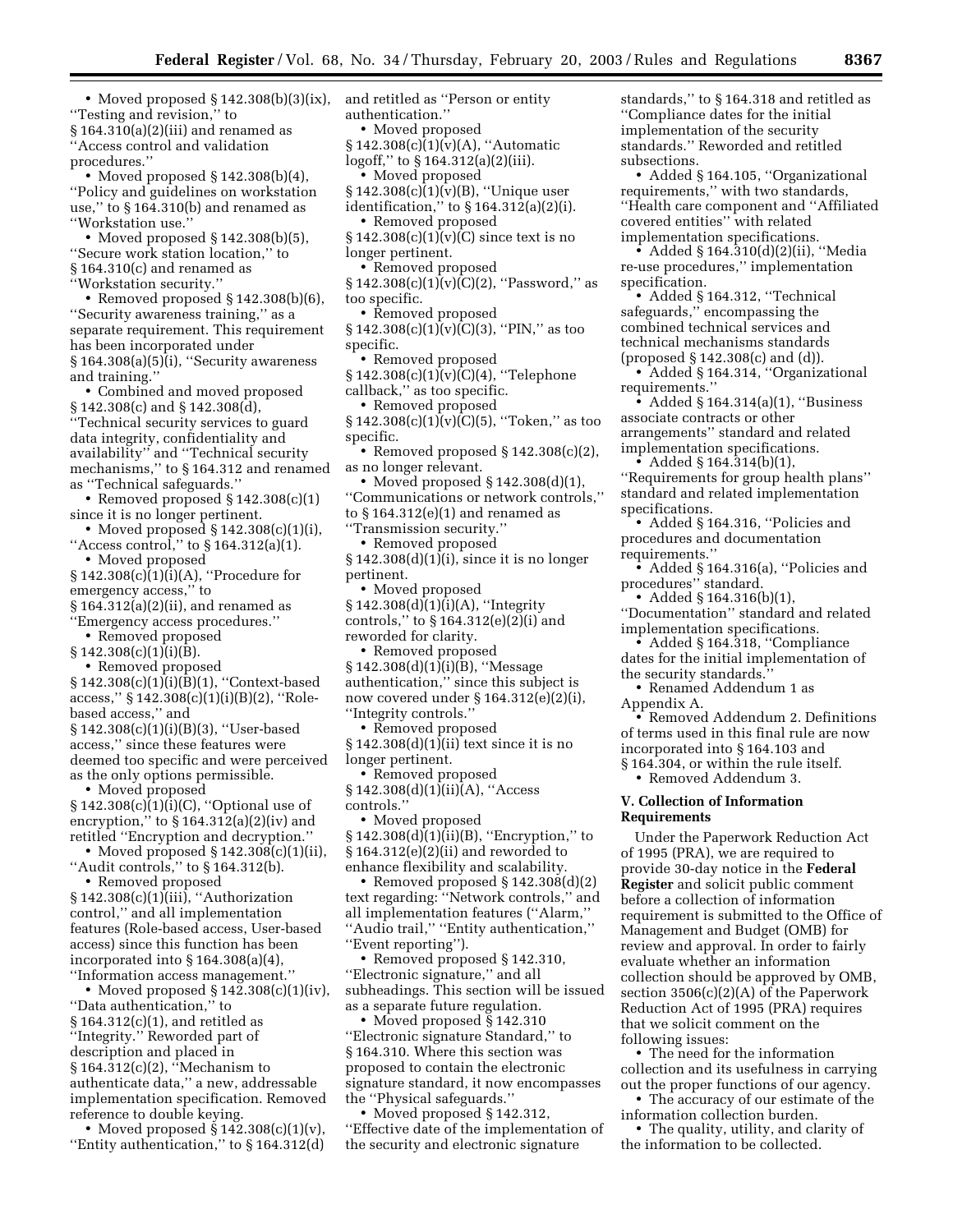• Recommendations to minimize the information collection burden on the affected public, including automated collection techniques.

As discussed below, we are soliciting comment on the recordkeeping requirements, as referenced in § 164.306, § 164.308, § 164.310, § 164.314, and § 164.316 of this document.

## *Section 164.306 Security Standards: General Rules*

Under paragraph (d), a covered entity must, if implementing the implementation specification is not reasonable and appropriate, document why it would not be reasonable and appropriate to implement the implementation specification.

We estimate that 75,000 entities will be affected by this requirement and that they will have to create documentation 3 times for this requirement. We estimate each instance of documentation will take .25 hours, for a one-time total burden of 56,250 hours.

## *Section 164.308 Administrative Safeguards*

Under this section, a covered entity must document known security incidents and their outcomes.

We estimate that there will be 50 known incidents annually and that it will take 8 hours to document this requirement, for an annual burden of 400 hours.

This section further requires that each entity have a contingency plan, with specified components.

We estimate that there will be 60,000 entities affected by this requirement and that it will take each entity 8 hours to comply, for a total one-time burden of 480,000 hours.

This section also requires that the written contract or other arrangement with a business associate document the satisfactory assurances that the business associate will appropriately safeguard the information through a written contract or other arrangement with the business associate that meets the applicable requirements of § 164.314(a).

We believe that the burden associated with this requirement is not subject to the PRA. It is good business practice for entities to document their arrangements via written contracts and as such is usual and customary among the entities subject to them. A burden associated with a requirement conducted in the normal course of business is exempt from the PRA as defined in 5 CFR 1320.3(b)(2).

## *Section 164.310 Physical Safeguards*

This section requires that a covered entity implement policies and procedures to document repairs and modifications to the physical components of a facility that are related to security (for example, hardware, walls, doors, and locks).

We believe that 15,500 entities will have to repair or modify physical components, most of which will need to be done in the first year of implementation. In the following years, we estimate that 500 entities will need to make repairs or modifications. We estimate that it will take 10 minutes to document each repair or modification for a burden of 2,583 hours the first year and 83 hours annually subsequently.

This section requires that a covered entity create a retrievable, exact copy of electronic protected health information, where needed, before movement of equipment.

We believe that the burden associated with this requirement is not subject to the PRA. It is good business practice for entities to backup their data files, and as such is usual and customary among the entities subject to them. A burden associated with a requirement conducted in the normal course of business is exempt from the PRA as defined in 5 CFR 1320.3(b)(2).

## *Section 164.314 Organizational Requirements*

This section requires that a covered entity report to the Secretary problems with a business associate's pattern of an activity or practice of the business associate that constitute a material breach or violation of the business associate's obligation under the contract or other arrangement if it is not feasible to terminate the contract or arrangement.

We believe that 10 entities will need to comply with this reporting requirement and that it will take them 60 minutes to comply with this requirement for an annual burden of 10 hours.

This section also requires that a covered entity may, if a business associate is required by law to perform a function or activity on behalf of a covered entity or to provide a service described in the definition of business associate as specified in § 160.103 of this subchapter to a covered entity, permit the business associate to create, receive, maintain, or transmit electronic protected health information on its behalf to the extent necessary to comply with the legal mandate without meeting the requirements of paragraph (a)(2)(i) of this section, provided that the covered

entity attempts in good faith to obtain satisfactory assurances as required by paragraph (a)(2)(ii)(A) of this section, and documents the attempt and the reasons that these assurances cannot be obtained.

We believe that this situation will affect 20 entities and that it will take 60 minutes to document attempts to obtain assurances and the reasons they cannot be obtained for an annual burden of 20 hours.

This section further requires that business associate contracts or other arrangements and group health plans must require the business entity and plan sponsor, respectively, to report to the covered entity any security incident of which it becomes aware.

We believe that the burden associated with this requirement is not subject to the PRA. It is good business practice for entities to document their agreements via written contracts, and as such is usual and customary among the entities subject to them. A burden associated with a requirement conducted in the normal course of business is exempt from the PRA as defined in 5 CFR 1320.3(b)(2).

## *Section 164.316 Policies and Procedures and Documentation Requirements*

Paragraph (b)(1), *Standard: Documentation*, of this section requires a covered entity to—

(i) Maintain the policies and procedures implemented to comply with this subpart in written (which may be electronic) form; and

(ii) If an action, activity, assessment, or designation is required by this subpart to be documented, maintain a written (which may be electronic) record of the action, activity, assessment, or designation.

We estimate that it will take the 4,000,000 entities covered by this final rule 16 hours to document their policies and procedures, for a total one-time burden of 64,000,000 hours.

The total annual burden of the information collection requirements contained in this final rule is 64,539,264 hours. These information collection requirements will be submitted to OMB for review under the PRA and will not become effective until approved by OMB.

If you comment on these information collection and recordkeeping requirements, please mail copies directly to the following:

Centers for Medicare and Medicaid Services, Office of Strategic Operations and Regulatory Affairs, Regulations Development and Issuances Group, Attn: Reports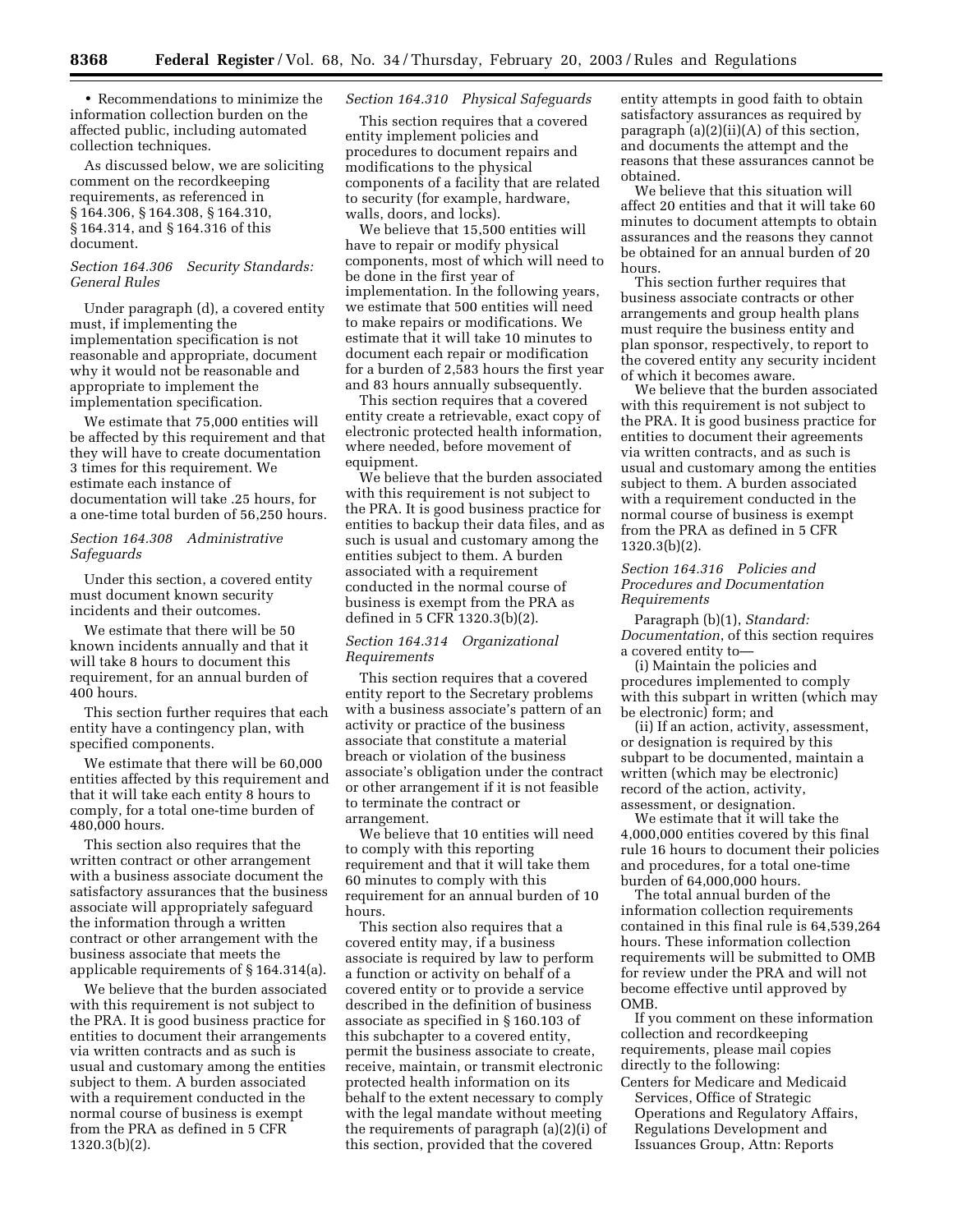Clearance Officer, 7500 Security Boulevard, Baltimore, MD 21244– 1850, Attn: Julie Brown, CMS–0049– F; and

Office of Information and Regulatory Affairs, Office of Management and Budget, Room 10235, New Executive Office Building, Washington, DC 20503, Attn: Brenda Aguilar, CMS Desk Officer.

## **IV. Regulatory Impact Analysis**

#### *A. Overall Impact*

We have examined the impacts of this rule as required by Executive Order 12866 (September 1993, Regulatory Planning and Review), the Regulatory Flexibility Act (RFA) (September 16, 1980, Pub. L. 96–354), section 1102(b) of the Social Security Act, the Unfunded Mandates Reform Act of 1995 (Pub. L. 104–4), and Executive Order 13132.

Executive Order 12866 (as amended by Executive Order 13258, which merely reassigns responsibility of duties) directs agencies to assess all costs and benefits of available regulatory alternatives and, if regulation is necessary, to select regulatory approaches that maximize net benefits (including potential economic, environmental, public health and safety effects, distributive impacts, and equity). A regulatory impact analysis (RIA) must be prepared for major rules with economically significant effects (\$100 million or more in any 1 year). Although we cannot determine the specific economic impact of the standards in this final rule (and individually each standard may not have a significant impact), the overall impact analysis makes clear that, collectively, all the standards will have a significant impact of over \$100 million on the economy. Because this rule affects over 2 million entities, a requirement as low as \$50 per entity would render this rule economically significant. This rule requires each of these entities to engage in, for example, at least some risk assessment activity; thus, this rule is almost certainly economically significant even though we do not have an estimate of the marginal impact of the additional security standards. However, the standards adopted in this rule are considerably more flexible than those anticipated in the overall impact analysis. Therefore, their implementation costs should be lower than those assumed in the impact analysis.

The RFA requires agencies to analyze options for regulatory relief of small businesses. For purposes of the RFA, small entities include small businesses,

nonprofit organizations, and government agencies. Most hospitals and most other providers and suppliers are small entities, either by nonprofit status or by having revenues of \$6 million to \$29 million in any 1 year. While each standard may not have a significant impact on a substantial number of small entities, the combined effects of all the standards are likely to have a significant effect on a substantial number of small entities. Although we have certified this rule as having a significant impact, we have previously discussed the impact of small entities in the RFA published as part of the August 17, 2000 final regulation for the Standards for Electronic Transactions (65 FR 50312), on pages 50359 through 50360. That analysis included the impact of the set of HIPAA standards regulations (transactions and code sets, identifiers, and security). Although we discussed the impact on small entities in the previous analysis, we would like to discuss how this final rule has been structured to minimize the impact on small entities, compared to the proposed rule.

The proposed rule mandated 69 implementation features for all entities. A large number of commenters indicated that mandating such a large number would be burdensome for all entities. As a result, we have restructured this final rule to permit greater flexibility. While all standards must be met, we are now only requiring 13 implementation specifications. The remainder of the implementation specifications is ''addressable.'' For addressable specifications, an entity decides whether each specification is a reasonable and appropriate security measure to apply within its particular security framework. This decision is based on a variety of factors, for example, the entity's risk analysis, what measures are already in place, the particular interest to small entities, and the cost of implementation.

Based on the decision, an entity can— (1) implement the specification if reasonable and appropriate; (2) implement an alternative security measure to accomplish the purposes of the standard; or (3) not implement anything if the specification is not reasonable and appropriate and the standard can still be met.

This approach will provide flexibility for all entities, and especially small entities that would be most concerned about the cost and complexity of the security standards. Small entities can look at the addressable implementation specifications and tailor their compliance based on their risks and capabilities of addressing those risks.

The required risk analysis is also a tool to allow flexibility for entities in meeting the requirements of this final rule. The risk analysis requirement is designed to allow entities to look at their own operations and determine the security risks involved. The degree of response is determined by the risks identified. We assume that smaller entities, who deal with smaller amounts of information would have smaller physical facilities, smaller work forces, and therefore, would assume less risk. The smaller amount of risk involved means that the response to that risk can be developed on a smaller scale than that for larger organizations.

Individuals and States are not included in the definition of a small entity. However, the security standards will affect small entities, such as providers and health plans, and vendors in much the same way as they affect any larger entities. Small providers who conduct electronic transactions and small health plans must meet the provisions of this regulation and implement the security standards. A more detailed analysis of the impact on small entities is part of the impact analysis published on August 17, 2000 (65 FR 50312), which provided the impact for all of the HIPAA standards, except privacy. As we discussed above, the scalability factor of the standards means that the requirements placed upon small providers and plans would be consistent with the complexity of their operations. Therefore, small providers and plans with appropriate security processes in place would need to do relatively little in order to comply with the standards. Moreover, small plans will have an additional year to come into compliance.

In addition, section 1102(b) of the Act requires us to prepare a regulatory impact analysis if a rule may have a significant impact on the operations of a substantial number of small rural hospitals. This analysis must conform to the provisions of section 604 of the RFA. For purposes of section 1102(b) of the Act, we define a small rural hospital as a hospital that is located outside of a Metropolitan Statistical Area and has fewer than 100 beds. While this rule may have a significant impact on small rural hospitals, the impact should be minimized by the scalability factors of the standards, as discussed above in the impact on all small entities. In addition, we have previously discussed the impact of small entities in the RIA published as part of the August 17, 2000 final regulation for the Standards for Electronic Transactions.

Section 202 of the Unfunded Mandates Reform Act (UMRA) of 1995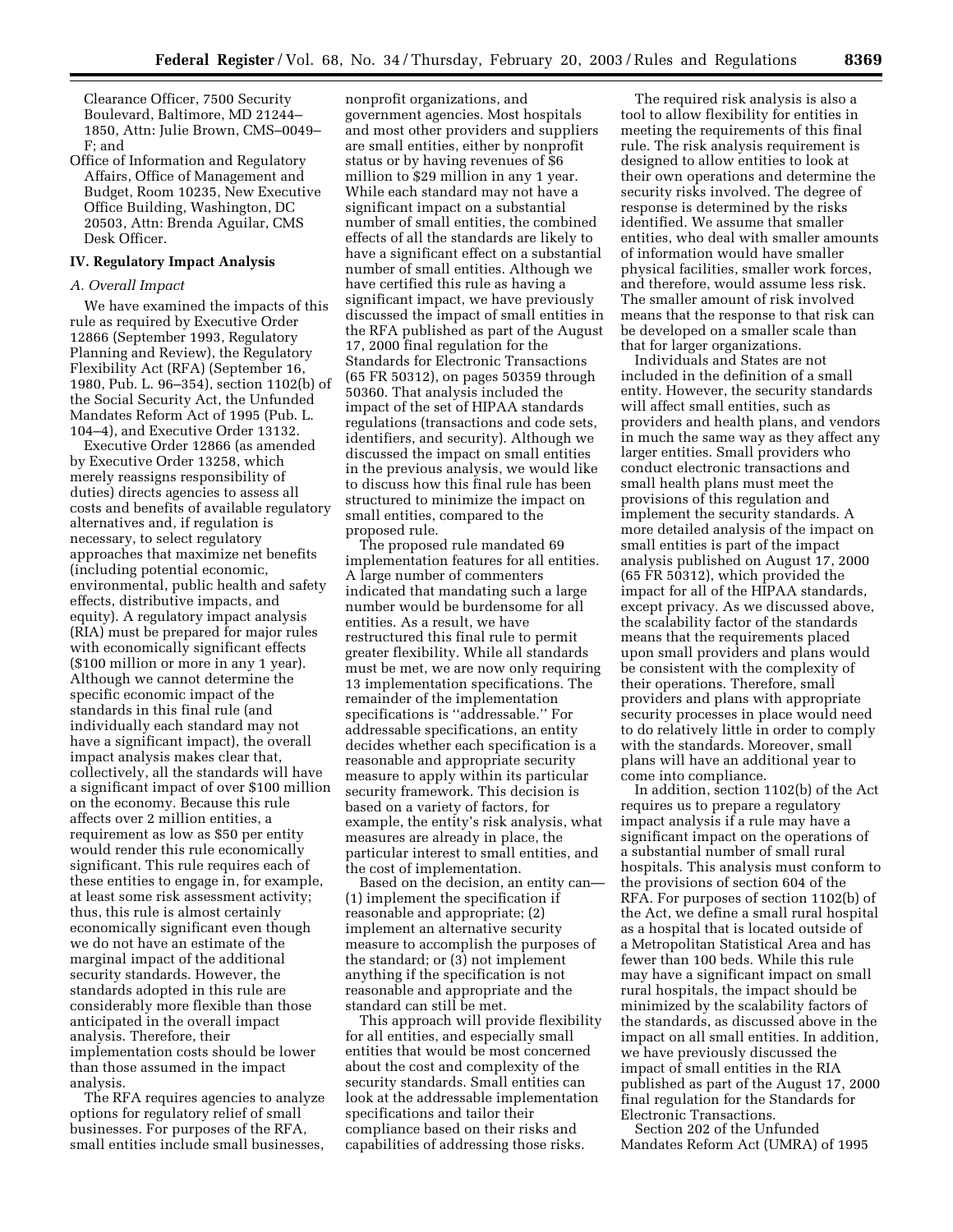also requires that agencies assess anticipated costs and benefits before issuing any rule that may result in expenditure in any 1 year by State, local, or tribal governments, in the aggregate, or by the private sector, of \$110 million. We estimate that implementation of all the standards will require the expenditure of more than \$110 million by the private sector. Therefore, the rule establishes a Federal private sector mandate and is a significant regulatory action within the meaning of section 202 of UMRA (2 U.S.C. 1532). We have included the statements to address the anticipated effects of these rules under section 202.

These standards also apply to State and local governments in their roles as health plans or health care providers. Because these entities, in their roles as health plans or providers, must implement the requirements in these rules, the rules impose unfunded mandates on them. Further discussion of this issue can be found in the previously published impact analysis for all standards (65 FR 50360 through 50361).

The anticipated benefits and costs of the security standards, and other issues raised in section 202 of the UMRA, are addressed in the analysis below, and in the combined impact analysis. In addition, as required under section 205 of the UMRA  $(2 \text{ U.S.C. } 1535)$ , having considered a reasonable number of alternatives as outlined in the preamble to this rule, HHS has concluded that this final rule is the most cost-effective alternative for implementation of HHS's statutory objective of administrative simplification.

Executive Order 13132 establishes certain requirements that an agency must meet when it promulgates a proposed rule (and subsequent final rule) that imposes substantial direct requirement costs on State and local governments, preempts State law, or otherwise has Federalism implications. The proposed rule was published before the enactment of Executive Order 13132 of August 4, 1999, Federalism (published in the **Federal Register** on August 10, 1999 (64 FR 43255)), which required meaningful and timely input by State and local officials in the development of rules that have Federalism implications). However, we received and considered comments on the proposed rule from State agencies and from entities who conduct transactions with State agencies. Several of the comments referred to the costs that will result from implementation of the HIPAA standards. As we stated in the impact analysis, we are unable to estimate the cost of implementing

security features as implementation needs will vary dependent upon a risk assessment and upon what is already in place. However, the previously referenced impact analysis in the August 17, 2000 final rule (65 FR 50312) showed that Administrative Simplification costs will be offset by future savings.

In complying with the requirements of part C of title XI, the Secretary established interdepartmental implementation teams who consulted with appropriate State and Federal agencies and private organizations. These external groups consisted of the National Committee on Vital and Health Statistics (NCVHS) Subcommittee on Standards and Security, the Workgroup for Electronic Data Interchange (WEDI), the National Uniform Claim Committee (NUCC), the National Uniform Billing Committee (NUBC), and the American Dental Association (ADA). The teams also received comments on the proposed regulation from a variety of organizations, including State Medicaid agencies and other Federal agencies.

#### *B. Anticipated Effects*

The analysis in the August 2000, Transaction Rule included the expected costs and benefits of the administrative simplification regulations related to electronic systems for 10 years. Although only the electronic transaction standards were promulgated in the transaction rule, HHS expected affected parties to make systems compliance investments collectively because the regulations are so integrated. Moreover, the data available to us were also based on the collective requirements of this regulation. It is not feasible to identify the incremental technological and computer costs for each regulation. Although HHS is issuing rules under HIPAA sequentially, affected entities and vendors are bundling services, that is, they have been anticipating the various needs and are designing relatively comprehensive systems as they develop hardware and software. For example, a vendor developing a system for electronic billing would also anticipate and include security features, even in the absence of any regulation. Moreover, a draft of the security rule was first published in 1998. Even though the final is different (and less burdensome), vendors had a reasonable indication of the direction policy would go. Thus, in preparing the electronic transaction rule, we recognized and included costs that might theoretically be associated with security or other HIPPA rules. Hence, some of the ''costs'' of security have already been accounted for in the Standards for Electronic

Transactions cost estimate (45 CFR parts 160 and 162), which was published in the **Federal Register** on August 17, 2000 (65 FR 50312).

This analysis showed that the combined impact of the Administrative Simplification standards is expected to save the industry \$29.9 billion over 10 years. We are including in each subsequent rule an impact analysis that is specific to the standard or standards in that rule, but the impact analysis will assess only the incremental cost of implementing a given standard over another. Thus, the following discussion contains the impact analysis for the marginal costs of the security standards in this final rule.

The following describes the specific impacts that relate to the security standards. The security of electronic protected health information is, and has been for some time, a basic business requirement that health care entities ignore at their peril. Instances of ''hacking'' and other security violations may be widely publicized, and can seriously damage an institution's community standing. Appropriate security protections are crucial for encouraging the growth and use of electronic data interchange. The synergistic effect of the employment of the security standards will enhance all aspects of HIPAA's Administrative Simplification requirements. In addition, it is important to recognize that security is not a one-time project, but rather an on-going, dynamic process.

## *C. Changes From the 1998 Impact Analysis*

The overall impact analysis for Administrative Simplification was first published on May 7, 1998 (63 FR 25320) in the proposed rule for the National Provider Identifier standard (45 CFR part 142), the first of the proposed Administrative Simplification rules. That impact analysis was based on the industry situation at that time, used statistics which were current at that time, and assumed that all of the HIPAA standards would be implemented at roughly the same time, which would permit software changes to be made less expensively. While the original impact analysis represented our best information at that time, we realize that the state of the industry, and of security technology, has changed since 1998. We discuss several of those changes and how they affect the impact of this regulation.

#### 1. Changes in Technology

The state of technology for health care security has changed since 1998. New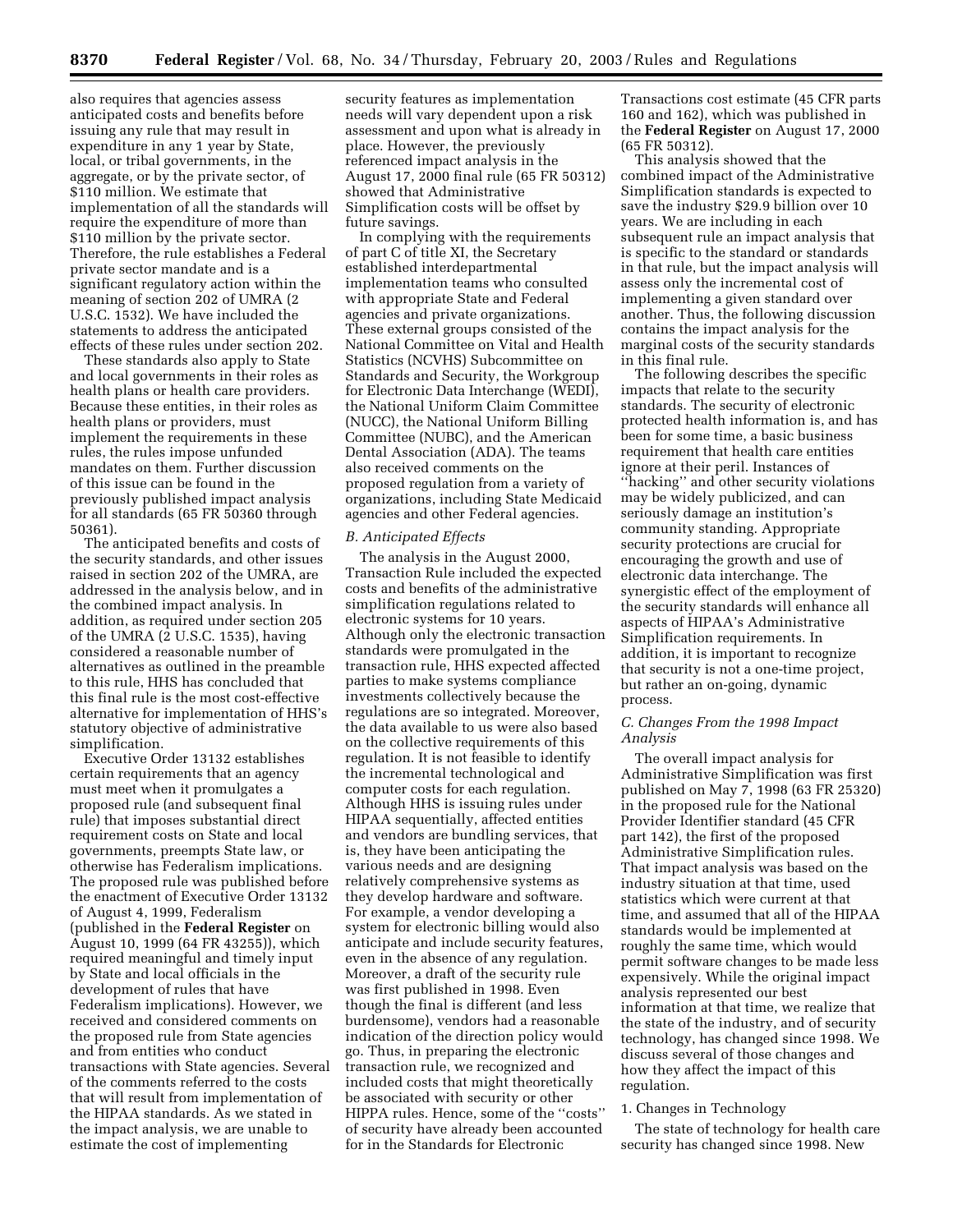technologies to protect information have been developed over the past several years. As a result, HHS has consulted with the Gartner Group, a leading technology assessment organization, regarding what impact these changes in the industry might have on the expected impact of this regulation. The Gartner analysis indicated that the cost of meeting the requirements of a reasonable interpretation of the security rule in 2002 is probably less than 10 percent higher in 2002 than it was in 1998. This increase is mainly driven by more active threats and increased personnel costs offsetting decreases in technology costs over the past 4 years. However, spending by companies who have anticipated the security rule or who have independently made business decisions to implement security policies and procedures as good business practice(s) has already occurred, and probably will cancel out the increased costs of implementation. Therefore, Gartner expects the cost of complying with the HIPAA security standards to be about the same now as it was in 1998.

## 2. Synchronizing Standards

The timelines for the implementation of the initial HIPAA standards (transactions, identifiers, and security) are no longer closely synchronized. However, we do not believe that this lack of synchronization will have a significant impact on the cost of implementing security. The analysis provided by the Gartner group indicated that implementing security standards is being viewed by entities as a separate task from implementing the transaction standards, and that this is not having a significant impact on costs. As with other HIPAA standards, most current entities will have a 2-year implementation period before compliance with the standards is required. Covered entities will develop their own implementation schedules, and may phase in various security measures over that time period.

#### 3. Relationship to Privacy Standards

The publication of the final Privacy Rules (45 CFR parts 160 and 164) on December 28, 2000 in the **Federal Register** (65 FR 82462) and on August 14, 2002 (67 FR 53182) has affected the impact of this regulation significantly. Covered entities must implement the privacy standards by April 14, 2003 (April 14, 2004 for small health plans). The implementation of privacy standards reduces the cost of implementing the security standards in two significant areas.

First, we have made substantial efforts to ensure that the many requirements in

the security standards parallel those for privacy, and can easily be satisfied using the solutions for privacy. Administrative requirements like the need for written policies, responsible officers, and business associate agreements that are already required by the Privacy Rule can also serve to meet the security standards without significant additional cost. The analysis of data flows and data uses that covered entities are doing so as to comply with the Privacy Rule should also serve as the starting point for parallel analysis required by this final rule.

Second, it is likely that covered entities will meet a number of the requirements in the security standards through the implementation of the privacy requirements. For example, in order to comply with the Privacy Rule requirements to make reasonable efforts to limit the access of members of the work force to specified categories of protected health information, covered entities may implement some of the administrative, physical, and technical safeguards that the entity's risk analysis and assessment would require under the Security Rule. E-mail authentication procedures put into place for privacy protection may also meet the security standards, thereby eliminating the need for additional investments to meet these standards. As a result, covered entities that have moved forward in implementing the privacy standards are also implementing security measures at the same time. Since the proposed security standards proposed rule represents the most authoritative guidance now available on the nature of these standards, some entities have been using them to develop their security measures. Those entities should face minimal incremental costs in implementing the final version of these standards.

We are unable to quantify these overlaps, but we believe they may reduce the cost of implementing these security standards. The analysis provided to the HHS by the Gartner Group also stated that compliance with the Privacy Rule will have a moderate effect on the cost of compliance with the Security Rule, reducing it slightly.

## 4. Sensitivity to Security Concerns as a Result of September 11, 2001

In our discussions with the Gartner Group, they indicated that they saw little evidence of increased security awareness in health care organizations as a result of the events of September 11, 2001. However, a survey conducted by Phoenix Health Systems in the winter of 2002 showed that 65 percent of the respondents to the survey

(hospitals, payers, vendors, and clearinghouses) have moderately to greatly increased their attention on overall security. If these organizations have already made investments in security that meet some of the requirements of this rule, it will reduce their added costs of compliance. However, HHS can make no clear statement of the impact of this attention.

#### *D. Guiding Principles for Standard Selection*

The implementation teams charged with designating standards under the statute have defined, with significant input from the health care industry, a set of common criteria for evaluating potential standards. These criteria are based on direct specifications in the HIPAA, the purpose of the law, and principles that support the regulatory philosophy set forth in the E.O. 12866 of September 30, 1993, and the Paperwork Reduction Act of 1995. In order to be designated as such, a standard should do the following:

• Improve the efficiency and effectiveness of the health care system by leading to cost reductions for or improvements in benefits from electronic health care transactions. This principle supports the regulatory goals of cost-effectiveness and avoidance of burden.

• Meet the needs of the health data standards user community, particularly health care providers, health plans, and health care clearinghouses. This principle supports the regulatory goal of cost-effectiveness.

• Be consistent and uniform with the other HIPAA standards (that is, their data element definitions and codes, and their privacy and security requirements) and, secondarily, with other private and public sector health data standards. This principle supports the regulatory goals of consistency and avoidance of incompatibility, and it establishes a performance objective for the standard.

• Have low additional development and implementation costs relative to the benefits of using the standard. This principle supports the regulatory goals of cost-effectiveness and avoidance of burden.

• Be supported by an ANSIaccredited standards developing organization or other private or public organization that would ensure continuity and efficient updating of the standard over time. This principle supports the regulatory goal of predictability.

• Have timely development, testing, implementation, and updating procedures to achieve administrative simplification benefits faster. This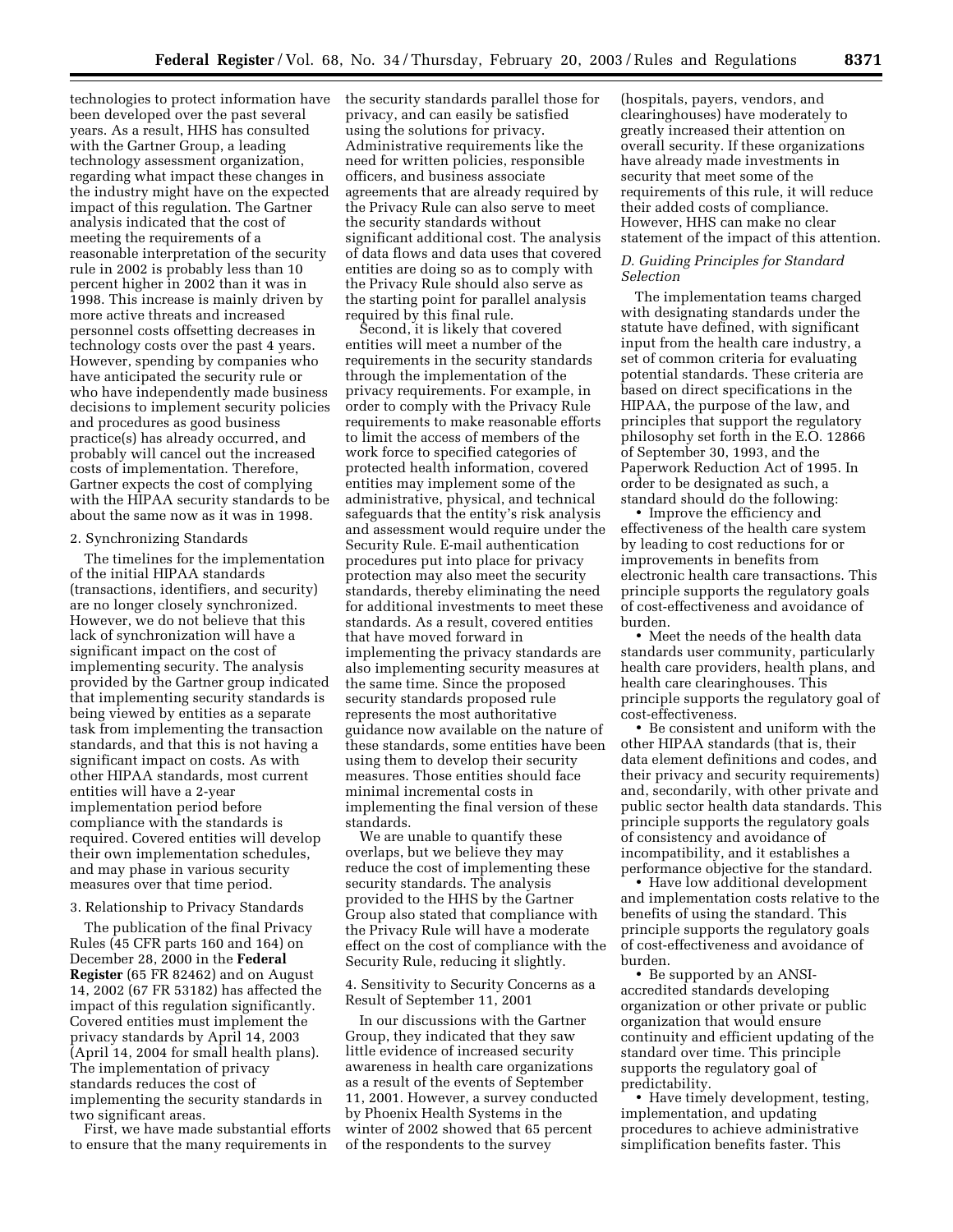principle establishes a performance objective for the standard.

• Be technologically independent of the computer platforms and transmission protocols used in health transactions, except when they are explicitly part of the standard. This principle establishes a performance objective for the standard and supports the regulatory goal of flexibility.

• Be precise and unambiguous but as simple as possible. This principle supports the regulatory goals of predictability and simplicity.

• Keep data collection and paperwork burdens on users as low as is feasible. This principle supports the regulatory goals of cost-effectiveness and avoidance of duplication and burden.

• Incorporate flexibility to adapt more easily to changes in the health care infrastructure (for example, new services, organizations, and provider types) and information technology. This principle supports the regulatory goals of flexibility and encouragement of innovation.

We assessed a wide variety of security standards and guidelines against the principles listed above, with the overall goal of achieving the maximum benefit for the least cost. As we stated in the proposed rule, we found that no single standard for security exists that encompasses all the requirements that were listed in the law. However, we believe that the standards we are adopting in this final rule collectively accomplish these goals.

## *E. Affected Entities*

## 1. Health Care Providers

Covered health care providers may incur implementation costs for establishing or updating their security systems. The majority of costs to implement the security standard (purchase and installation of appropriate computer hardware and software, and physical safeguards) would generally be incurred in the initial implementation period for the specific requirements of the security standard. Health care providers that do not conduct electronic transactions for which standards have been adopted are not affected by these regulations.

## 2. Health Plans

All health plans, as the term is defined in regulation at 45 CFR 160.103, must comply with these security standards. In addition, health plans that engage in electronic health care transactions may have to modify their systems to meet the security standards. Health plans that maintain electronic health information may also have to

modify their systems to meet the security standards. This conversion would have a one-time cost impact on Federal, State, and private plans alike.

We recognize that this conversion process has the potential to cause business disruption of some health plans. However, health plans would be able to schedule their implementation of the security standards and other standards in a way that best fits their needs, as long as they meet the deadlines specified in the HIPAA law and regulations. Moreover, small plans (many of which are employersponsored) will have an additional year in which to achieve compliance. Small health plans are defined at 45 CFR 160.103 as health plans with annual receipts of \$5 million or less.

## 3. Clearinghouses

All health care clearinghouses must meet the requirements of this regulation. Health care clearinghouses would face effects similar to those experienced by health care providers and health plans. However, because clearinghouses represent one way in which providers and plans can achieve compliance, the clearinghouses' costs of complying with these standards would probably be passed along to those entities, to be shared over the entire customer base.

#### 4. System Vendors

Systems vendors that provide computer software applications to health care providers and other billers of health care services would likely be affected. These vendors would have to develop software solutions that would allow health plans, providers, and other users of electronic transactions to protect these transactions and the information in their databases from unauthorized access to their systems. Their costs would also probably be passed along to their customer bases.

## *F. Factors in Establishing the Security Standard*

#### 1. General Effect

In assessing the impact of these standards, it is first necessary to focus on the general nature of the standards, their scalability, and the fact that they are not dependent upon specific technologies. These factors will make it possible for covered entities to implement them with the least possible impact on resources. Because there is no national security standard in widespread use throughout the industry, adopting any of the candidate standards would require most health care providers, health plans, and health care clearinghouses to at least conduct

an assessment of how their current security measures conform to the new standards. However, we assume that most, if not all, covered entities already have at least some rudimentary security measures in place. Covered entities that identify gaps in their current measures would need to establish or revise their security precautions.

It is also important to note that the standards specify what goals are to be achieved, but give the covered entity some flexibility to determine how to meet those goals. This is different from the transaction standards, where all covered entities must use the exact same implementation guide. With respect to security, covered entities will be able to blend security processes now in place with new processes. This should significantly reduce compliance costs.

Based on our analysis and comments received, the security standards adopted in this rule do not impose a greater burden on the industry than the options we did not select, and they present significant advantages in terms of universality and flexibility.

We understand that some large health plans, health care providers, and health care clearinghouses that currently exchange health information among trading partners may already have security systems and procedures in place to protect the information from unauthorized access. These entities may not incur significant costs to meet the security standards. Large entities that have sophisticated security systems in place may only need minor revisions or updates to their systems to meet the security standards, or indeed, may not need to make any changes in their systems.

While small providers are not likely to have implemented sophisticated security measures, they are also not as likely to need them as larger covered entities. The scalability principle allows providers to adopt measures that are appropriate to their own circumstances.

## 2. Complexity of Conversion

The complexity of the conversion to the security standards could be significantly affected by the volume of transactions that covered entities transmit and process electronically and the desire to transmit directly or to use the services of a Value Added Network (VAN) or a clearinghouse. If a VAN or clearinghouse is used, some of the conversion activities would be carried out by that organization, rather than by the covered entity. This would simplify conversion for the covered entity, but makes the covered entity dependent on the success of its business associate. The architecture, and specific technology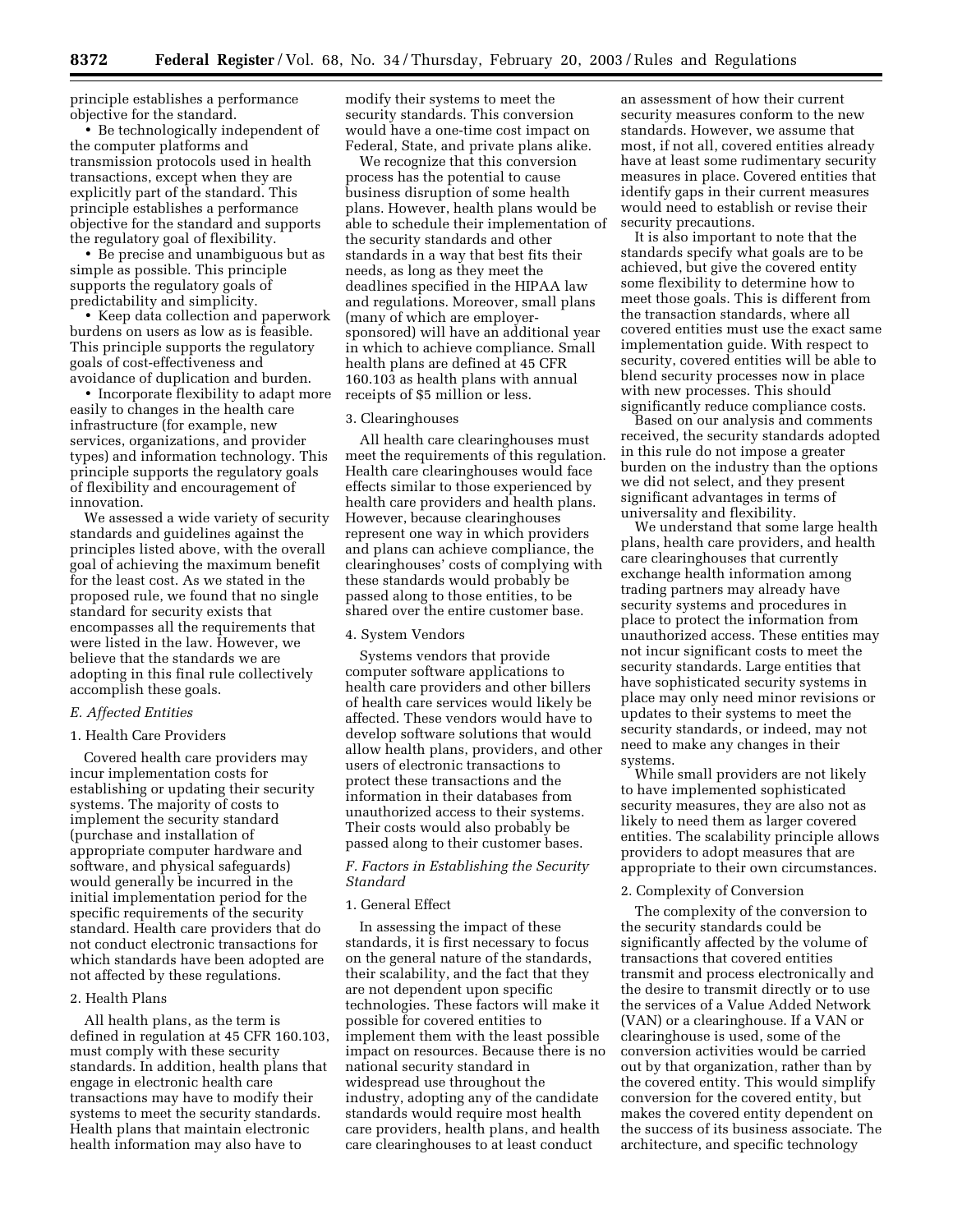limitations of existing systems could also affect the complexity of the conversion (for example, certain practice management software that does not contain password protection will require a greater conversion effort than software that has a password protection option already built into it).

### 3. Cost of Conversion

Virtually all providers, health plans, and clearinghouses that transmit or store data electronically have already implemented some security measures and will need to assess existing security, identify areas of risk, and implement additional measures in order to come into compliance with the standards adopted in this rule. We cannot estimate the per-entity cost of implementation because there is no information available regarding the extent to which providers', plans', and clearinghouses' current security practices are deficient. Moreover, some security solutions are almost cost-free to implement (for example, reminding employees not to post passwords on their monitors), while others are not.

Affected entities will have many choices regarding how they will implement security. Some may choose to assess security using in-house staff, while others will use consultants. Practice management software vendors may also provide security consultation services to their customers. Entities may also choose to implement security measures that require hardware and/or software purchases at the time they do routine equipment upgrades.

The security standards we adopt in this rule were developed with considerable input from the health care industry, including providers, health plans, clearinghouses, vendors, and standards organizations. Industry members strongly advocated the flexible approach we adopt in this rule, which permits each affected entity to develop cost-effective security measures appropriate to their particular needs. We believe that this approach will yield the lowest implementation cost to industry while ensuring that electronic protected health information is safeguarded.

All of the nation's health plans (over 2 million) and providers (over 600,000) will need to conduct some level of gap analysis to assess current procedures against the standards. However, we cannot estimate the number of covered entities that would have to implement additional security systems and procedures to meet the adopted standards. Also, we are not able to estimate the number of providers that do not conduct electronic transactions

today but may choose to do so at some future time (these would be entities that send and receive paper transactions and maintain paper records and thus would not be affected). We believe that the security standards represent the minimum necessary for adequate protection of health information in an electronic format and as such should be implemented by all covered entities. As discussed earlier in this preamble, the security requirements are both scalable and technically flexible; and while the law requires each health plan that is not a small plan to comply with the security and electronic signature requirements no later than 24 months after the effective date of the final rule, small plans will be allowed an additional 12 months to comply.

Since we are unable to estimate the number of entities that may need to make changes to meet the security standards, we are also unable to estimate the cost for those entities. However, we believe that the cost of establishing security systems and procedures is a portion of the costs associated with converting to the administrative simplification standards that are required under HIPAA, which are estimated in the previously referenced impact analysis.

This discussion on conversion costs relates only to health plans, health care providers, and health care clearinghouses that are required to implement the security standards. The cost of implementing security systems and procedures for entities that do not transmit, receive, or maintain health information electronically is not a cost imposed by the rule, and thus, is not included in our estimates.

#### *G. Alternatives Considered*

In developing this final rule, the Department considered some alternatives. One alternative was to not issue a final rule. However, this would not meet the Department's obligations under the HIPAA statute. It would also leave the health industry without a set of standards for protecting the security of health information. The vast majority of commenters supported our efforts in developing a set of standards. Thus, we concluded that not publishing a final rule was not in the best interests of the industry and not in the best interests of persons whose medical information will be protected by these measures.

A second alternative was to publish the final rule basically unchanged from the proposed rule. Although most commenters supported the approach of the proposed rule, there were significant objections to the number of required specifications, concerns about the scope

of certain requirements, duplication and ambiguity of some requirements, and the overall complexity of the approach. Based on those comments, it was clear that revisions had to be made. In addition, the proposed rule was developed before the Privacy Rule requirements were developed. Thus, it did not allow for any alignment of requirements between the Privacy and Security standards.

As a result, the Department determined that an approach that modified the proposed rule and aligned the requirements with the Privacy standards was the preferred alternative.

## **V. Federalism**

Executive Order 13132 of August 4, 1999, Federalism, published in the **Federal Register** on August 10, 1999 (64 FR 43255), requires us to ensure meaningful and timely input by State and local officials in the development of rules that have Federalism implications. Although the proposed rule for security standards was published before the enactment of this Executive Order, the Department consulted with State and local officials as part of an outreach program in the process of developing the proposed regulation. The Department received comments on the proposed rule from State agencies and from entities that conduct transactions with State agencies. Many of these comments were concerned with the burden that the proposed security standards would place on their organizations. In response to those comments, we have modified the security standards to make them more flexible and less burdensome.

In complying with the requirements of part C of Title XI, the Secretary established an interdepartmental team who consulted with appropriate State and Federal agencies and private organizations. These external groups included the NCVHS Workgroup on Standards and Security, the Workgroup for Electronic Data Interchange, the National Uniform Claim Committee, and the National Uniform Billing Committee. Most of these groups have State officials as members. We also received comments on the proposed regulation from these organizations.

In accordance with the provisions of Executive Order 12866, this rule has been reviewed by the Office of Management and Budget.

## **List of Subjects**

#### *45 CFR Part 160*

Electronic transactions, Employer benefit plan, Health, Health care, Health facilities, Health insurance, Health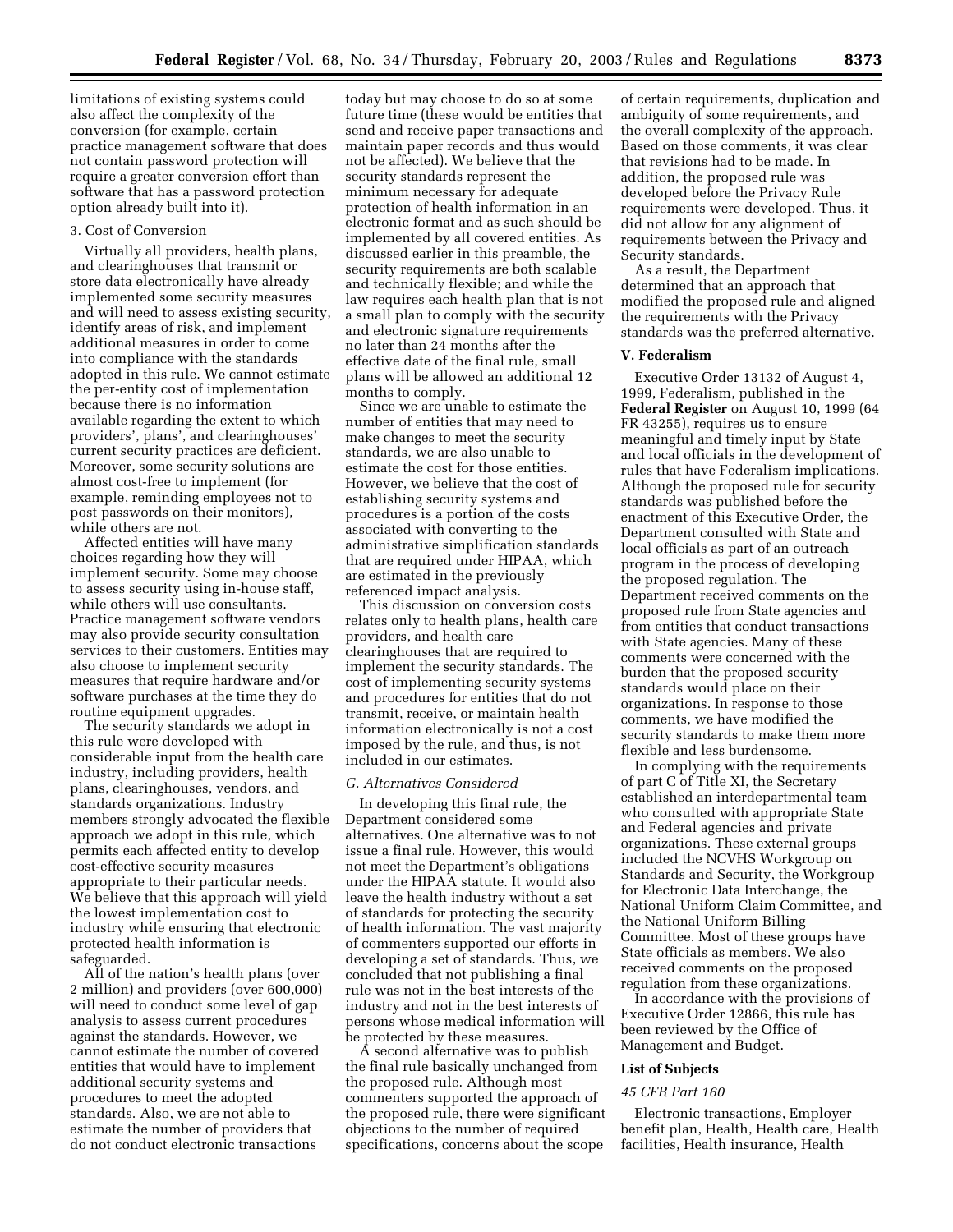records, Medicaid, Medical research, Medicare, Privacy, Reporting and record keeping requirements.

## *45 CFR Part 162*

Administrative practice and procedure, Health facilities, Health insurance, Hospitals, Medicaid, Medicare, report and recordkeeping requirement.

#### *45 CFR Part 164*

Administrative practice and procedure, Health facilities, Health insurance, Hospitals, Medicaid, Medicare, Electronic Information System, Security, Report and recordkeeping requirement.

For the reasons set forth in the preamble, the Department of Health and Human Services amends title 45, subtitle A, subchapter C, parts 160, 162, and 164 as set forth below:

## **PART 160—GENERAL ADMINISTRATIVE REQUIREMENTS**

1. The authority citation for part 160 continues to read as follows:

**Authority:** Sec. 1171 through 1179 of the Social Security Act, (42 U.S.C. 1320d– 1329d–8) as added by sec. 262 of Pub. L. 104–191, 110 Stat. 2021–2031 and sec. 264 of Pub. L. 104–191 (42 U.S.C. 1320d–2(note)).

2. In § 160.103, the definitions of ''disclosure'', ''electronic media'', ''electronic protected health information,'' ''individual,'' ''organized health care arrangement'', ''protected health information,'' and ''use'' are added in alphabetical order to read as follows:

## **§ 160.103 Definitions.**

\* \* \* \* \*

*Disclosure* means the release, transfer, provision of, access to, or

divulging in any other manner of information outside the entity holding the information.

\* \* \* \* \* *Electronic media* means:

(1) Electronic storage media including memory devices in computers (hard drives) and any removable/transportable digital memory medium, such as magnetic tape or disk, optical disk, or digital memory card; or

(2) Transmission media used to exchange information already in electronic storage media. Transmission media include, for example, the internet (wide-open), extranet (using internet technology to link a business with information accessible only to collaborating parties), leased lines, dialup lines, private networks, and the physical movement of removable/ transportable electronic storage media.

Certain transmissions, including of paper, via facsimile, and of voice, via telephone, are not considered to be transmissions via electronic media, because the information being exchanged did not exist in electronic form before the transmission.

*Electronic protected health information* means information that comes within paragraphs  $(1)(i)$  or  $(1)(ii)$ of the definition of *protected health information* as specified in this section.

\* \* \* \* \* *Individual* means the person who is the subject of protected health information.

\* \* \* \* \* *Organized health care arrangement* means:

(1) A clinically integrated care setting in which individuals typically receive health care from more than one health care provider;

(2) An organized system of health care in which more than one covered entity participates and in which the participating covered entities:

(i) Hold themselves out to the public as participating in a joint arrangement; and

(ii) Participate in joint activities that include at least one of the following:

(A) Utilization review, in which health care decisions by participating covered entities are reviewed by other participating covered entities or by a third party on their behalf;

(B) Quality assessment and improvement activities, in which treatment provided by participating covered entities is assessed by other participating covered entities or by a third party on their behalf; or

(C) Payment activities, if the financial risk for delivering health care is shared, in part or in whole, by participating covered entities through the joint arrangement and if protected health information created or received by a covered entity is reviewed by other participating covered entities or by a third party on their behalf for the purpose of administering the sharing of financial risk.

(3) A group health plan and a health insurance issuer or HMO with respect to such group health plan, but only with respect to protected health information created or received by such health insurance issuer or HMO that relates to individuals who are or who have been participants or beneficiaries in such group health plan;

(4) A group health plan and one or more other group health plans each of which are maintained by the same plan sponsor; or

(5) The group health plans described in paragraph (4) of this definition and

health insurance issuers or HMOs with respect to such group health plans, but only with respect to protected health information created or received by such health insurance issuers or HMOs that relates to individuals who are or have been participants or beneficiaries in any of such group health plans.

*Protected health information* means individually identifiable health information:

(1) Except as provided in paragraph (2) of this definition, that is:

(i) Transmitted by electronic media;

(ii) Maintained in electronic media; or (iii) Transmitted or maintained in any

other form or medium. (2) *Protected health information*

excludes individually identifiable health information in:

(i) Education records covered by the Family Educational Rights and Privacy Act, as amended, 20 U.S.C. 1232g;

(ii) Records described at 20 U.S.C.  $1232g(a)(4)(B)(iv)$ ; and

(iii) Employment records held by a covered entity in its role as employer.<br>\* \* \* \* \* \*

\* \* \* \* \* *Use* means, with respect to individually identifiable health information, the sharing, employment, application, utilization, examination, or analysis of such information within an entity that maintains such information. \* \* \* \* \*

## **PART 162—ADMINISTRATIVE REQUIREMENTS**

1. The authority citation for part 162 is revised to read as follows:

**Authority:** Secs. 1171 through 1179 of the Social Security Act (42 U.S.C. 1320d–1320d– 8), as added by sec. 262 of Pub. L. 104–191, 110 Stat. 2021–2031, and sec. 264 of Pub. L. 104–191, 110 Stat. 2033–2034 (42 U.S.C. 1320d–2 (note)).

#### **§ 162.103 [Amended]**

2. In § 162.103, the definition of ''electronic media'' is removed.

## **PART 164—SECURITY AND PRIVACY**

1. The authority citation for part 164 is revised to read as follows:

**Authority:** Secs. 1171 through 1179 of the Social Security Act (42 U.S.C. 1320d–1320d– 8), as added by sec. 262 of Pub. L. 104–191, 110 Stat. 2021–2031, and 42 U.S.C. 1320d– 2 and 1320d–4, sec. 264 of Pub. L. 104–191, 110 Stat. 2033–2034 (42 U.S.C. 1320d–2 (note)).

2. A new § 164.103 is added to read as follows:

#### **§ 164.103 Definitions.**

As used in this part, the following terms have the following meanings:

*Common control* exists if an entity has the power, directly or indirectly,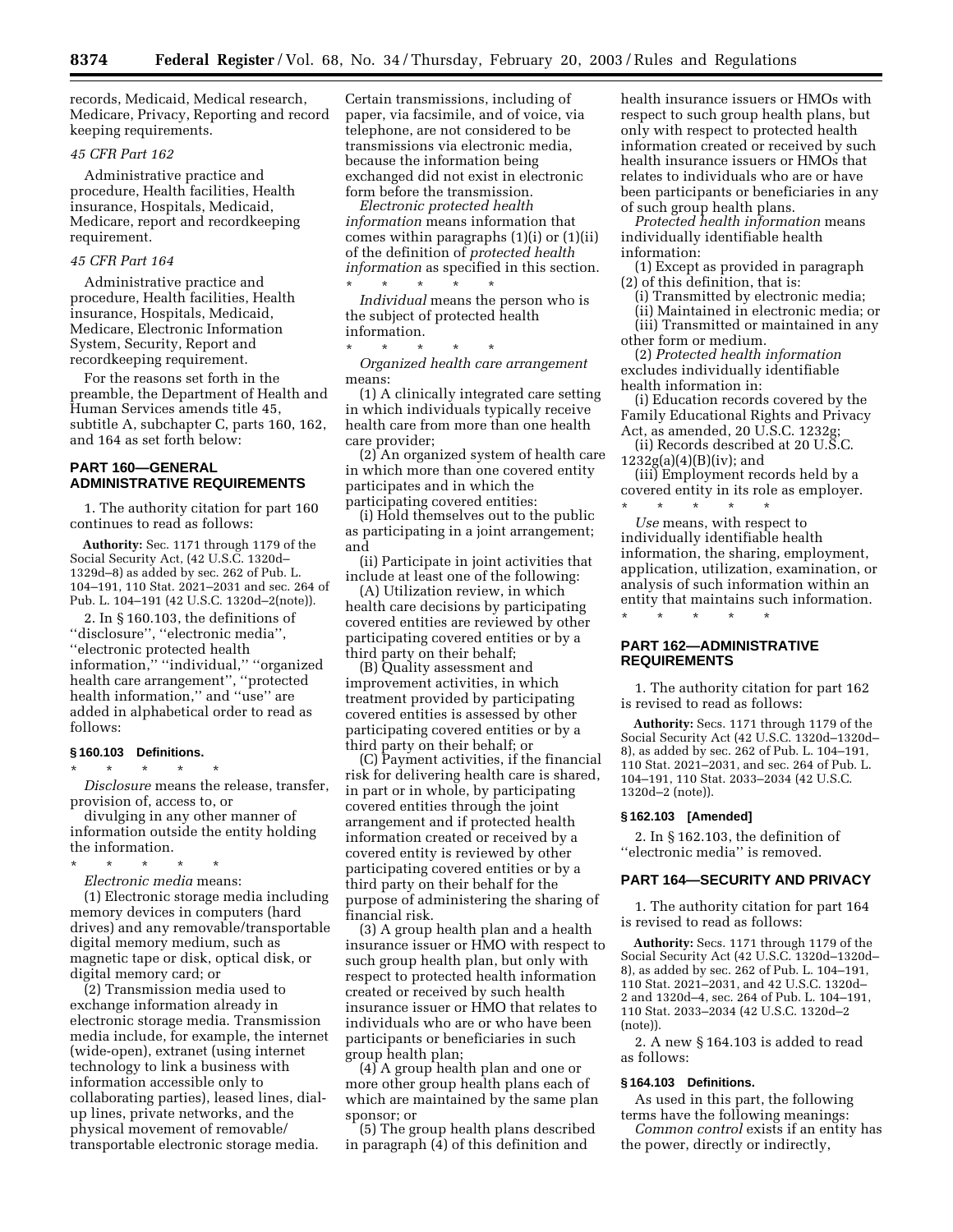significantly to influence or direct the actions or policies of another entity.

*Common ownership* exists if an entity or entities possess an ownership or equity interest of 5 percent or more in another entity.

*Covered functions* means those functions of a covered entity the performance of which makes the entity a health plan, health care provider, or health care clearinghouse.

*Health care component* means a component or combination of components of a hybrid entity designated by the hybrid entity in accordance with  $\S 164.105(a)(2)(iii)(C)$ .

*Hybrid entity* means a single legal entity:

(1) That is a covered entity;

(2) Whose business activities include both covered and non-covered functions; and

(3) That designates health care components in accordance with paragraph § 164.105(a)(2)(iii)(C).

*Plan sponsor* is defined as defined at section 3(16)(B) of ERISA, 29 U.S.C. 1002(16)(B).

*Required by law* means a mandate contained in law that compels an entity to make a use or disclosure of protected health information and that is enforceable in a court of law. *Required by law* includes, but is not limited to, court orders and court-ordered warrants; subpoenas or summons issued by a court, grand jury, a governmental or tribal inspector general, or an administrative body authorized to require the production of information; a civil or an authorized investigative demand; Medicare conditions of participation with respect to health care providers participating in the program; and statutes or regulations that require the production of information, including statutes or regulations that require such information if payment is sought under a government program providing public benefits.

3. Section 164.104 is revised to read as follows:

#### **§ 164.104 Applicability.**

(a) Except as otherwise provided, the standards, requirements, and implementation specifications adopted under this part apply to the following entities:

(1) A health plan.

(2) A health care clearinghouse. (3) A health care provider who transmits any health information in electronic form in connection with a

transaction covered by this subchapter. (b) When a health care clearinghouse creates or receives protected health

information as a business associate of another covered entity, or other than as a business associate of a covered entity, the clearinghouse must comply with § 164.105 relating to organizational requirements for covered entities, including the designation of health care components of a covered entity.

4. A new § 164.105 is added to read as follows:

#### **§ 164.105 Organizational requirements.**

(a)(1) *Standard: Health care component.* If a covered entity is a hybrid entity, the requirements of subparts C and E of this part, other than the requirements of this section, § 164.314, and § 164.504, apply only to the health care component(s) of the entity, as specified in this section.

(2) *Implementation specifications:* (i) *Application of other provisions.* In applying a provision of subparts C and E of this part, other than the requirements of this section, § 164.314, and § 164.504, to a hybrid entity:

(A) A reference in such provision to a ''covered entity'' refers to a health care component of the covered entity;

(B) A reference in such provision to a ''health plan,'' ''covered health care provider,'' or ''health care clearinghouse,'' refers to a health care component of the covered entity if such health care component performs the functions of a health plan, health care provider, or health care clearinghouse, as applicable;

(C) A reference in such provision to ''protected health information'' refers to protected health information that is created or received by or on behalf of the health care component of the covered entity; and

(D) A reference in such provision to ''electronic protected health information'' refers to electronic protected health information that is created, received, maintained, or transmitted by or on behalf of the health care component of the covered entity.

(ii) *Safeguard requirements.* The covered entity that is a hybrid entity must ensure that a health care component of the entity complies with the applicable requirements of this section and subparts C and E of this part. In particular, and without limiting this requirement, such covered entity must ensure that:

(A) Its health care component does not disclose protected health information to another component of the covered entity in circumstances in which subpart E of this part would prohibit such disclosure if the health care component and the other component were separate and distinct legal entities;

(B) Its health care component protects electronic protected health information

with respect to another component of the covered entity to the same extent that it would be required under subpart C of this part to protect such information if the health care component and the other component were separate and distinct legal entities;

(C) A component that is described by paragraph (a)(2)(iii)(C)(*2*) of this section does not use or disclose protected health information that it creates or receives from or on behalf of the health care component in a way prohibited by subpart E of this part;

(D) A component that is described by paragraph (a)(2)(iii)(C)(*2*) of this section that creates, receives, maintains, or transmits electronic protected health information on behalf of the health care component is in compliance with subpart C of this part; and

(E) If a person performs duties for both the health care component in the capacity of a member of the workforce of such component and for another component of the entity in the same capacity with respect to that component, such workforce member must not use or disclose protected health information created or received in the course of or incident to the member's work for the health care component in a way prohibited by subpart E of this part.

(iii) *Responsibilities of the covered entity*. A covered entity that is a hybrid entity has the following responsibilities:

(A) For purposes of subpart C of part 160 of this subchapter, pertaining to compliance and enforcement, the covered entity has the responsibility of complying with subpart E of this part.

(B) The covered entity is responsible for complying with § 164.316(a) and § 164.530(i), pertaining to the implementation of policies and procedures to ensure compliance with applicable requirements of this section and subparts C and E of this part, including the safeguard requirements in paragraph (a)(2)(ii) of this section.

(C) The covered entity is responsible for designating the components that are part of one or more health care components of the covered entity and documenting the designation in accordance with paragraph (c) of this section, provided that, if the covered entity designates a health care component or components, it must include any component that would meet the definition of covered entity if it were a separate legal entity. Health care component(s) also may include a component only to the extent that it performs:

(*1*) Covered functions; or

(*2*) Activities that would make such component a business associate of a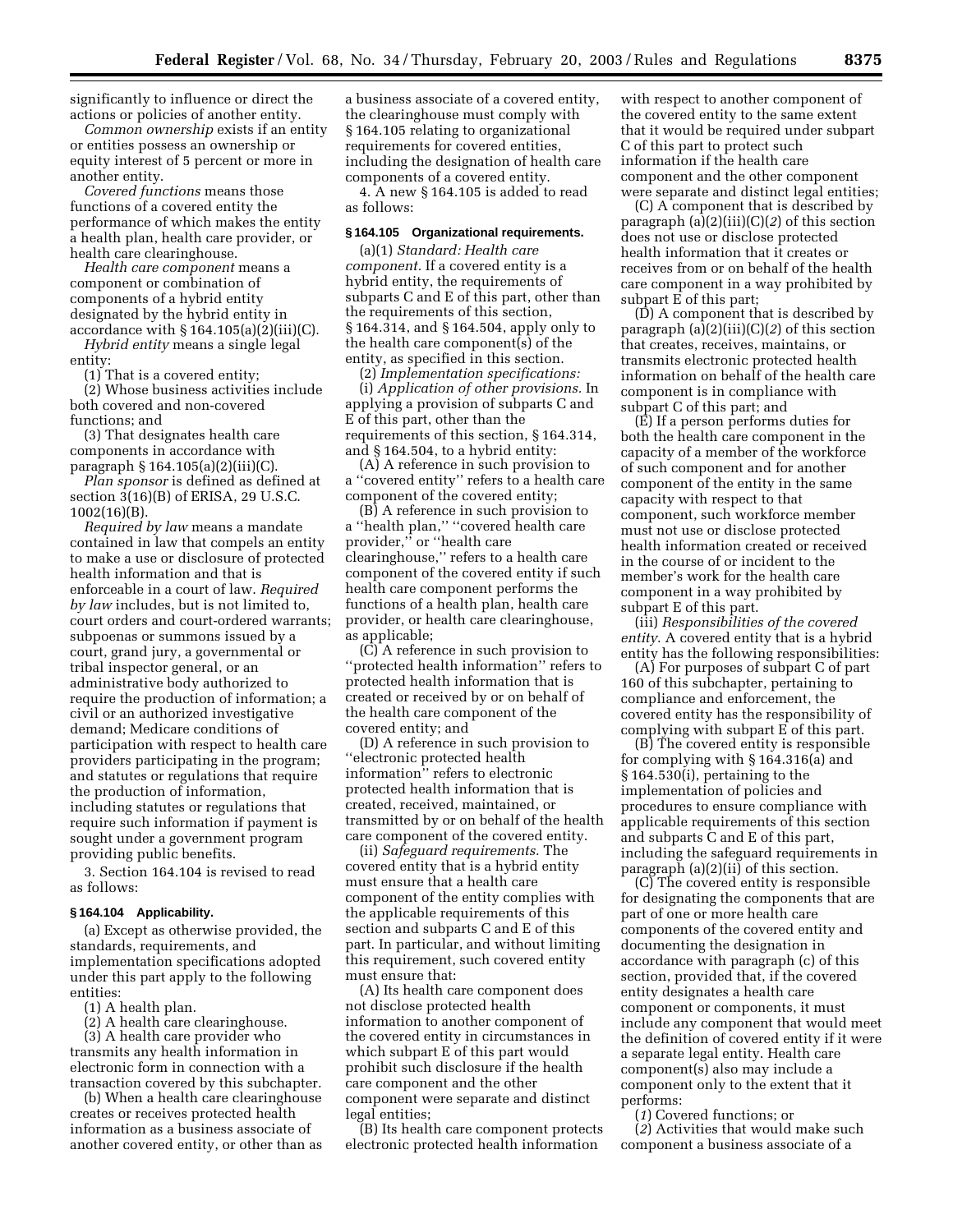component that performs covered functions if the two components were separate legal entities.

(b)(1) *Standard: Affiliated covered entities.* Legally separate covered entities that are affiliated may designate themselves as a single covered entity for purposes of subparts C and E of this part.

(1) *Implementation specifications:* (i) *Requirements for designation of an affiliated covered entity.*

(A) Legally separate covered entities may designate themselves (including any health care component of such covered entity) as a single affiliated covered entity, for purposes of subparts C and E of this part, if all of the covered entities designated are under common ownership or control.

(B) The designation of an affiliated covered entity must be documented and the documentation maintained as required by paragraph (c) of this section.

(ii) *Safeguard requirements*. An affiliated covered entity must ensure that:

(A) The affiliated covered entity's creation, receipt, maintenance, or transmission of electronic protected health information complies with the applicable requirements of subpart C of this part;

(B) The affiliated covered entity's use and disclosure of protected health information comply with the applicable requirements of subpart E of this part; and

(C) If the affiliated covered entity combines the functions of a health plan, health care provider, or health care clearinghouse, the affiliated covered entity complies with

§ 164.308(a)(4)(ii)(A) and § 164.504(g), as applicable.

(c)(1) *Standard: Documentation.* A covered entity must maintain a written or electronic record of a designation as required by paragraphs (a) or (b) of this section.

(2) *Implementation specification: Retention period*. A covered entity must retain the documentation as required by paragraph (c)(1) of this section for 6 years from the date of its creation or the date when it last was in effect, whichever is later.

5. A new subpart C is added to part 164 to read as follows:

## **Subpart C—Security Standards for the Protection of Electronic Protected Health Information**

- 
- Sec.<br>164.302 164.302 Applicability.<br>164.304 Definitions
- Definitions.
- 164.306 Security standards: General rules.<br>164.308 Administrative safeguards. Administrative safeguards.

## 164.310 Physical safeguards.

- 164.312 Technical safeguards.
- 164.314 Organizational requirements. 164.316 Policies and procedures and
- documentation requirements. 164.318 Compliance dates for the initial implementation of the security standards.

#### **Appendix A to Subpart C of Part 164— Security Standards: Matrix**

**Authority:** 42 U.S.C. 1320d–2 and 1320d– 4.

#### **§ 164.302 Applicability.**

A covered entity must comply with the applicable standards, implementation specifications, and requirements of this subpart with respect to electronic protected health information.

## **§ 164.304 Definitions.**

As used in this subpart, the following terms have the following meanings:

*Access* means the ability or the means necessary to read, write, modify, or communicate data/information or otherwise use any system resource. (This definition applies to ''access'' as used in this subpart, not as used in subpart E of this part.)

*Administrative safeguards* are administrative actions, and policies and procedures, to manage the selection, development, implementation, and maintenance of security measures to protect electronic protected health information and to manage the conduct of the covered entity's workforce in relation to the protection of that information.

*Authentication* means the corroboration that a person is the one claimed.

*Availability* means the property that data or information is accessible and useable upon demand by an authorized person.

*Confidentiality* means the property that data or information is not made available or disclosed to unauthorized persons or processes.

*Encryption* means the use of an algorithmic process to transform data into a form in which there is a low probability of assigning meaning without use of a confidential process or key.

*Facility* means the physical premises and the interior and exterior of a building(s).

*Information system* means an interconnected set of information resources under the same direct management control that shares common functionality. A system normally includes hardware, software, information, data, applications, communications, and people.

*Integrity* means the property that data or information have not been altered or destroyed in an unauthorized manner.

*Malicious software* means software, for example, a virus, designed to damage or disrupt a system.

*Password* means confidential authentication information composed of a string of characters.

*Physical safeguards* are physical measures, policies, and procedures to protect a covered entity's electronic information systems and related buildings and equipment, from natural and environmental hazards, and unauthorized intrusion.

*Security or Security measures* encompass all of the administrative, physical, and technical safeguards in an information system.

*Security incident* means the attempted or successful unauthorized access, use, disclosure, modification, or destruction of information or interference with system operations in an information system.

*Technical safeguards* means the technology and the policy and procedures for its use that protect electronic protected health information and control access to it.

*User* means a person or entity with authorized access.

*Workstation* means an electronic computing device, for example, a laptop or desktop computer, or any other device that performs similar functions, and electronic media stored in its immediate environment.

## **§ 164.306 Security standards: General rules.**

(a) *General requirements.* Covered entities must do the following:

(1) Ensure the confidentiality, integrity, and availability of all electronic protected health information the covered entity creates, receives, maintains, or transmits.

(2) Protect against any reasonably anticipated threats or hazards to the security or integrity of such information.

(3) Protect against any reasonably anticipated uses or disclosures of such information that are not permitted or required under subpart E of this part.

(4) Ensure compliance with this subpart by its workforce.

(b) *Flexibility of approach.*

(1) Covered entities may use any security measures that allow the covered entity to reasonably and appropriately implement the standards and implementation specifications as specified in this subpart.

(2) In deciding which security measures to use, a covered entity must take into account the following factors:

(i) The size, complexity, and capabilities of the covered entity.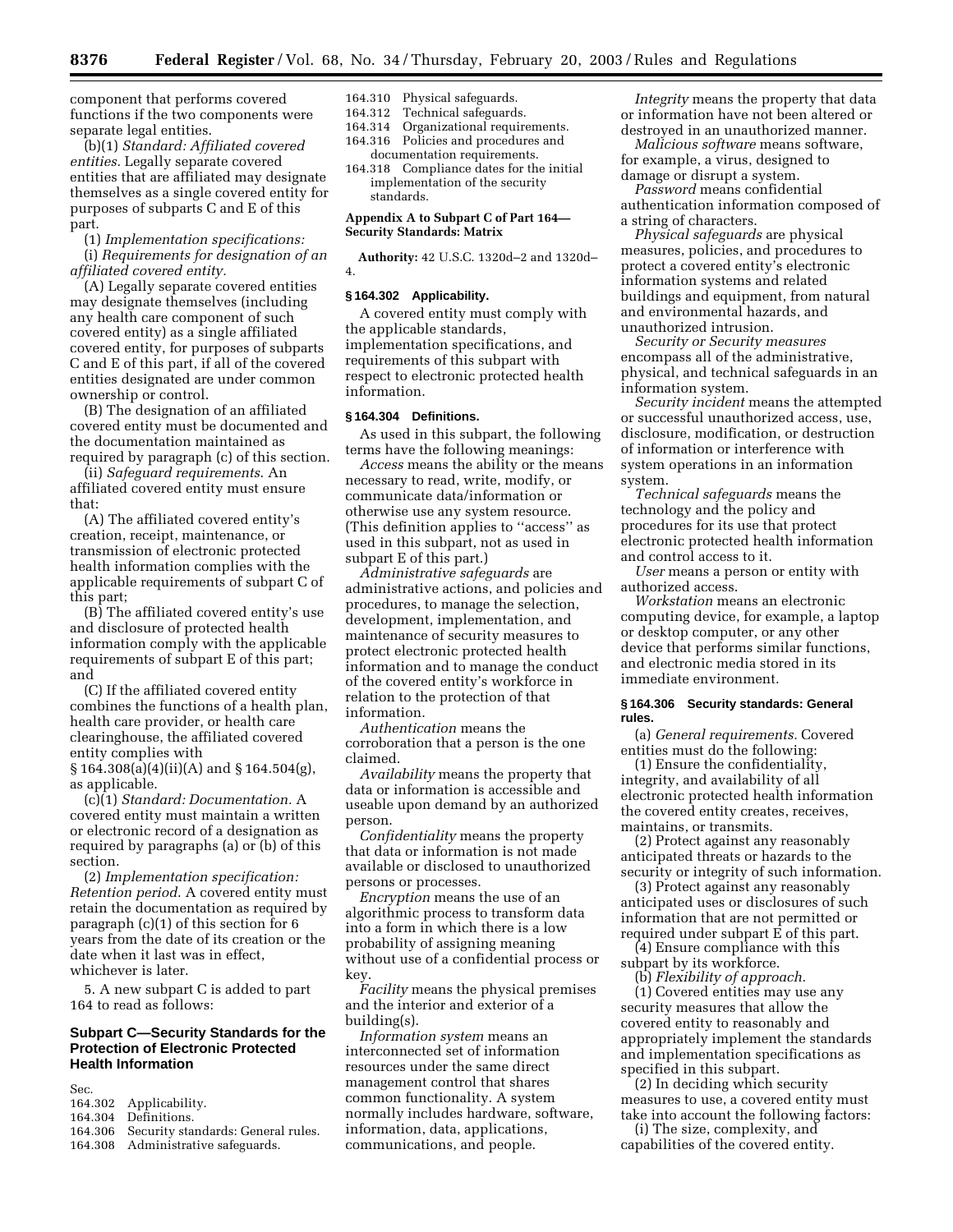(ii) The covered entity's technical infrastructure, hardware, and software security capabilities.

(iii) The costs of security measures. (iv) The probability and criticality of potential risks to electronic protected health information.

(c) *Standards.* A covered entity must comply with the standards as provided in this section and in § 164.308, § 164.310, § 164.312, § 164.314, and

§ 164.316 with respect to all electronic

protected health information. (d) *Implementation specifications.*

In this subpart:

(1) Implementation specifications are required or addressable. If an implementation specification is required, the word ''Required'' appears in parentheses after the title of the implementation specification. If an implementation specification is addressable, the word ''Addressable'' appears in parentheses after the title of the implementation specification.

(2) When a standard adopted in § 164.308, § 164.310, § 164.312, § 164.314, or § 164.316 includes required implementation specifications, a covered entity must implement the implementation specifications.

(1) When a standard adopted in § 164.308, § 164.310, § 164.312, § 164.314, or § 164.316 includes addressable implementation specifications, a covered entity must—

(i) Assess whether each implementation specification is a reasonable and appropriate safeguard in its environment, when analyzed with reference to the likely contribution to protecting the entity's electronic protected health information; and

(ii) As applicable to the entity—

(A) Implement the implementation specification if reasonable and appropriate; or

(B) If implementing the implementation specification is not reasonable and appropriate—

*(1)* Document why it would not be reasonable and appropriate to implement the implementation specification; and

*(2)* Implement an equivalent alternative measure if reasonable and appropriate.

(e) *Maintenance.* Security measures implemented to comply with standards and implementation specifications adopted under § 164.105 and this subpart must be reviewed and modified as needed to continue provision of reasonable and appropriate protection of electronic protected health information as described at § 164.316.

#### **§ 164.308 Administrative safeguards.**

(a) A covered entity must, in accordance with § 164.306:

(1)(i) *Standard: Security management process.* Implement policies and procedures to prevent, detect, contain, and correct security violations.

(ii) *Implementation specifications:*

(A) *Risk analysis* (Required). Conduct an accurate and thorough assessment of the potential risks and vulnerabilities to the confidentiality, integrity, and availability of electronic protected health information held by the covered entity.

(B) *Risk management* (Required). Implement security measures sufficient to reduce risks and vulnerabilities to a reasonable and appropriate level to comply with § 164.306(a).

(C) *Sanction policy* (Required). Apply appropriate sanctions against workforce members who fail to comply with the security policies and procedures of the covered entity.

(D) *Information system activity review* (Required). Implement procedures to regularly review records of information system activity, such as audit logs, access reports, and security incident tracking reports.

(2) *Standard: Assigned security responsibility.* Identify the security official who is responsible for the development and implementation of the policies and procedures required by this subpart for the entity.

(3)(i) *Standard: Workforce security.* Implement policies and procedures to ensure that all members of its workforce have appropriate access to electronic protected health information, as provided under paragraph (a)(4) of this section, and to prevent those workforce members who do not have access under paragraph (a)(4) of this section from obtaining access to electronic protected health information.

(ii) *Implementation specifications:* (A) *Authorization and/or supervision* (Addressable). Implement procedures for the authorization and/or supervision of workforce members who work with electronic protected health information or in locations where it might be accessed.

(B) *Workforce clearance procedure* (Addressable). Implement procedures to determine that the access of a workforce member to electronic protected health information is appropriate.

(C) *Termination procedures* (Addressable). Implement procedures for terminating access to electronic protected health information when the employment of a workforce member ends or as required by determinations made as specified in paragraph (a)(3)(ii)(B) of this section.

(4)(i) *Standard: Information access management.* Implement policies and procedures for authorizing access to

electronic protected health information that are consistent with the applicable requirements of subpart E of this part.

(ii) *Implementation specifications*: (A) *Isolating health care clearinghouse functions* (Required). If a health care clearinghouse is part of a larger organization, the clearinghouse must implement policies and procedures that protect the electronic protected health information of the clearinghouse from unauthorized access by the larger organization.

(B) *Access authorization* (Addressable). Implement policies and procedures for granting access to electronic protected health information, for example, through access to a workstation, transaction, program, process, or other mechanism.

(C) *Access establishment and modification* (Addressable). Implement policies and procedures that, based upon the entity's access authorization policies, establish, document, review, and modify a user's right of access to a workstation, transaction, program, or process.

(5)(i) *Standard: Security awareness and training.* Implement a security awareness and training program for all members of its workforce (including management).

(ii) *Implementation specifications.* Implement:

(A) *Security reminders* (Addressable). Periodic security updates.

(B) *Protection from malicious software* (Addressable). Procedures for guarding against, detecting, and reporting malicious software.

(C) *Log-in monitoring* (Addressable). Procedures for monitoring log-in attempts and reporting discrepancies.

(D) *Password management* (Addressable). Procedures for creating,

changing, and safeguarding passwords. (6)(i) *Standard: Security incident procedures.* Implement policies and

procedures to address security incidents.

(ii) *Implementation specification: Response and Reporting* (Required). Identify and respond to suspected or known security incidents; mitigate, to the extent practicable, harmful effects of security incidents that are known to the covered entity; and document security incidents and their outcomes.

(7)(i) *Standard: Contingency plan.* Establish (and implement as needed) policies and procedures for responding to an emergency or other occurrence (for example, fire, vandalism, system failure, and natural disaster) that damages systems that contain electronic protected health information.

(ii) *Implementation specifications:*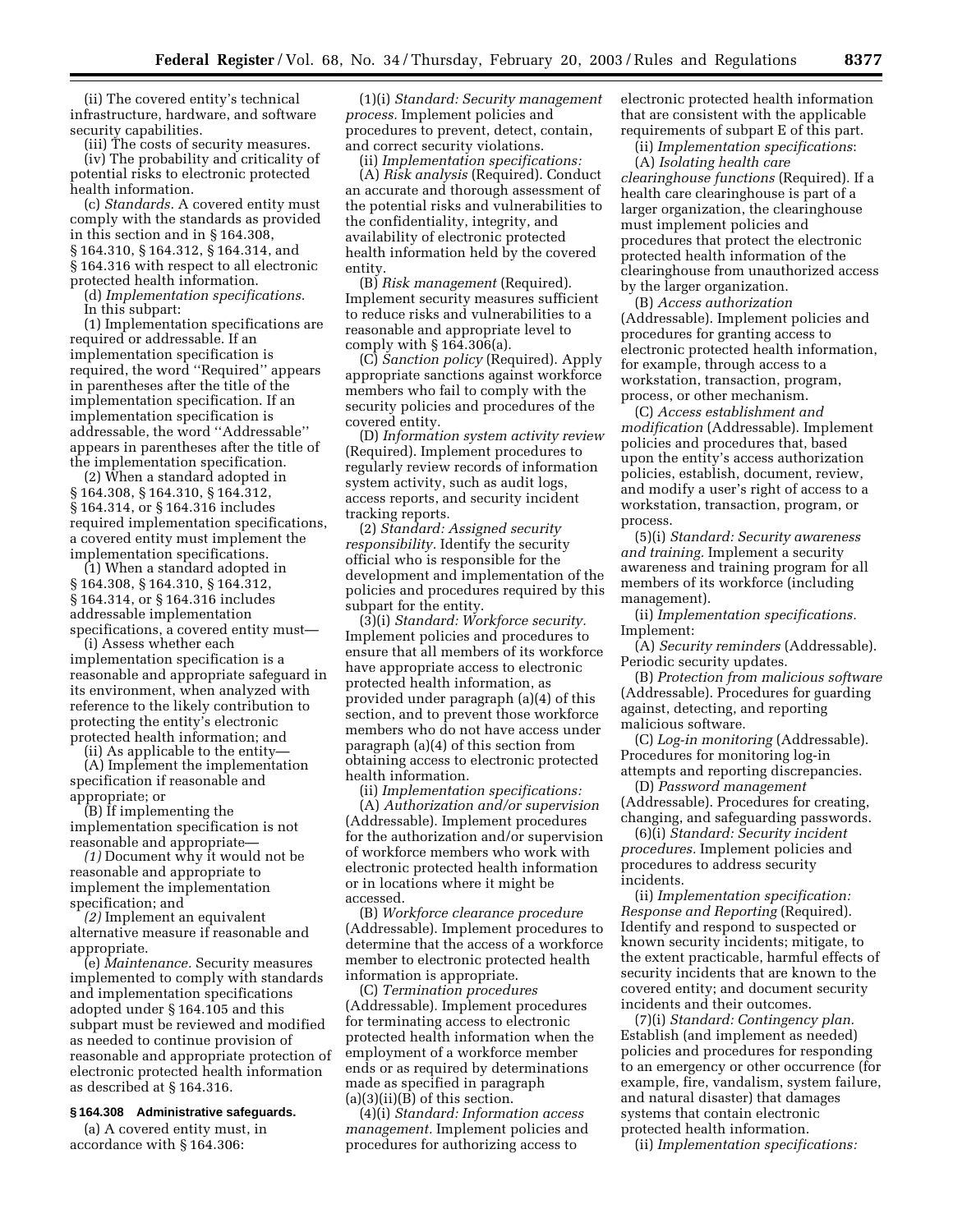(A) *Data backup plan* (Required). Establish and implement procedures to create and maintain retrievable exact copies of electronic protected health information.

(B) *Disaster recovery plan* (Required). Establish (and implement as needed) procedures to restore any loss of data.

(C) *Emergency mode operation plan* (Required). Establish (and implement as needed) procedures to enable continuation of critical business processes for protection of the security of electronic protected health information while operating in emergency mode.

(D) *Testing and revision procedures* (Addressable). Implement procedures for periodic testing and revision of contingency plans.

(E) *Applications and data criticality analysis* (Addressable). Assess the relative criticality of specific applications and data in support of other contingency plan components.

(8) *Standard: Evaluation.* Perform a periodic technical and nontechnical evaluation, based initially upon the standards implemented under this rule and subsequently, in response to environmental or operational changes affecting the security of electronic protected health information, that establishes the extent to which an entity's security policies and procedures meet the requirements of this subpart.

(b)(1) *Standard: Business associate contracts and other arrangements.* A covered entity, in accordance with § 164.306, may permit a business associate to create, receive, maintain, or transmit electronic protected health information on the covered entity's behalf only if the covered entity obtains satisfactory assurances, in accordance with § 164.314(a) that the business associate will appropriately safeguard the information.

(2) This standard does not apply with respect to—

(i) The transmission by a covered entity of electronic protected health information to a health care provider concerning the treatment of an individual.

(ii) The transmission of electronic protected health information by a group health plan or an HMO or health insurance issuer on behalf of a group health plan to a plan sponsor, to the extent that the requirements of § 164.314(b) and § 164.504(f) apply and are met; or

(iii) The transmission of electronic protected health information from or to other agencies providing the services at  $§ 164.502(e)(1)(ii)(C)$ , when the covered entity is a health plan that is a government program providing public

benefits, if the requirements of § 164.502(e)(1)(ii)(C) are met.

(3) A covered entity that violates the satisfactory assurances it provided as a business associate of another covered entity will be in noncompliance with the standards, implementation specifications, and requirements of this paragraph and § 164.314(a).

(4) *Implementation specifications: Written contract or other arrangement* (Required). Document the satisfactory assurances required by paragraph (b)(1) of this section through a written contract or other arrangement with the business associate that meets the applicable requirements of § 164.314(a).

#### **§ 164.310 Physical safeguards.**

A covered entity must, in accordance with § 164.306:

(a)(1) *Standard: Facility access controls.* Implement policies and procedures to limit physical access to its electronic information systems and the facility or facilities in which they are housed, while ensuring that properly authorized access is allowed.

(2) *Implementation specifications:* (i) *Contingency operations* (Addressable). Establish (and implement as needed) procedures that allow facility access in support of restoration of lost data under the disaster recovery plan and emergency mode operations plan in the event of an emergency.

(ii) *Facility security plan* (Addressable). Implement policies and procedures to safeguard the facility and the equipment therein from unauthorized physical access, tampering, and theft.

(iii) *Access control and validation procedures* (Addressable). Implement procedures to control and validate a person's access to facilities based on their role or function, including visitor control, and control of access to software programs for testing and revision.

(iv) *Maintenance records* (Addressable). Implement policies and procedures to document repairs and modifications to the physical components of a facility which are related to security (for example, hardware, walls, doors, and locks).

(b) *Standard: Workstation use.* Implement policies and procedures that specify the proper functions to be performed, the manner in which those functions are to be performed, and the physical attributes of the surroundings of a specific workstation or class of workstation that can access electronic protected health information.

(c) *Standard: Workstation security.* Implement physical safeguards for all workstations that access electronic

protected health information, to restrict access to authorized users.

(d)(1) *Standard: Device and media controls.* Implement policies and procedures that govern the receipt and removal of hardware and electronic media that contain electronic protected health information into and out of a facility, and the movement of these items within the facility.

(2) *Implementation specifications:*

(i) *Disposal* (Required). Implement policies and procedures to address the final disposition of electronic protected health information, and/or the hardware or electronic media on which it is stored.

(ii) *Media re-use* (Required). Implement procedures for removal of electronic protected health information from electronic media before the media are made available for re-use.

(iii) *Accountability* (Addressable). Maintain a record of the movements of hardware and electronic media and any person responsible therefore.

(iv) *Data backup and storage* (Addressable). Create a retrievable, exact copy of electronic protected health information, when needed, before movement of equipment.

## **§ 164.312 Technical safeguards.**

A covered entity must, in accordance with § 164.306:

(a)(1) *Standard: Access control.* Implement technical policies and procedures for electronic information systems that maintain electronic protected health information to allow access only to those persons or software programs that have been granted access rights as specified in § 164.308(a)(4).

(2) *Implementation specifications:*

(i) *Unique user identification* (Required). Assign a unique name and/ or number for identifying and tracking user identity.

(ii) *Emergency access procedure* (Required). Establish (and implement as needed) procedures for obtaining necessary electronic protected health information during an emergency.

(iii) *Automatic logoff* (Addressable). Implement electronic procedures that terminate an electronic session after a predetermined time of inactivity.

(iv) *Encryption and decryption* (Addressable). Implement a mechanism to encrypt and decrypt electronic protected health information.

(b) *Standard: Audit controls.* Implement hardware, software, and/or procedural mechanisms that record and examine activity in information systems that contain or use electronic protected health information.

(c)(1) *Standard: Integrity.* Implement policies and procedures to protect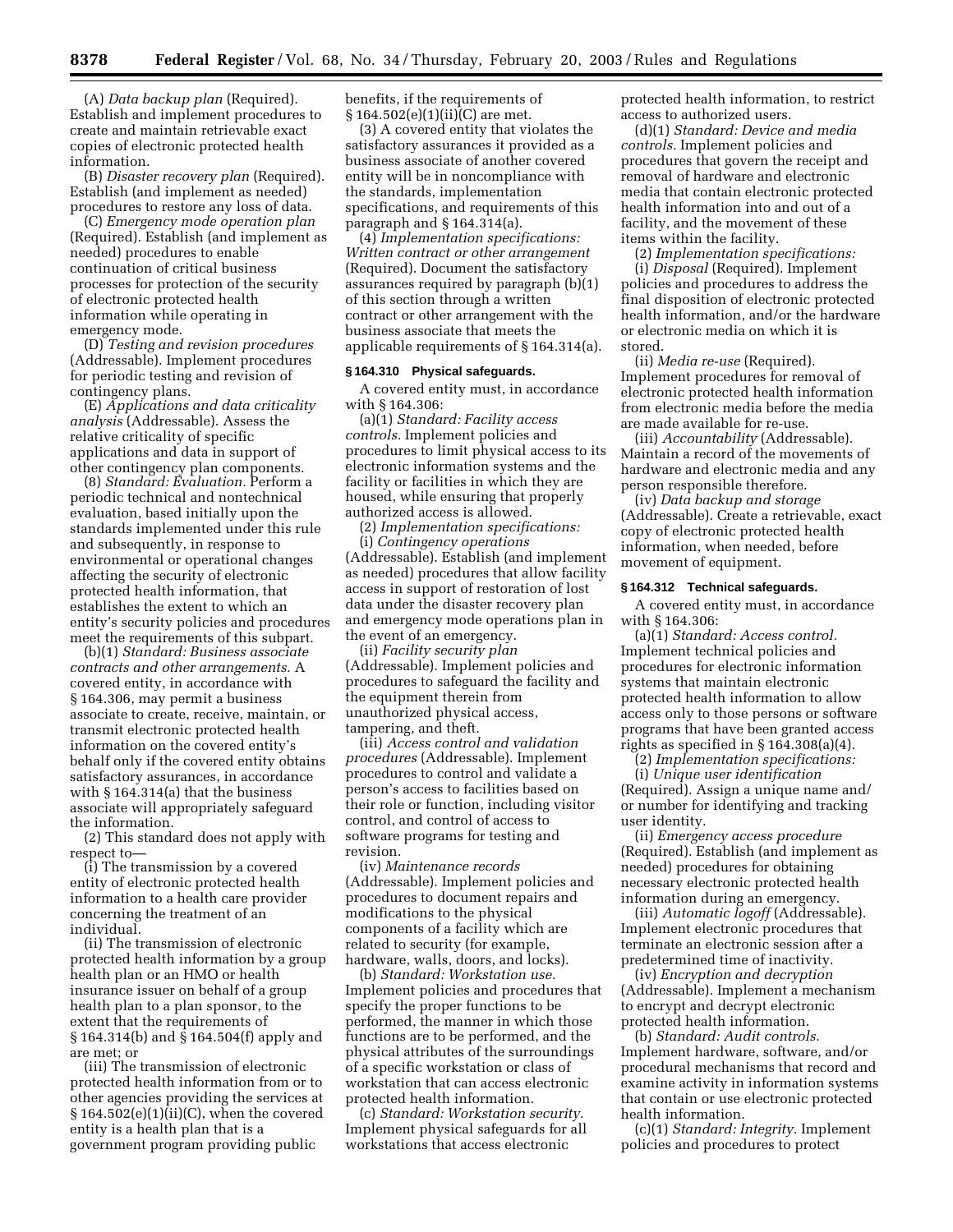electronic protected health information from improper alteration or destruction.

(2) *Implementation specification: Mechanism to authenticate electronic protected health information* (Addressable). Implement electronic mechanisms to corroborate that electronic protected health information has not been altered or destroyed in an unauthorized manner.

(d) *Standard: Person or entity authentication.* Implement procedures to verify that a person or entity seeking access to electronic protected health information is the one claimed.

(e)(1) *Standard: Transmission security.* Implement technical security measures to guard against unauthorized access to electronic protected health information that is being transmitted over an electronic communications network.

(2) *Implementation specifications:* (i) *Integrity controls* (Addressable). Implement security measures to ensure that electronically transmitted electronic protected health information is not improperly modified without detection until disposed of.

(ii) *Encryption* (Addressable). Implement a mechanism to encrypt electronic protected health information whenever deemed appropriate.

#### **§ 164.314 Organizational requirements.**

(a)(1) *Standard: Business associate contracts or other arrangements.*

(i) The contract or other arrangement between the covered entity and its business associate required by § 164.308(b) must meet the requirements of paragraph (a)(2)(i) or (a)(2)(ii) of this section, as applicable.

(ii) A covered entity is not in compliance with the standards in § 164.502(e) and paragraph (a) of this section if the covered entity knew of a pattern of an activity or practice of the business associate that constituted a material breach or violation of the business associate's obligation under the contract or other arrangement, unless the covered entity took reasonable steps to cure the breach or end the violation, as applicable, and, if such steps were unsuccessful—

(A) Terminated the contract or arrangement, if feasible; or

(B) If termination is not feasible, reported the problem to the Secretary.

(2) *Implementation specifications* (Required).

(i) *Business associate contracts.* The contract between a covered entity and a business associate must provide that the business associate will—

(A) Implement administrative, physical, and technical safeguards that reasonably and appropriately protect the

confidentiality, integrity, and availability of the electronic protected health information that it creates, receives, maintains, or transmits on behalf of the covered entity as required by this subpart;

(B) Ensure that any agent, including a subcontractor, to whom it provides such information agrees to implement reasonable and appropriate safeguards to protect it;

(C) Report to the covered entity any security incident of which it becomes aware;

(D) Authorize termination of the contract by the covered entity, if the covered entity determines that the business associate has violated a material term of the contract.

(ii) *Other arrangements.*

(A) When a covered entity and its business associate are both governmental entities, the covered entity is in compliance with paragraph  $(a)(1)$  of this section, if  $-$ 

(*1*) It enters into a memorandum of understanding with the business associate that contains terms that accomplish the objectives of paragraph (a)(2)(i) of this section; or

(*2*) Other law (including regulations adopted by the covered entity or its business associate) contains requirements applicable to the business associate that accomplish the objectives of paragraph (a)(2)(i) of this section.

(B) If a business associate is required by law to perform a function or activity on behalf of a covered entity or to provide a service described in the definition of business associate as specified in § 160.103 of this subchapter to a covered entity, the covered entity may permit the business associate to create, receive, maintain, or transmit electronic protected health information on its behalf to the extent necessary to comply with the legal mandate without meeting the requirements of paragraph (a)(2)(i) of this section, provided that the covered entity attempts in good faith to obtain satisfactory assurances as required by paragraph  $(a)(2)(ii)(A)$  of this section, and documents the attempt and the reasons that these assurances cannot be obtained.

(C) The covered entity may omit from its other arrangements authorization of the termination of the contract by the covered entity, as required by paragraph  $(a)(2)(i)(D)$  of this section if such authorization is inconsistent with the statutory obligations of the covered entity or its business associate.

(b)(1) *Standard: Requirements for group health plans.* Except when the only electronic protected health information disclosed to a plan sponsor is disclosed pursuant to

 $§ 164.504(f)(1)(ii)$  or (iii), or as authorized under § 164.508, a group health plan must ensure that its plan documents provide that the plan sponsor will reasonably and appropriately safeguard electronic protected health information created, received, maintained, or transmitted to or by the plan sponsor on behalf of the group health plan.

(2) *Implementation specifications* (Required). The plan documents of the group health plan must be amended to incorporate provisions to require the plan sponsor to—

(i) Implement administrative, physical, and technical safeguards that reasonably and appropriately protect the confidentiality, integrity, and availability of the electronic protected health information that it creates, receives, maintains, or transmits on behalf of the group health plan;

(ii) Ensure that the adequate separation required by  $§ 164.504(f)(2)(iii)$  is supported by reasonable and appropriate security measures;

(iii) Ensure that any agent, including a subcontractor, to whom it provides this information agrees to implement reasonable and appropriate security measures to protect the information; and

(iv) Report to the group health plan any security incident of which it becomes aware.

## **§ 164.316 Policies and procedures and documentation requirements.**

A covered entity must, in accordance with § 164.306:

(a) *Standard: Policies and procedures.* Implement reasonable and appropriate policies and procedures to comply with the standards, implementation specifications, or other requirements of this subpart, taking into account those factors specified in  $\S 164.306(b)(2)(i)$ , (ii), (iii), and (iv). This standard is not to be construed to permit or excuse an action that violates any other standard, implementation specification, or other requirements of this subpart. A covered entity may change its policies and procedures at any time, provided that the changes are documented and are implemented in accordance with this subpart.

(b)(1) *Standard: Documentation.*

(i) Maintain the policies and procedures implemented to comply with this subpart in written (which may be electronic) form; and

(ii) If an action, activity or assessment is required by this subpart to be documented, maintain a written (which may be electronic) record of the action, activity, or assessment.

(2) *Implementation specifications:*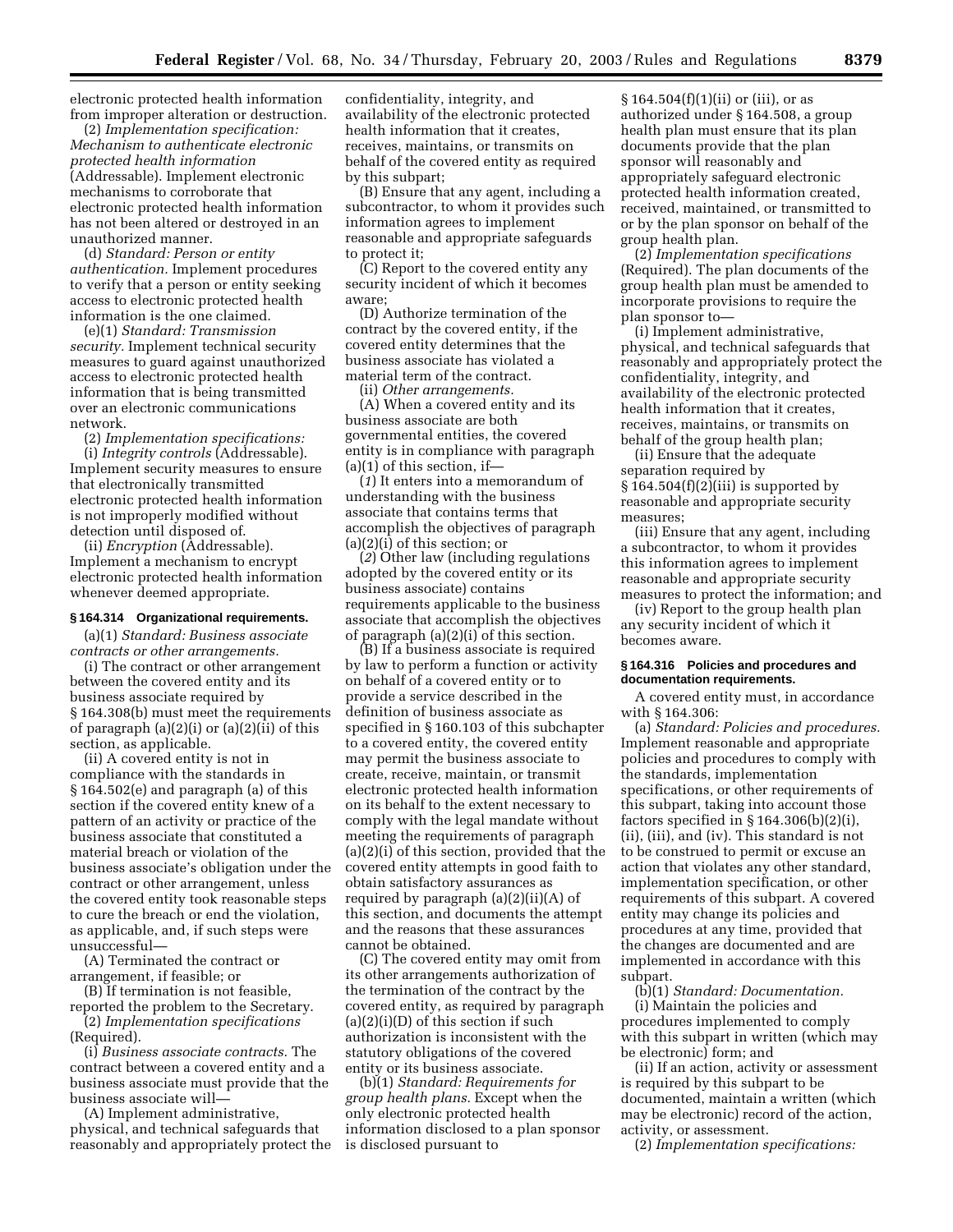(i) *Time limit* (Required). Retain the documentation required by paragraph (b)(1) of this section for 6 years from the date of its creation or the date when it last was in effect, whichever is later.

(ii) *Availability* (Required). Make documentation available to those persons responsible for implementing the procedures to which the documentation pertains.

(iii) *Updates* (Required). Review documentation periodically, and update

as needed, in response to environmental or operational changes affecting the security of the electronic protected health information.

#### **§ 164.318 Compliance dates for the initial implementation of the security standards.**

(a) *Health plan.*

(1) A health plan that is not a small health plan must comply with the applicable requirements of this subpart no later than April 20, 2005.

(2) A small health plan must comply with the applicable requirements of this subpart no later than April 20, 2006.

(b) *Health care clearinghouse.* A health care clearinghouse must comply with the applicable requirements of this subpart no later than April 20, 2005.

(c) *Health care provider.* A covered health care provider must comply with the applicable requirements of this subpart no later than April 20, 2005.

## **Appendix A to Subpart C of Part 164—Security Standards: Matrix**

| Standards                                                | Sections                                                   | Implementation Specifications (R)=Required, (A)=Addressable                                                                                                                                                                                |
|----------------------------------------------------------|------------------------------------------------------------|--------------------------------------------------------------------------------------------------------------------------------------------------------------------------------------------------------------------------------------------|
| <b>Administrative Safeguards</b>                         |                                                            |                                                                                                                                                                                                                                            |
| Security Management Process                              | 164.308(a)(1)                                              | Risk Analysis (R)<br>Risk Management (R)<br>Sanction Policy (R)<br>Information System Activity Review (R)                                                                                                                                  |
| Assigned Security Responsibility                         | 164.308(a)(2)<br>164.308(a)(3)                             | (R)<br>Authorization and/or Supervision (A)                                                                                                                                                                                                |
|                                                          |                                                            | Workforce Clearance Procedure<br>Termination Procedures (A)                                                                                                                                                                                |
| Information Access Management                            | 164.308(a)(4)                                              | Isolating Health care Clearinghouse Function (R)<br>Access Authorization (A)<br>Access Establishment and Modification (A)                                                                                                                  |
| Security Awareness and Training                          | 164.308(a)(5)                                              | Security Reminders (A)<br>Protection from Malicious Software (A)<br>Log-in Monitoring (A)<br>Password Management (A)                                                                                                                       |
| Security Incident Procedures                             | 164.308(a)(6)<br>164.308(a)(7)                             | Response and Reporting (R)<br>Data Backup Plan (R)<br>Disaster Recovery Plan (R)<br>Emergency Mode Operation Plan (R)<br>Testing and Revision Procedure (A)<br>Applications and Data Criticality Analysis (A)                              |
| Business Associate Contracts and Other<br>Arrangement.   | 164.308(a)(8)<br>164.308(b)(1)                             | (R)<br>Written Contract or Other Arrangement (R)                                                                                                                                                                                           |
| <b>Physical Safeguards</b>                               |                                                            |                                                                                                                                                                                                                                            |
| Device and Media Controls                                | 164.310(a)(1)<br>164.310(b)<br>164.310(c)<br>164.310(d)(1) | Contingency Operations (A)<br>Facility Security Plan (A)<br>Access Control and Validation Procedures (A)<br>Maintenance Records (A)<br>(R)<br>(R)<br>Disposal (R)<br>Media Re-use (R)<br>Accountability (A)<br>Data Backup and Storage (A) |
| Technical Safeguards (see § 164.312)                     |                                                            |                                                                                                                                                                                                                                            |
|                                                          | 164.312(a)(1)                                              | Unique User Identification (R)                                                                                                                                                                                                             |
| Person or Entity Authentication<br>Transmission Security | 164.312(b)<br>164.312(c)(1)<br>164.312(d)<br>164.312(e)(1) | Emergency Access Procedure (R)<br>Automatic Logoff (A)<br>Encryption and Decryption (A)<br>(R)<br>Mechanism to Authenticate Electronic Protected Health Information (A)<br>(R)<br>Integrity Controls (A)<br>Encryption (A)                 |